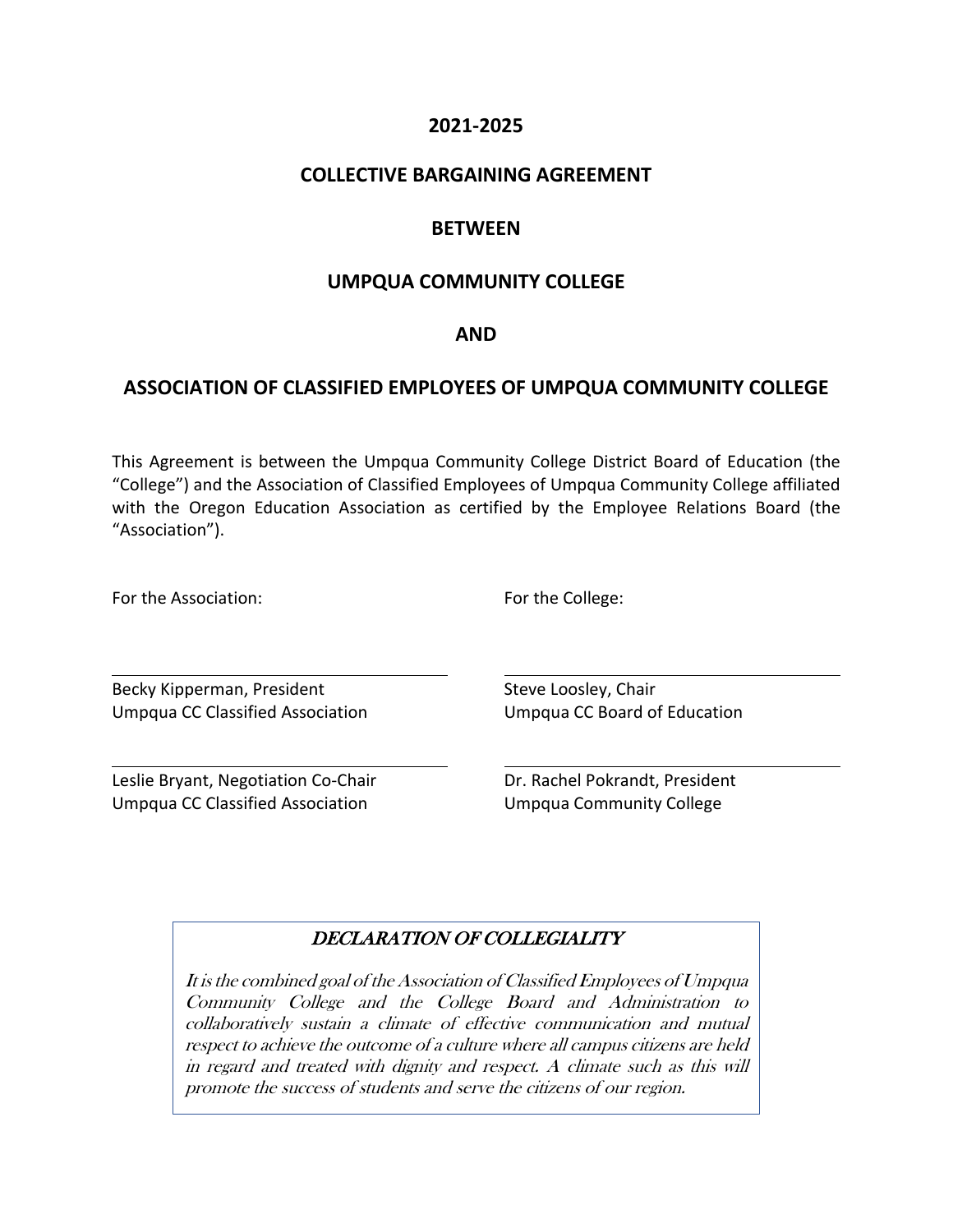## **TABLE OF CONTENTS**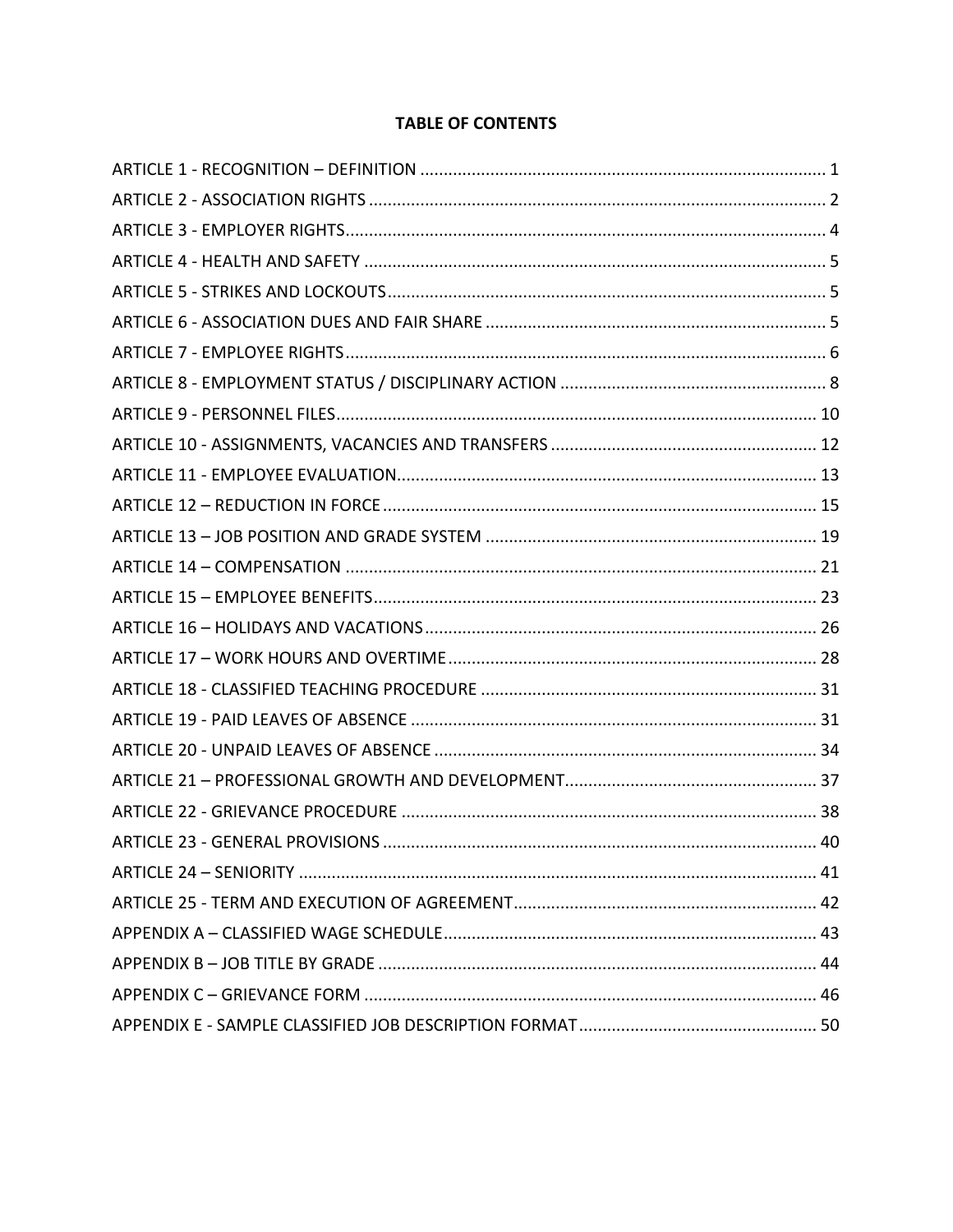## **ARTICLE 1 - RECOGNITION – DEFINITION**

### <span id="page-2-0"></span>A. BARGAINING UNIT DESCRIPTION

Umpqua Community College hereby recognizes the Association of Classified Employees of Umpqua Community College (ACEUCC) affiliated with the Oregon Education Association and the National Education Association as the exclusive representative of all classified employees of the College who work or are scheduled to work an average of 20 hours per week or more during three academic terms in a year.

### B. EXCLUSIONS TO UNIT

Specifically excluded from the bargaining unit are classified employees who work less than an average of 20 hours per week during three academic terms in a year, supervisory and confidential employees as defined by PECBA, faculty, and students employed by the College, and casual employees.

### C. DEFINITIONS

Compensatory time – time taken in lieu of overtime calculated at the same rate as overtime pay (not less than time and a half). All rules and practices that apply to overtime will apply to compensatory time, i.e., the employee must have worked 40 hours to earn compensatory time; holiday, vacation, and sick time are not included for calculating compensatory time.

 $Day(s)$  – the day(s) when the College's administrative offices are open for business.

Full-time – employees who work or are scheduled to work 40 hours per week during a minimum of three academic terms in a year.

Grant funded – bargaining unit members as defined in Section A, whose position in a department/program designated as grant funded (i.e., Upward Bound, JOBS) and is funded greater that 0.5 FTE by sources other than general fund or tuition. The term of employment will be clearly designated on the employee's hiring documentation, with continuing employment contingent upon grant funding.

Grievance – complaint by unit member(s) or the Association that there has been a violation of any provision of this Agreement.

Grievant – the person or persons making the complaint.

Part-time – employees who work or are scheduled to work at least 20 hours per week but less than 40 hours per week during a minimum of three academic terms in a year.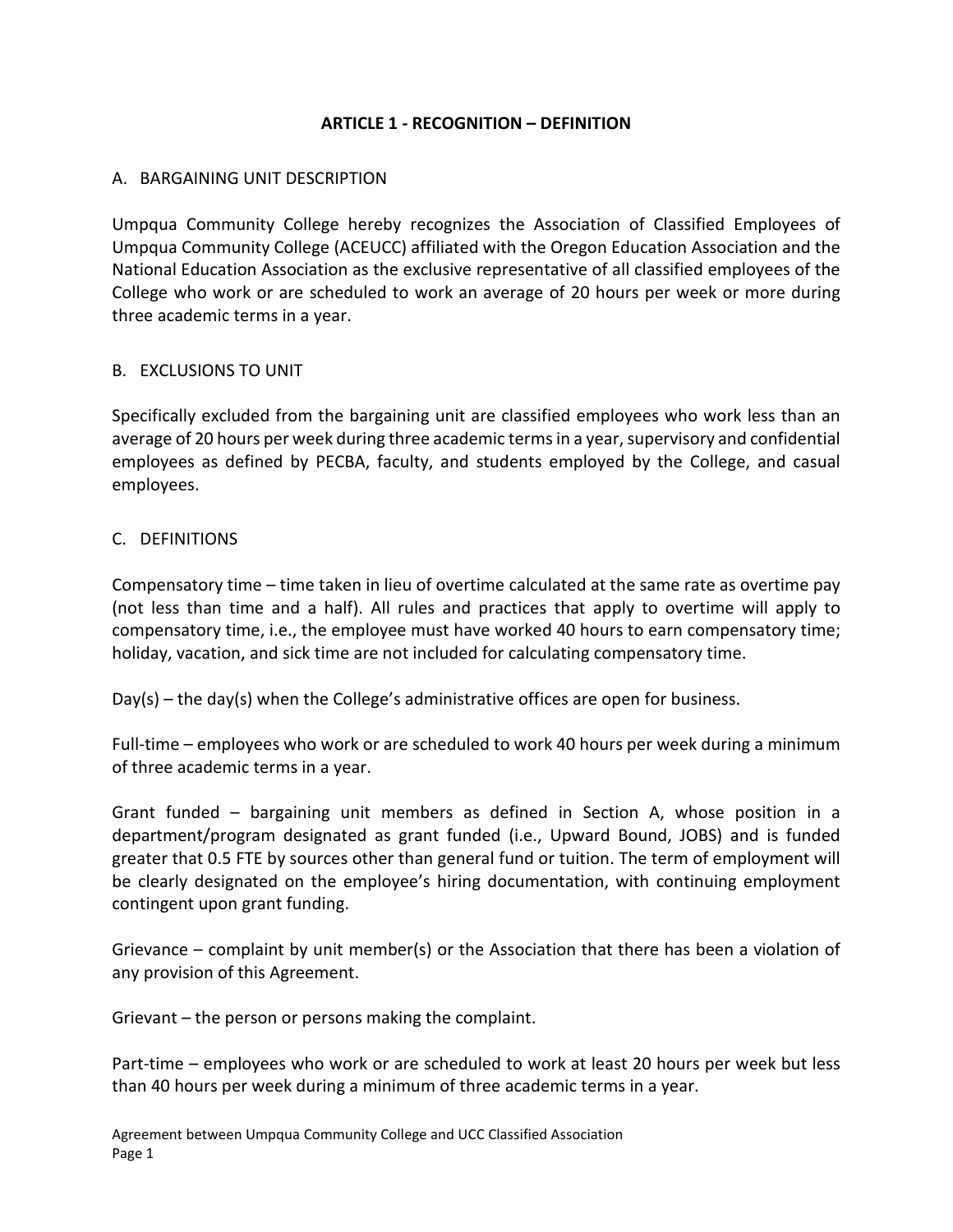Probationary employee – status of one who is newly hired, reassigned, transferred or promoted to a bargaining unit position for a specified period of time to be evaluated by the supervisor as described in Article 8 Employment Status / Disciplinary Action.

Self-support – bargaining unit members as defined in Section A whose position in a department/program designated as self-support (i.e. cafeteria, bookstore) is funded greater than 0.5 FTE by sources other than general fund or tuition. The term of employment will be clearly designated on the employee's hiring documentation with continuing employment contingent upon funding.

Temporary – bargaining unit members, as defined in Section A, who are hired by the College for a specific job assignment involving a limited period of time, not longer than one year. This may include temporary positions funded by grants, but does not include regular grant funded employees as defined in Article I. All temporary employees of the College are employed on an atwill basis. The term "temporary" and the anticipated ending date will be clearly designated on the employee's hiring documentation.

## D. SUBCONTRACTING

The College shall notify the Association, prior to any Board action, if at any time they are considering the contracting out of bargaining unit work/positions. After such notification, the College will enter into discussions with the Association to provide the opportunity to suggest alternatives to subcontracting. If, after discussions have been completed, the College determines to contract out bargaining unit work/positions through Board action, the College shall enter into immediate negotiations under ORS 243.698 over the impact of such decision.

## **ARTICLE 2 - ASSOCIATION RIGHTS**

## <span id="page-3-0"></span>A. USE OF COLLEGE FACILITIES

The Association and its representatives shall have the right to use College facilities for meetings. College facilities shall be scheduled in advance when they are required for meetings. The Association may use the facilities without charge, except that it will pay for any specific extra costs, such as costs for custodial employees that are incurred by the College because of the use.

## B. TRANSACTION OF BUSINESS

Association business/meetings shall be transacted at such times that it will not interfere with the performance of the employee's regular duty. Member's may be released from their assigned work shift to attend to Association business or meetings of up to two hours only with advance approval of their supervisor and agreed-upon adjustment of their work schedule so that the work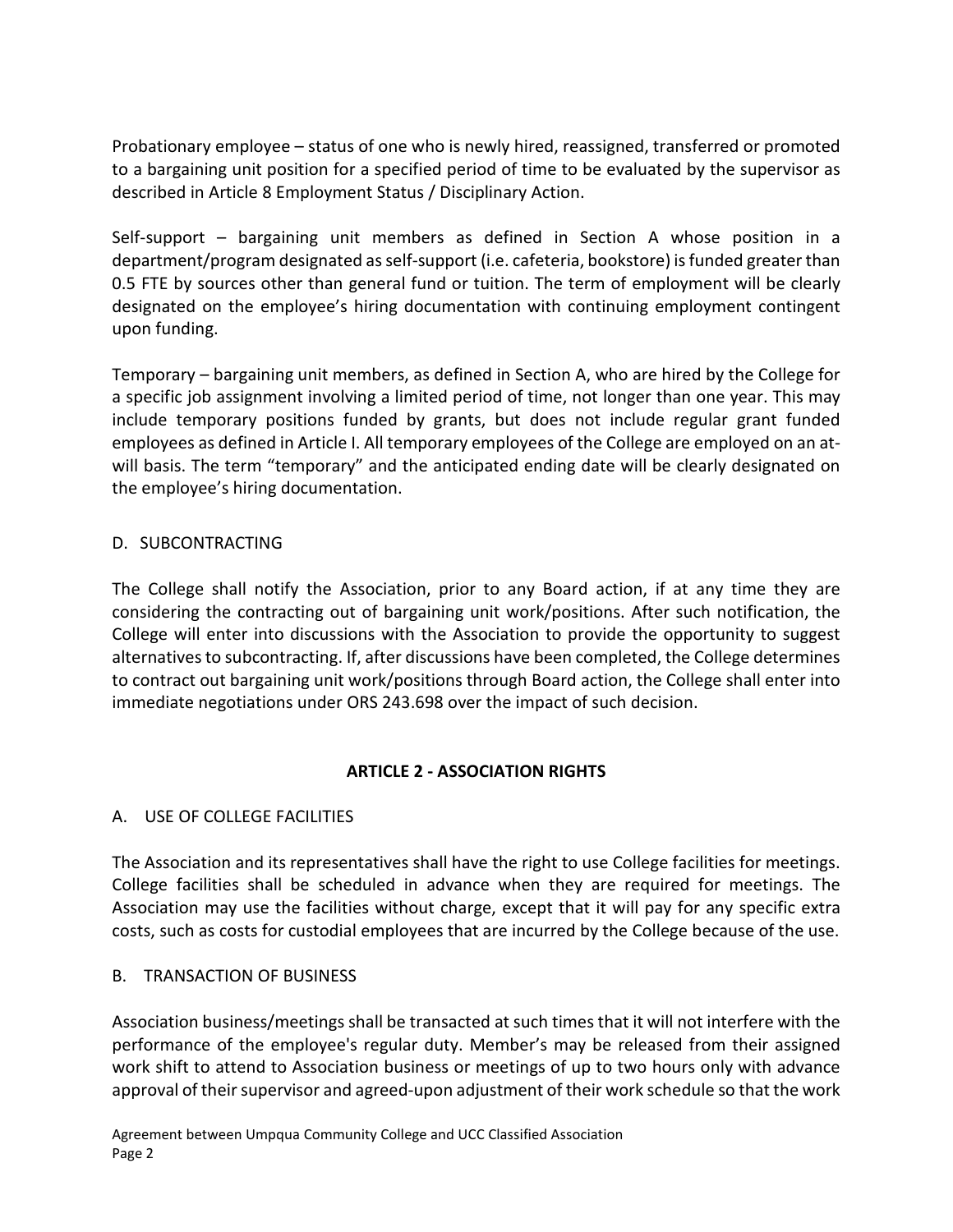is made up within the same work week. No overtime shall be incurred by the College as a result.

## C. POSTING OF NOTICES

The Association shall have the right to post notices on College approved bulletin boards. The Association may use the College's mail and e-mail service for communication. Email use will be for the purposes of professional communication and in accordance with UCC computer usage policies.

## D. COLLEGE BOARD AGENDAS

The Association may suggest items to be placed on the agenda of each regular meeting of the College Board of Education as long as those matters are made known to the College President at least ten (10) business days prior to the board meeting.

### E. PRESIDENT'S OPPORTUNITY TO SPEAK AT BOARD MEETINGS

The President of the Association or his/her designee may give a monthly presentation to the Board of Trustees at each regular Board meeting on relevant issues. Comments will be made with professionalism and a level of trust. This contractual right does not waive the Association's President or his/her designee from speaking during the public input portion of the Board's agenda.

### F. ACCESS TO INFORMATION

The Association shall be furnished agendas, minutes, budget documents and other written materials falling within the provisions of the Oregon Public Records Law, ORS 192.420 et seq. and the Public Employee Collective Bargaining Act, specifically ORS 243.672 (1)(e).

- G. BARGAINING UNIT ROSTERS
	- 1. Within twenty (20) College days of the beginning of each fall term a report containing the names, addresses, and location of all bargaining unit members shall be provided to the Association. Within twenty (20) College business days after the start of winter and spring terms, the Association will be provided a report containing all changes to the bargaining unit.
	- 2. The names of all new employees shall be furnished to the Association within the first twenty (20) days of employment.
	- 3. The Association will be notified of new hires to bargaining unit positions.

### H. COMMITTEE PARTICIPATION

When member representation on College committees is customary or appropriate, the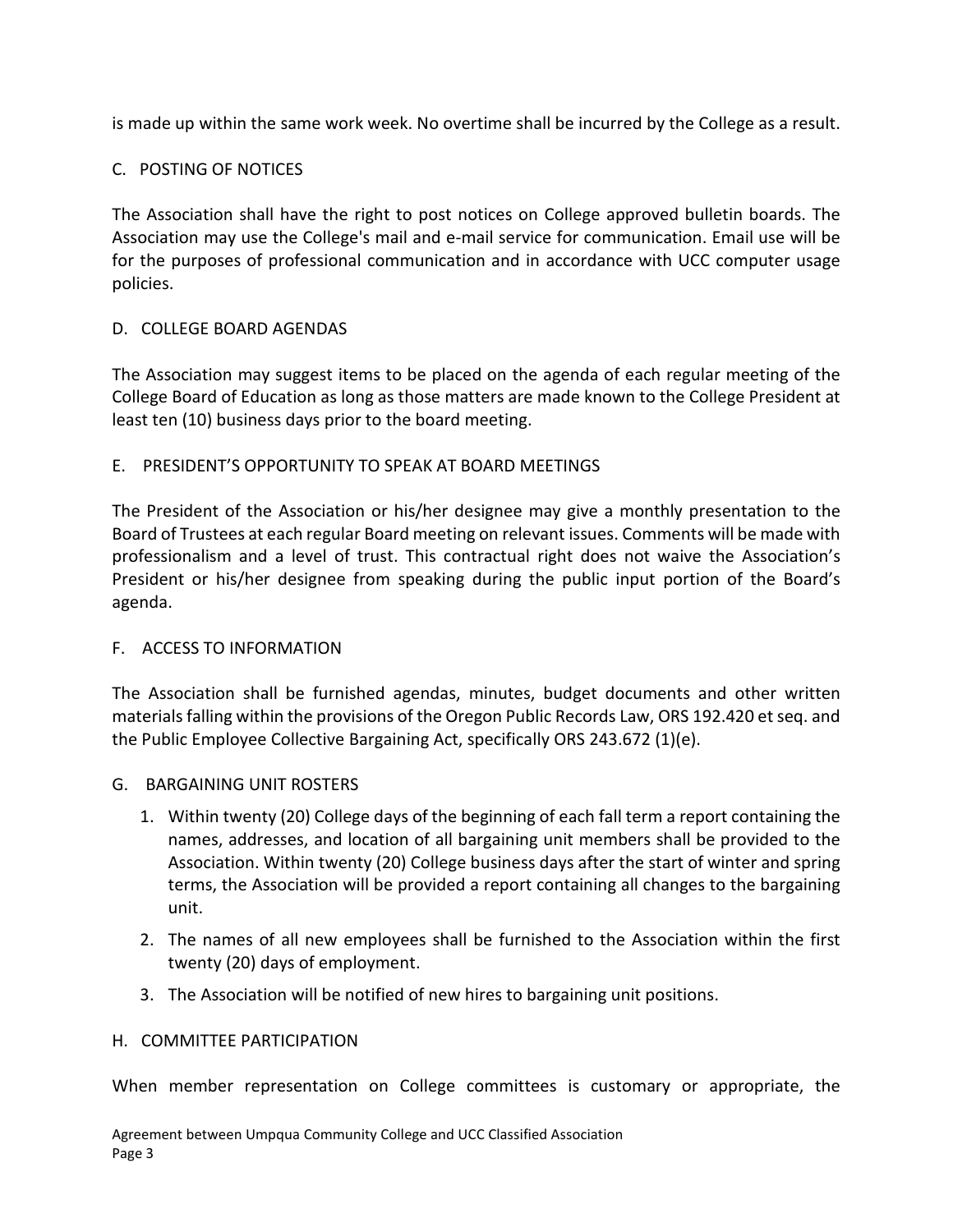Association will identify and appoint half of the classified members named to the committee and the College President or designee, which may be the Association President, will appoint the other half. No member will serve on more than two College committees at any one time unless approved by the College President. The College will keep the Association informed of all active committees and task forces. Committee/task force facilitators will ensure that Association representatives are informed of all related meetings and activities.

## I. LABOR/MANAGEMENT COMMITTEE

The College and the Association shall establish a joint Labor/Management Committee composed of an equal number of College and Association representatives. The committee will meet monthly during the academic year for the purpose of discussing issues and concerns that could impact the College and/or Association bargaining unit members. Agreement, if any, shall not have contractual force or effect unless a modification of the contract is written and signed by both parties. The committee will not be a substitute for the grievance procedure.

## J. ASSOCIATION BUSINESS

- 1. Whenever any representative of the Association participates in negotiations, grievance proceedings, conferences, meetings with the College or other union activities for a reasonable period during their regular workday, they shall suffer no loss in pay or disciplinary action in accordance with applicable law. "Reasonable period" shall be as set forth in Section J.2, below.
- 2. The first sixty (60) hours each fiscal year that the Association president and/or other Association representatives spend participating in Association business shall be considered reasonable. However, the Association President or Association representatives must notify their supervisor and obtain approval before being relieved from duty to participate in Association business.

Time spent by Association representatives participating in Labor/Management Committee meetings, serving as a member of the Association's bargaining team, or meeting with the College President during their regular workday shall not count toward the sixty (60) hour threshold. However, the College shall not grant pay for more than four (4) Association members to participate in bargaining and mediation.

## **ARTICLE 3 - EMPLOYER RIGHTS**

<span id="page-5-0"></span>The Association recognizes that the College has the responsibility and authority to manage and direct and otherwise control on behalf of the public, all of the operations and activities of the College. The College retains all rights and prerogatives not specifically restricted by this Agreement. However, the Association maintains its rights under the Public Employee Collective Bargaining Act (PECBA), if the College considers changing a mandatory subject of bargaining or a permissive subject with a mandatory impact during the life of this Agreement.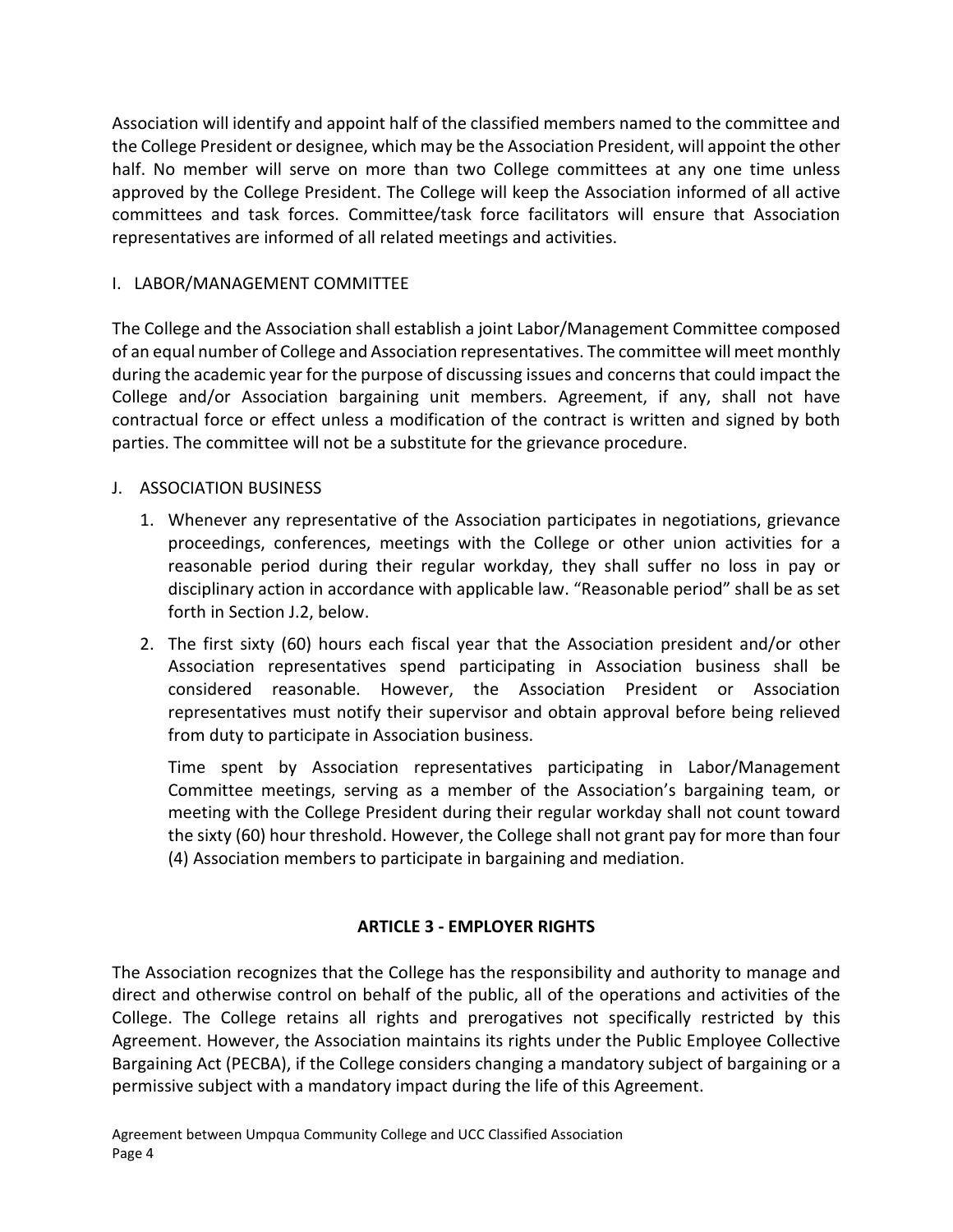### **ARTICLE 4 - HEALTH AND SAFETY**

- <span id="page-6-0"></span>A. The College shall provide a safe and healthful working environment for all employees by complying with state and federal standards for workplace health and safety. No reprisals or discrimination shall be taken against any employee who makes disclosures of unsafe or unhealthy working environment.
- B. Safety Committee shall exist at the College in accordance with state law and shall include classified employee(s). Employees may report safety and health concerns to the Committee or to their supervisor.
- C. The College will provide protective clothing and equipment as required by OSHA or OR-OSHA.

### **ARTICLE 5 - STRIKES AND LOCKOUTS**

<span id="page-6-1"></span>The Association agrees that during the term of this Agreement they will not participate in any strike, work stoppage, work slowdown, or other job action which interferes with the normal operations of the College. The College agrees that during the term of this Agreement there will be no lockout or threat of lockout.

### **ARTICLE 6 - ASSOCIATION DUES AND FAIR SHARE**

### <span id="page-6-2"></span>A. ASSOCIATION DUES

1. All employees covered by the terms of the Agreement may voluntarily join the Association as a member. Any employee who is a member of the Association may authorize deductions of membership dues in the Association (ACEUCC/OEA/NEA). The College agrees to deduct dues, fees and assessments in the amount determined by the Association from the compensation of employees who individually authorize such deductions in writing to the Association. At the request of the College, the Association will allow the Colleges Human Resources Office to inspect such individual authorizations. Prior to the first dues deduction of the school year in the fall term, and then for any employee who becomes a member of the Association after the start of the fall term, the Association shall verify such individual authorizations for deductions and shall notify the Human Resources Office of the names of the bargaining unit members who have elected to have dues deducted from their paychecks. The Association shall notify the Human Resources Office of the amount of the dues to be deducted from each employee's paycheck. The Association shall also promptly notify the Human Resources Office when a bargaining unit member should no longer have dues deducted. All such notifications shall be in writing via email to the Human Resources Director.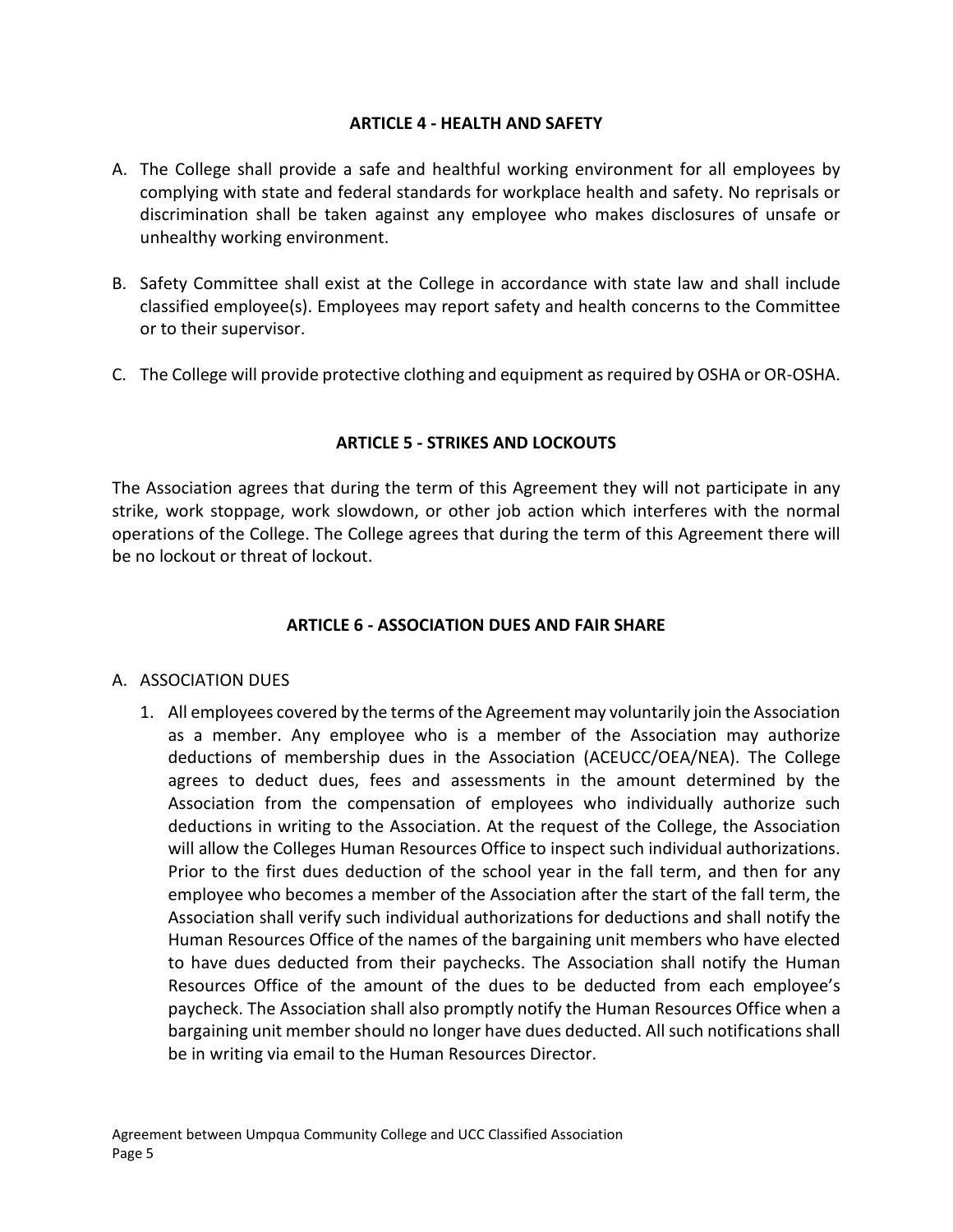Such authorization shall continue in effect from year to year, unless revoked in writing as provided in Section 2, below. Pursuant to such authorization, the College shall deduct and remit the monthly dues from the mid-month salary check of the employee each month, beginning in October of each year. (Deductions for employees who join the Association and authorize such deductions in writing after November 1 shall be appropriately prorated so that payments will be completed by the following June.)

- 2. Withdrawing the payroll deduction for Association membership may be accomplished by writing a letter to the office of the Association and to the Human Resources Office and delivered via email attachment sent between September  $1<sup>st</sup>$  and September 30<sup>th</sup> of any year.
- 3. An electronic, comma-delineated text file list of employees who have authorized Association dues deduction, as set forth under Section 1, above shall be sent to the Association, together with the remittance due to the Association, within five (5) days after the mid-month salary check has been received by the employees of the College.

## B. HOLD HARMLESS

The Association agrees to indemnify, defend and hold the College harmless from any employee or former employee claims, orders or judgments against the College concerning the dues deductions procedures outline in this Agreement. The Association's obligations are contingent upon the College: 1) giving the Association notice in writing (via email to the Association President) of any claim no later than two (2) weeks following its receipt of the claim; 2) and fully cooperating with the Association and its designated counsel in providing information for the defense of the claim. The Association's obligation does not extend to criminal allegations or actions brought against the College by the Association. In the event the College properly invokes this paragraph, the Association will provide the attorney to defend against the claim. In the event the College wishes to use its own attorney, the College will pay the fees and costs of said attorney.

# **ARTICLE 7 - EMPLOYEE RIGHTS**

# <span id="page-7-0"></span>A. CRITICISM OF PERFORMANCE

Any criticism of performance, made by supervisors of employee's performance, shall not be made in the presence of other employees and shall only be shared on a "need to know" basis, e.g., with persons in the employee's chain of supervision, human resources staff, or association representative, as required by law, etc. The College and Association further recognize that such criticism may be evidence in arbitrations and other legal proceedings. Violation of this section is subject to the grievance procedure.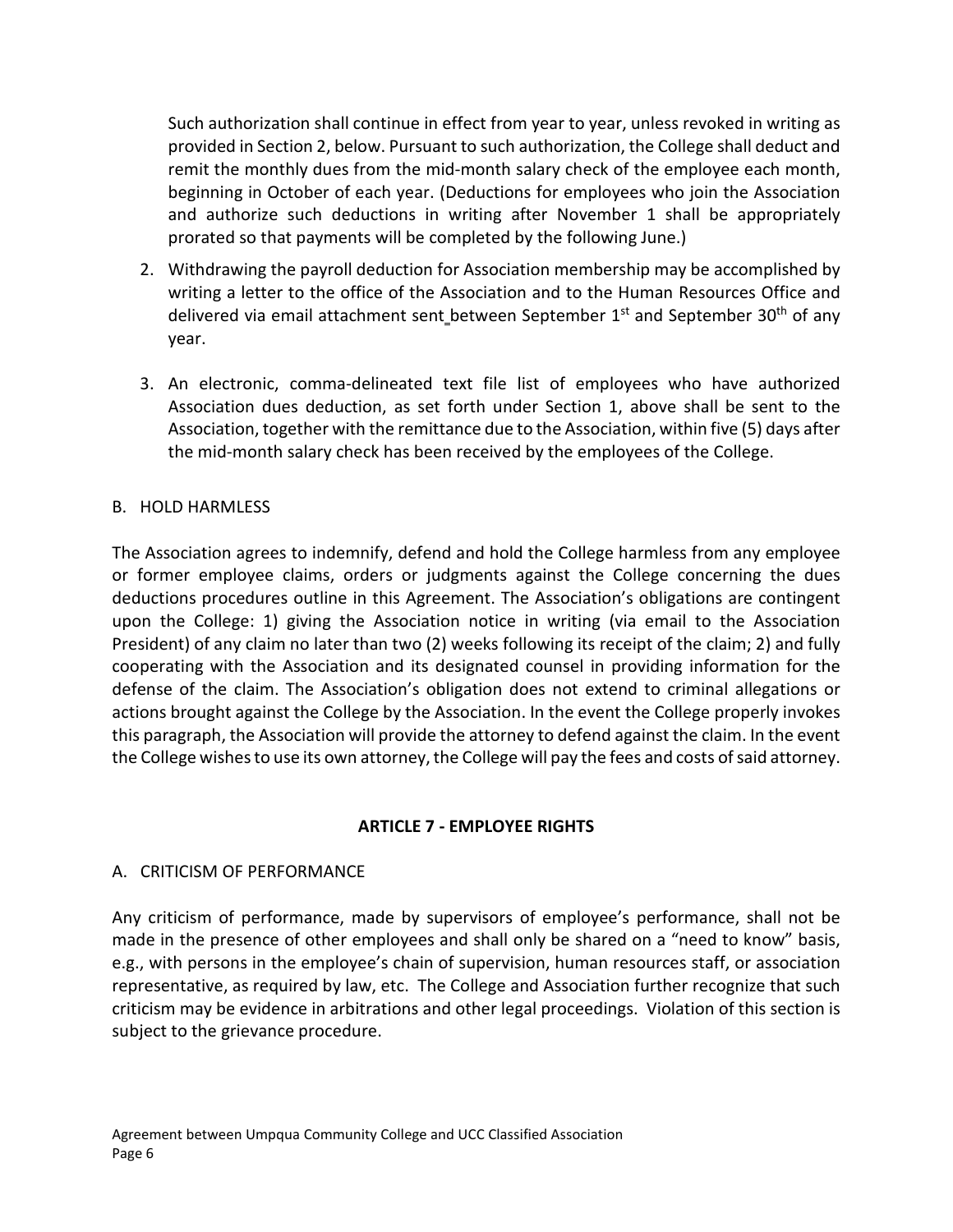### B. REQUIRED MEETINGS

Whenever any employee is required by the College to appear before a supervisor, or other representative of the College to be questioned concerning any matter which could lead to discipline, the employee will be notified in writing in advance. Employees who request Association representation shall be entitled to have an Association representative present to advise and represent them during any such meeting in accordance with the parameters for representation rights established by the Employment Relations Board.

The right to Association representation does not arise when:

- 1. The employee is being given instructions, assignments, training or being informed of expectations or needed corrections.
- 2. The employee is being informed of disciplinary action following the investigatory process described above.

The College may, however, permit an Association representative to be present.

Such representation shall be provided by the Association within a reasonable period of time (normally no-more than three (3) College business days after the employee is notified of the meeting. Generally, legal counsel for the College and Association will not be scheduled to be present for such interviews. However, in the event the Association or College desires legal counsel to be present, the other party shall be notified in advance of the meeting to provide an opportunity for legal counsel for that party to also be present.

### C. NONDISCRIMINATION

- 1. All practices, procedures and policies of the College shall clearly demonstrate that there is no discrimination in the hiring, assignment, or discipline of bargaining unit members or in the application or administration of this Agreement on the basis of race, color, religion, national origin, union activity, gender, age, marital status, disability, sexual orientation, or association membership or other legally protected status or activity.
- 2. The College will not discriminate/retaliate against an employee because he/she makes a complaint, whether contractual or non-contractual.

### D. PERSONAL LIFE

As citizens of the United States, employees are free to exercise all rights of citizenship, as defined by and in accordance with decisions of state and federal courts, without institutional censorship, discipline or other interference.

### E. NOTICE OF RESIGNATION

Employees desiring to terminate employment with the College are requested to notify their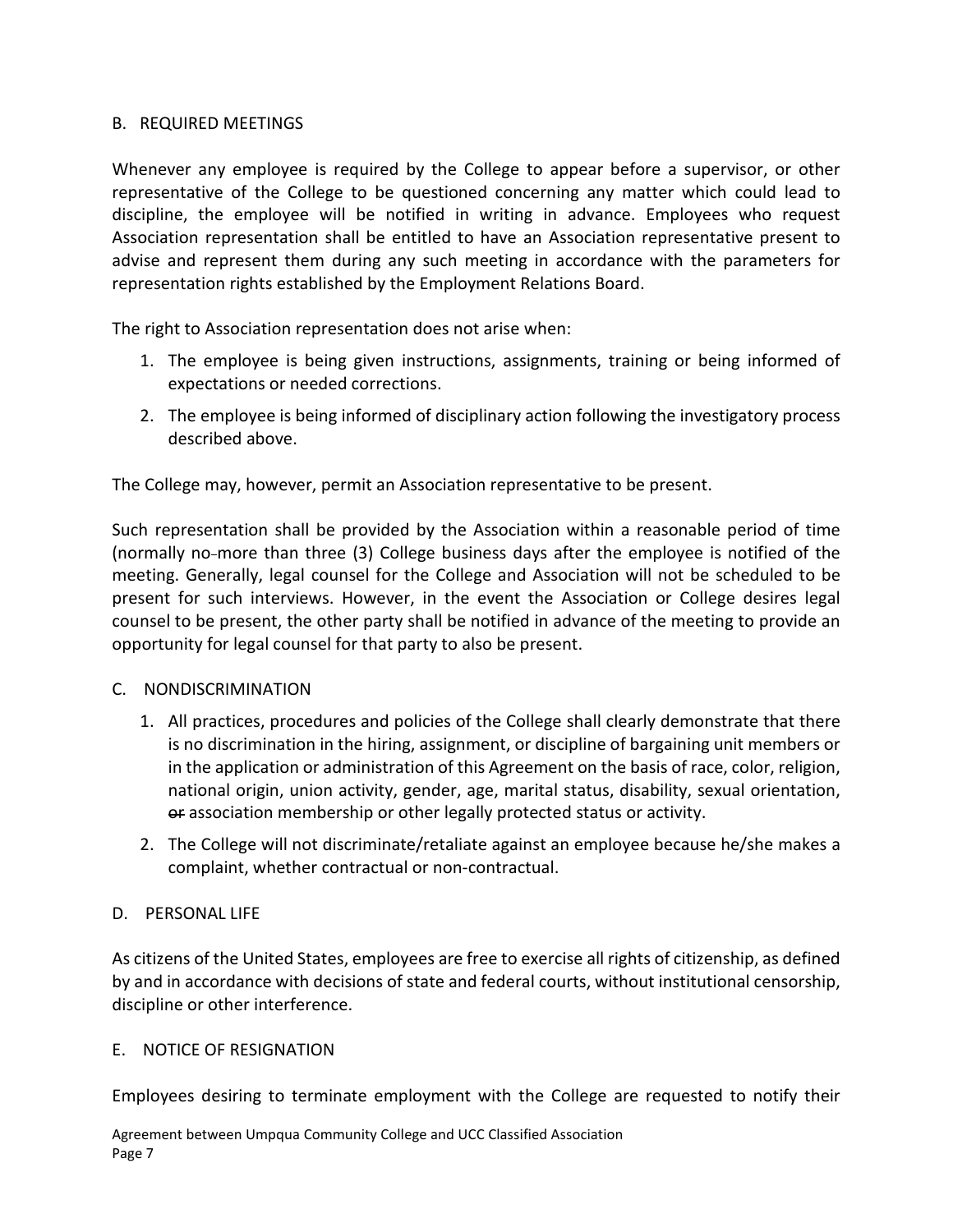immediate administrator and the Director of Human Resources, in writing, and whenever possible, at least two (2) weeks prior to the requested effective date of the resignation.

### F. COMPLAINT PROCESSING

### 1. Written and Oral Complaints

The College will strive to investigate complaints regarding an employee that the College determines may have merit within a reasonable period.

"Reasonable period" shall take into consideration the availability of witnesses and the investigator, the complexity of the investigation and other legitimate considerations.

If the College determines that the complaint could lead to discipline, the employee will be notified of the nature of the complaint in writing within five (5) days and will be given opportunity to respond to and/or rebut the information provided before a decision is made with regard to whether disciplinary or other corrective action will be taken.

### 2. Meeting with Complainant

The employee or administrator may request a meeting with the complainant(s). In such case, the administrator in charge of processing the complaint will convey that request to the complainant unless there are other reasons why such meeting should not be scheduled. The meeting will proceed at the option of the complainant(s). Regardless of the results of any meeting involving the complainant(s) and the employee, the College is not precluded from proceeding to disciplinary action (written reprimand, suspension, or dismissal) if there is just cause for discipline of a regular employee or for any reason the College deems appropriate for the discipline of a probationary employee.

## **ARTICLE 8 - EMPLOYMENT STATUS / DISCIPLINARY ACTION**

## <span id="page-9-0"></span>A. PROBATIONARY EMPLOYEE

## 1. Employment Status

- a. Each new employee hired to a bargaining unit position shall be placed on probationary status beginning the date the employee starts to work. The probationary period shall be nine (9) months for all employees. Employees will have full access to vacation, personal leave, and sick time. Upon successful completion of the nine (9) month probationary period, employees shall acquire regular status.
- b. Employees who are reassigned, transferred, or promoted may be placed on six (6) months' probation. Employee will have full access to vacation, personal leave, sick time, and professional development funds during this period. In the event an employee who has completed their initial nine (9) month probationary period is reassigned, transferred or promoted, but the College determines that an employee is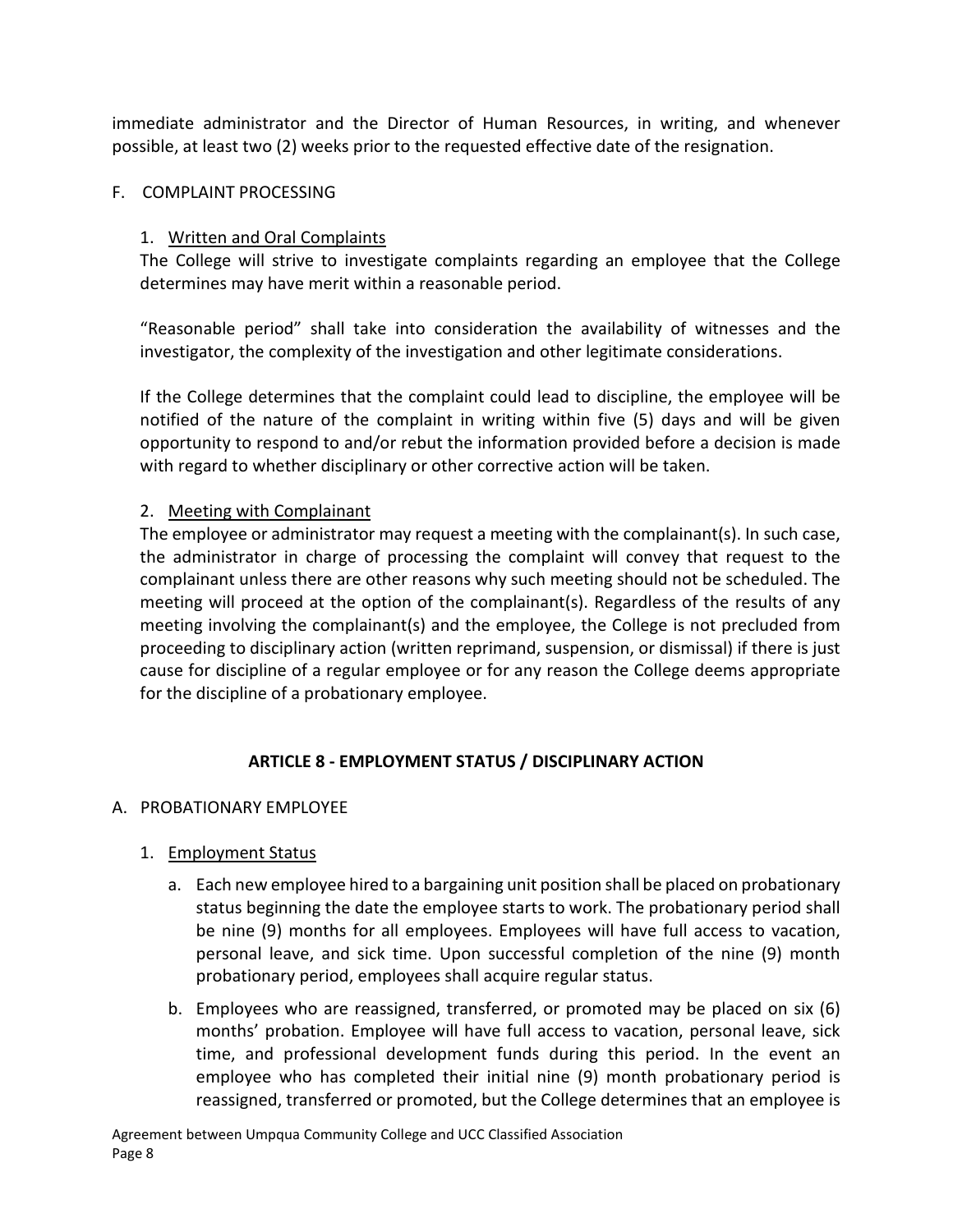not satisfactorily performing the duties of the job they were reassigned, transferred or promoted into during their probationary period, the employee can be assigned to a vacant position for which they are qualified. In the event no vacant positions are available, the employee will be laid off and placed on the recall list. No advance notice of recall is required in such circumstances.

c. The College may extend an employee's probationary period under subsections a and b above, for a period not to exceed six (6) months by providing written (email) notice to the employee and Association. When an employee's probationary period is extended, the employee will be provided an explanation for the extension in a meeting with their supervisor and the Human Resources Director.

## 2. Disciplinary Action

- a. A probationary employee may be disciplined or terminated at any time during the initial probationary period for any reason and without recourse to the grievance procedure in this Agreement.
- b. A probationary employee shall have the right to representation as required in Article 7B.

### B. REGULAR EMPLOYEE

## 1. Employment Status

Upon the employee completing the probationary period as described in Section A of this Article, the employee will be placed on regular status. All current members of the bargaining unit who have completed the probationary period are regular employees.

## 2. Disciplinary Action

- a. Regular employees shall not be reprimanded in writing, suspended without pay, demoted or terminated without just cause.
- b. The College shall furnish any regular employee a written statement for the reasons for any demotion, unpaid suspension, termination, or unpaid administrative leave. The College, upon written request of the employee, shall send a copy of the statement to the Association President within two (2) business days
- c. An appeal of a disciplinary action shall be filed pursuant to the grievance procedure in this Agreement.
- d. Discipline shall not be administered in the presence of other bargaining unit employees, excluding Association representatives.
- e. A regular employee shall have the right to representation as required in Article 7B.
- f. The President of the College, or designee, will be present at all meetings where there will be discussion of any disciplinary action that could lead to termination of an Association member.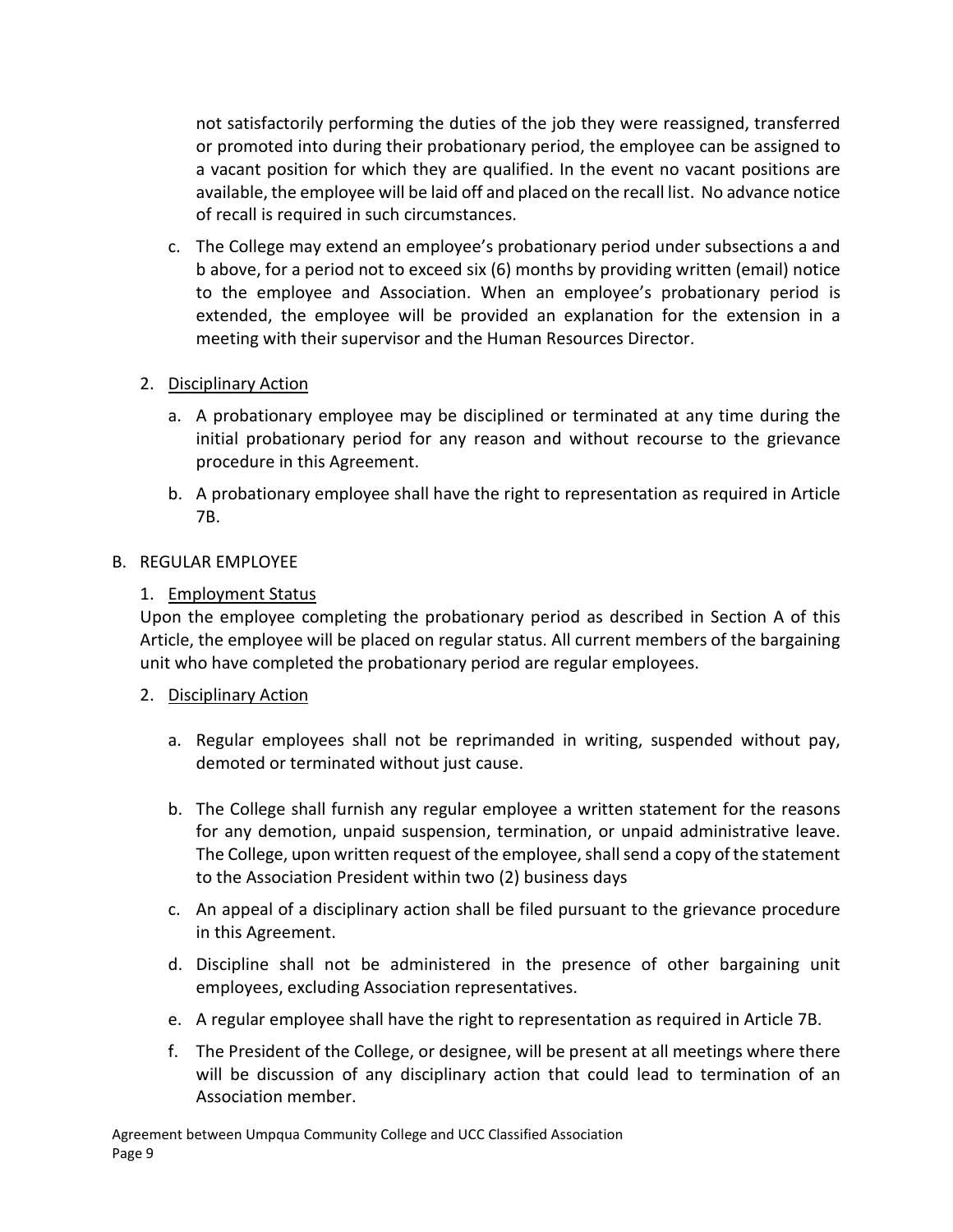## 3. Temporary Employee

Employees in temporary status, as defined in Article 1 C., who have continuously worked in the same position and have satisfactorily completed their probationary or extended probationary periods as set forth in Article 8, A.1.a & b and are subsequently selected by the College for regular status shall have their probationary period waived.

## C. PERFORMANCE IMPROVEMENT PLAN

- 1. If a regular employee's performance or other work-related behavior is deemed unacceptable, the employee may be placed on a Performance Improvement Plan, which shall be considered disciplinary in nature.
- 2. Performance Improvement Plan" is a written plan to help the employee improve work performance or other work-related behavior. In the event an employee is placed on a Performance Improvement Plan, that Plan will include the following:
	- a. Identification of the deficiencies in the employee's performance.
	- b. Expectations and corrective action needed to correct the deficiencies.
	- c. Any support the College intends to provide to encourage employee success.
	- d. The Plan sets a timeline for improvement which shall not be less than thirty (30) days.

Employees are expected to show improvement in the areas identified as unsatisfactory within the timeline specified for improvement. Employees who fail to meet the expectations in the Performance Improvement Plan on a sustained basis after the timeline has expired will be subject to further disciplinary action, up to and including discharge consistent with just cause obligations.

3. Employees who are being placed on a Performance Improvement Plan will be notified in writing prior to scheduling the initial meeting when the Plan is presented to them. The employee will meet with the supervisor(s) responsible for administering the plan and a representative of Human Resources for the purpose of discussing the plan, asking questions, and seeking clarification of its requirements.

# **ARTICLE 9 - PERSONNEL FILES**

## <span id="page-11-0"></span>A. MAINTENANCE OF FILES

The College shall maintain personnel files for each classified member in the College's Human Resources Office. These files shall be the official repository of materials relevant to the member's employment with the College, including but not limited to evaluations, letters of intent,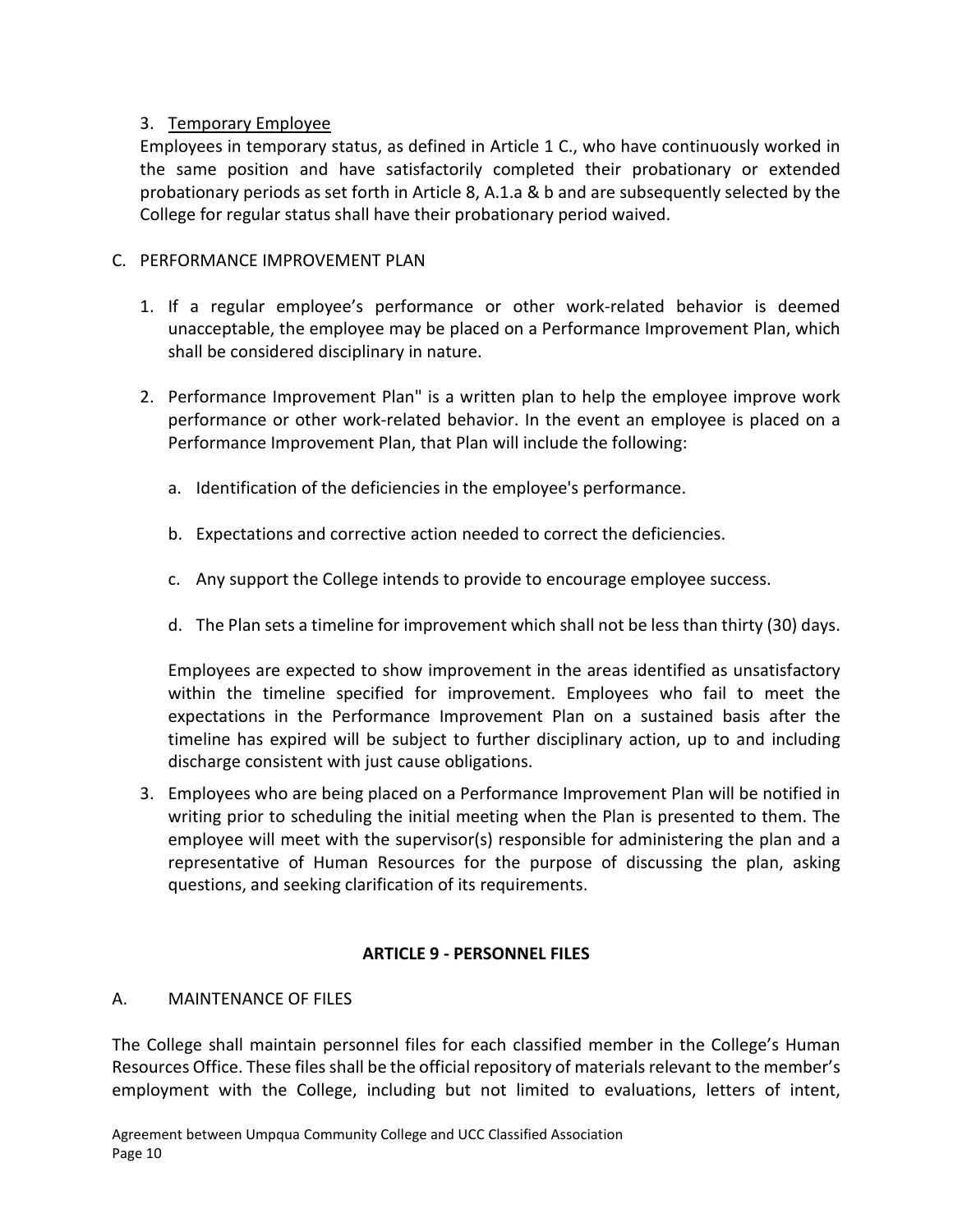commendations, letters, or other materials deemed appropriate by the College. Materials that are obtained confidentially by the College during the employing process and grievance processing and materials containing medical information shall not be made a part of the personnel file. All entries in the personnel file must be dated and signed by the submitting party. It is the responsibility of the College to properly secure and maintain all confidential personnel records.

## B. WORKING FILES

- 1. Nothing in this Agreement shall be construed to prevent or restrict immediate supervisors from maintaining individual working files which shall be deemed personal to the supervisor as part of their work product.
- 2. Materials from working files may only be used as evidence in disciplinary proceedings when directly related to disciplinary action which has not been expunged.

## C. PLACEMENT OF MATERIALS AND REBUTTALS

- 1. Except for employment documents returned to Human Resources by the member and other routine materials and any other document already provided to the member with a "cc: Personnel File" listed, the member shall be notified before any and all other documents are placed in the member's personnel file.
- 2. The member shall have the right to include in this file a written response to any materials placed in the file; such response shall be attached to the material to which it refers.
- 3. The member may reasonably include in his/her personnel file any material or information considered germane to that member's career.

## D. INSPECTION AND USE OF FILES

Personnel files, by appointment, shall be open for inspection by the member, and such other persons as are officially designated by the College or the member. Information from working files shall be made available to the affected member during investigatory meetings that may lead to formal action.

## E. REQUEST FOR COPY OF PERSONNEL FILE

The member or their designee will be provided upon request one copy of their personnel file per fiscal year at no cost to the employee.

F. USE OF PERSONNEL FILE MATERIAL

Materials may be expunged from the personnel file by mutual consent of the College and the member, in accordance with public records retention requirements and other applicable laws. Upon the written request of an employee, written reprimands shall be expunged from the employee's personnel file at the end of two (2) years from the date of issuance of the written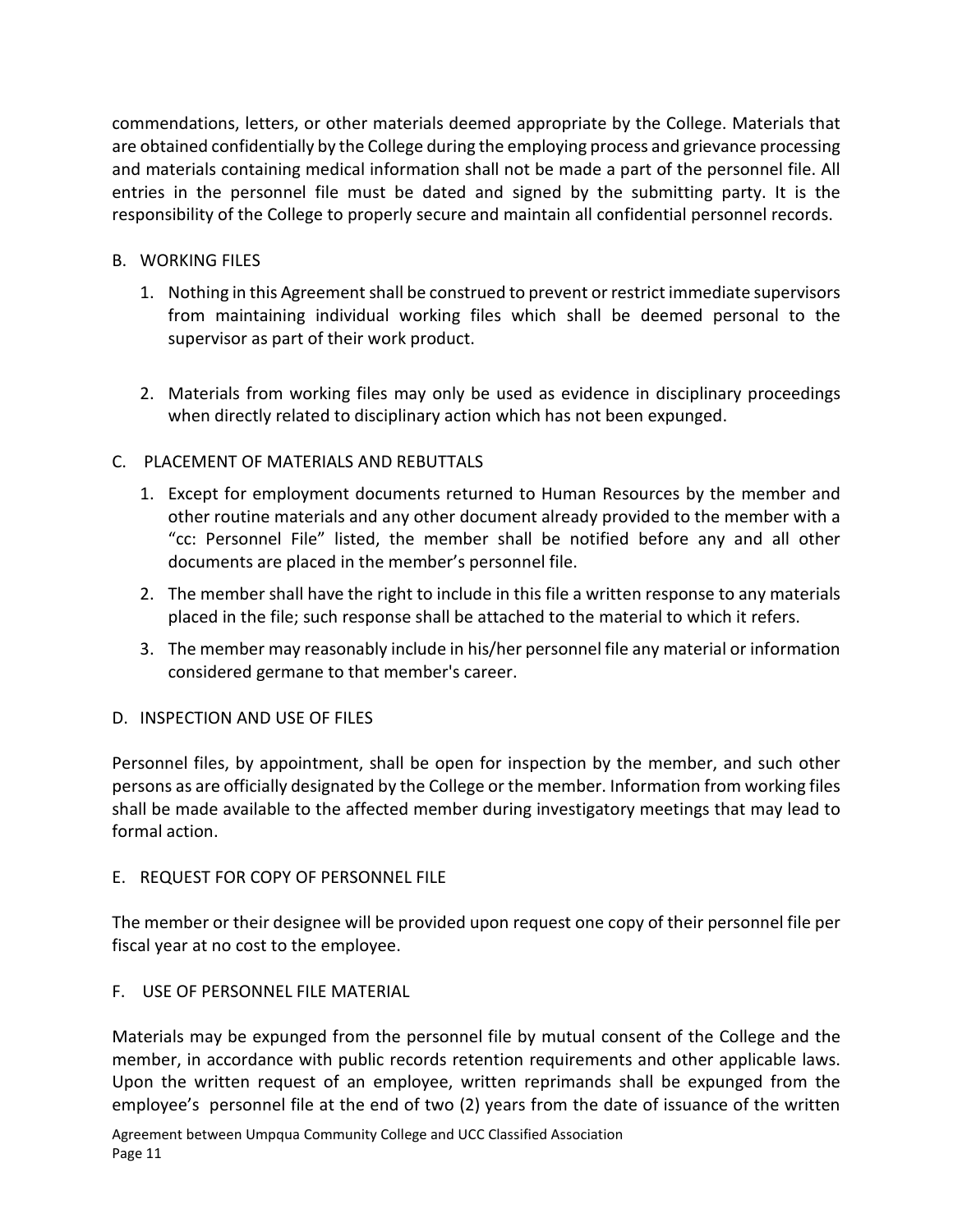reprimand, provided the employee has not been disciplined for the same or similar conduct during that period. Disciplinary actions involving suspensions, performance improvement plans, and demotions shall, upon written request of an employee, be expunged from the employee's personnel file at the end of five (5) years from the date of issuance of such action, provided the employee has not been disciplined for the same or similar conduct during that period.

Documents expunged pursuant to this section shall be sealed in an envelope and maintained by the Human Resources Department separately from the personnel file. Such documents will not be used against the member for the purpose of progressive discipline, but may be used for other purposes. Those purposes include the following: to demonstrate consistency in imposing disciplinary actions, to show that the member had notice of the College's policies and standards; to show compliance with the College's legal obligations such as taking corrective action regarding complaints of unlawful discrimination; to defend against legal claims and to establish the existence of mitigating or aggravating circumstances.

## **ARTICLE 10 - ASSIGNMENTS, VACANCIES AND TRANSFERS**

## <span id="page-13-0"></span>A. ASSIGNMENTS

All current employees will be provided written notice of the specific assignments for the forthcoming fiscal year no later than June 1. Members will be contacted as soon as possible if, after June 1, their assignment is to be changed contrary to the notice provided earlier.

## B. VACANCIES

- 1. Whenever the College determines that a vacancy exists in a current or new bargaining unit position, the College will first determine if the position will be filled through recall, and, if not possible via recall, will post the vacancy notice electronically.
- 2. The vacancy notice will include the job title, job description, pay grade, hours per day, days per work year, and the title of the immediate supervisor. If the same job title has been opened within the prior three months, a candidate from the prior application pool may be selected without reposting the vacancy.

## C. INVOLUNTARY TRANSFERS

- 1. Involuntary Transfers
	- a. The College may transfer an employee to another position within the same or higher wage grade, provided the employee is qualified to perform the duties of that position. Employees who are involuntarily transferred will be paid the wages applicable to the position they were transferred to and will be placed on the wage schedule in accordance with Section C.2 below.

Involuntary transfers which occur as the result of a planned reduction in force will be governed by Article 12 – Reduction in Force. Such transfers will not be considered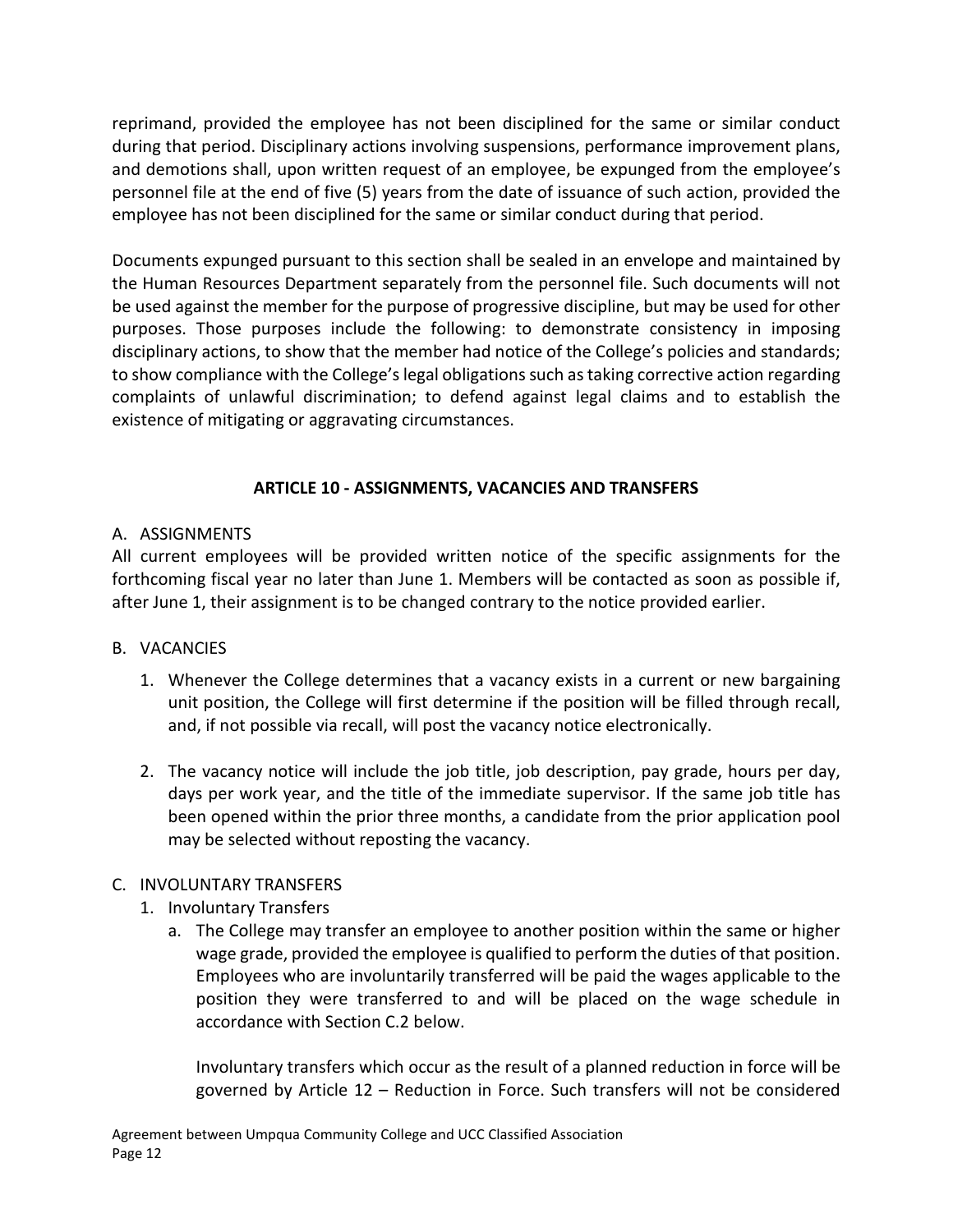disciplinary or punitive.

- b. Whenever an employee transfer is initiated by the College, the employee shall receive written notice at least fourteen (14) calendar days prior to the transfer and be given the opportunity to review the job description of the new position and to meet with the supervisor.
- 2. Salary Placement/Seniority on Transfers. When an involuntary transfer results in a change in salary to a higher wage grade, the new salary will be determined in the following manner:
	- a. Employees who are transferred will retain their seniority for the purpose of benefit accrual, placement on wage steps and compliance with Article 12 - Reduction in Force.

## D. TEMPORARY REASSIGNMENTS

- 1. Regular and probationary employees temporarily reassigned by the College to a higher grade position shall assume all the duties and responsibilities of the assigned position and be considered working out of classification. A temporary reassignment shall be no longer than twelve (12) months, unless the College and Association agree to extend that period. All temporary assignments and extensions must be confirmed in writing.
- 2. After more than forty (40) working hours in that reassignment, an employee shall be entitled to a 5% increase in pay for each grade that is higher than their grade before reassignment, up to a maximum of 15%. All working out of classification reassignments must be approved by Human Resources.

# **ARTICLE 11 - EMPLOYEE EVALUATION**

<span id="page-14-0"></span>It is encouraged that during the evaluation cycle that the employee and supervisor engage in discussions in an ongoing basis about performance and expectations. The evaluation process should be seen as a communication tool between supervisor and employee, a formal opportunity to review the employee's job description and work activities, and an opportunity for employee self-improvement. In addition, the evaluation provides a record of the employee's performance for the employee personnel file.

## A. EVALUATION FORM

Evaluation of employees shall be in accordance with a standardized Classified Employee Evaluation Form provided by the Human Resources Office. Additional information in narrative form may be included at the option of the supervisor or of the employee in the "Employee Comments" section.

No performance evaluation or identified need for improvement is considered formal unless the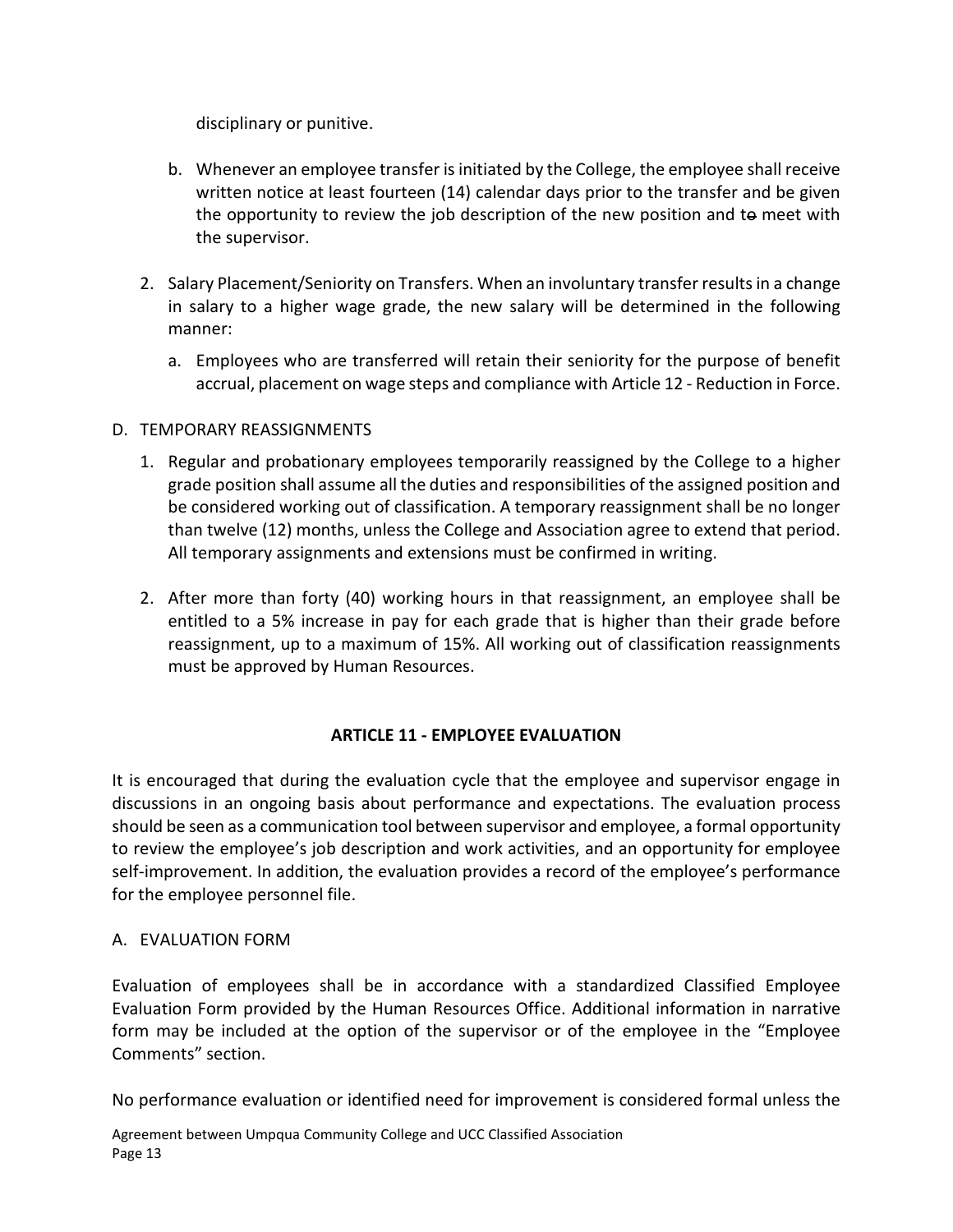supervisor has worked through the process with the Human Resources Director.

- B. TIMING
	- 1. All probationary employees shall be evaluated half-way through the probationary period to specifically address areas of performance before reaching regular status. The evaluation serves as a communication tool for the supervisor and employee.
	- 2. New employees will undergo formative evaluations at least once every three (3) months throughout the probationary period.
	- 3. Pre-existing employees in probationary status will undergo a formative evaluation at or prior to half-way through the probationary period.
	- 4. Regular status employees shall be evaluated annually.

## C. EVALUATION MEETING

- 1. The supervisor shall meet with the employee during a scheduled meeting to review the evaluation and the optional self-evaluation.
- 2. If the supervisor has rated any portion of the regular employee's job performance as unsatisfactory, the supervisor must provide written suggestions for improvement to the employee.
- 3. In instances where any component of a regular employee's job performance has been listed as unacceptable on the evaluation, the employee will be given a minimum of at least one month to meet acceptable standards. The employee will be issued a follow-up progress report on that component alone within six (6) months of the previous evaluation.
- 4. The employee shall sign the evaluation form at the conference and be given a copy of the evaluation and any supporting documents at that time. Such signature shall only indicate that the employee has read the evaluation.

## D. EMPLOYEE COMMENTS

The employee shall have the right to make any written comments on the evaluation. Upon request, the supervisor will grant a conference to discuss the employee's written comments. The employee may have an Association representative in attendance at that conference. The supervisor may have another College supervisor or administrator in attendance at that conference. The comments shall be attached to the evaluation in the personnel file.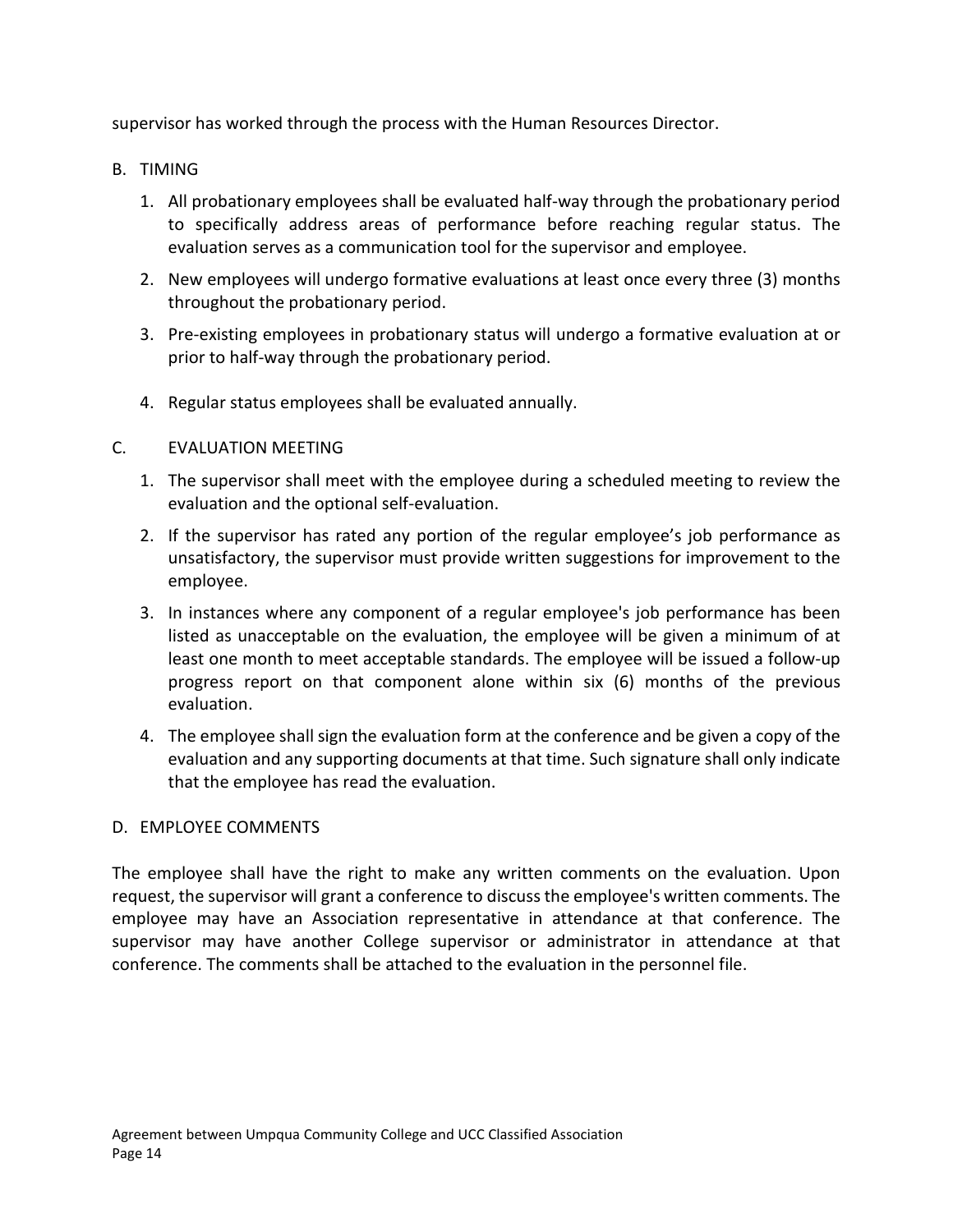### **ARTICLE 12 – REDUCTION IN FORCE**

### <span id="page-16-0"></span>A. LAYOFF

## 1. Preliminary Notice

- a. In the event College administration determines that reduction in force may be necessary, but prior to any College Board action authorizing implementation, the College shall notify the Association of the intended reduction in force. The notice will include the reasons and justifications for the proposed action, the specific position(s) to be affected, and the contemplated time schedule for the action(s). The College will then schedule meeting(s) with the Association to discuss and consider alternative actions. (such as reassignment, transfer to another position or retraining). These meetings will occur within thirty (30) days of the notice, unless extended by the College.
- b. If the College proceeds with Board action for implementing a reduction in force of employees after meeting with the Association, the College shall follow the procedures outlined below for implementing the reduction in force.
- 2. Notice of Layoff

Employee(s) shall be given written notice at least forty-five (45) calendar days prior to the effective date of layoff.

Notice to the impacted employee(s) will include a list of the College's vacant positions in the same or lower wage grade which are not occupied by an employee with greater bargaining unit seniority.

### B. ORDER OF LAYOFF

Employees shall be laid off in the following order within the positions(s) being reduced or eliminated:

- 1. Non-bargaining unit employees in that position as listed in Appendix B Job Title by Grade.
- 2. 0.5 FTE or greater temporary employees in that position.
- 3. 0.5 FTE or greater probationary employees in that position.
- 4. Regular 0.5 FTE employees in that position.
- 5. Regular 1.0 FTE employees by position.

The College will determine whether the positions which remain after a reduction in force will be staffed at full-time or represented part-time levels. In the event this determination results in a more senior full-time employee being offered a part-time position and the full-time employee does not want the part-time position, they will be placed on the recall list.

Probationary employees who are laid off and later recalled must serve their full initial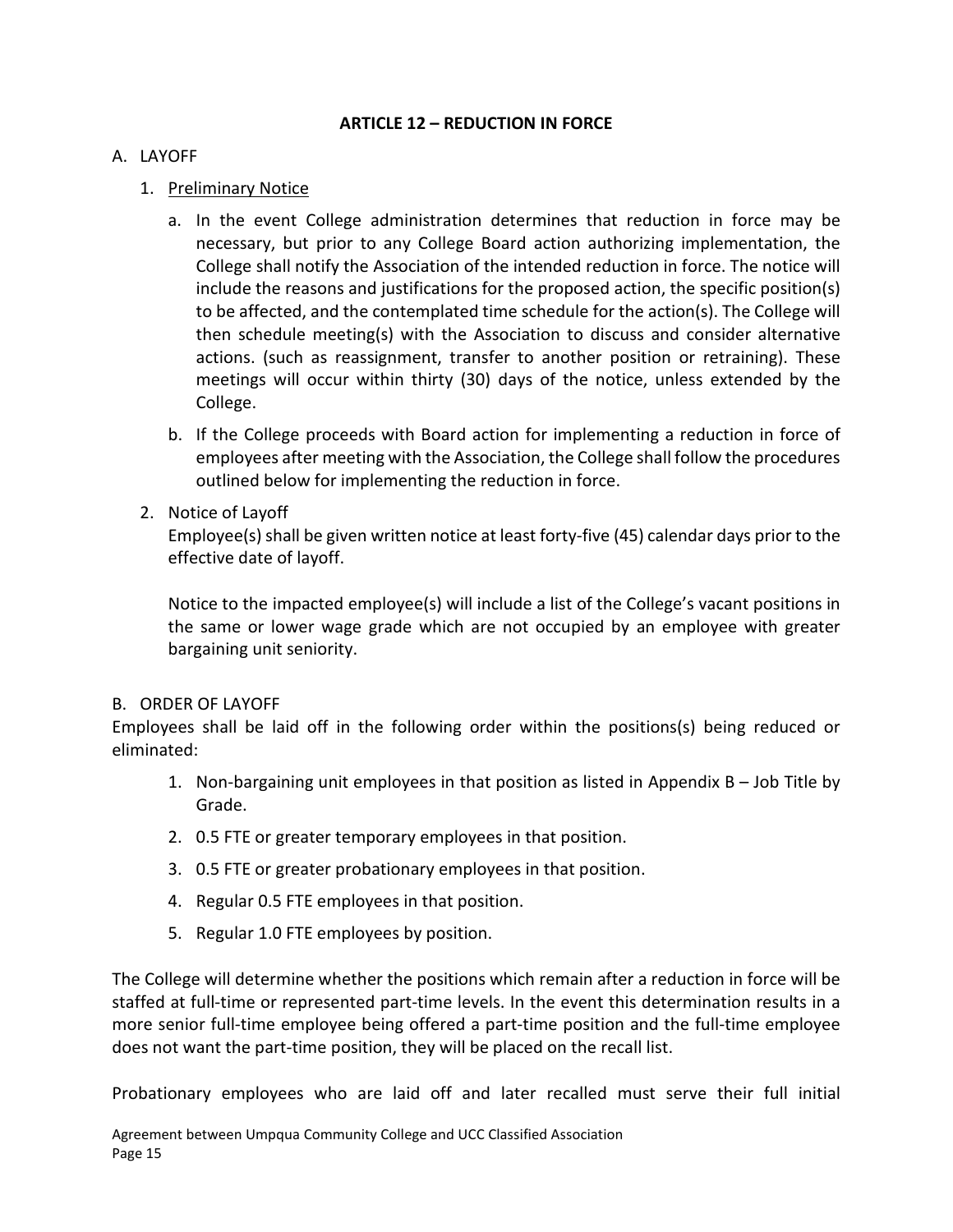probationary period in order to attain regular employment status with just cause rights.

- C. PROCEDURE OF LAYOFF
	- 1. The College shall determine the positions(s) to be reduced.
		- a. When there is more than one employee in a position selected for reduction, layoffs shall be in reverse order of seniority subject to the order listed in Section B above, except where a lower seniority employee possesses special certification(s) or other skills and ability that the college needs to retain. However, the more senior employee shall have the right to obtain or demonstrate the needed certification(s) or other special skills and ability prior to the effective date of the layoff in order to retain employment.
		- b. When there is only one employee in a position selected for layoff, that employee will be laid off.
		- c. Except as set forth in Section F, employees who have been notified of layoff will be entitled to bumping and recall rights, in accordance with Sections D and E below.
	- 1. Vacant positions that the College has decided to fill shall be first offered to employees who have been notified of layoff in the order of their bargaining unit seniority as long as:
		- the vacant position is in the same or lower grade, as set forth in Appendix B; and
		- they are determined to have the qualifications, skills and ability to perform the duties of the position.

Employees will be required to submit a written resume describing their experience, education, training and/or other relevant information supporting their qualifications, skills and ability to perform the duties of the position to Human Resources within a reasonable time period specified by Human Resources.

Employees who are offered a vacant position shall be placed on probationary status for a period of three (3) months unless the employee has occupied the position within the preceding five (5) years and successfully completed probation. The probationary period may be extended for an additional three (3) month period. In the event the College determines that the employee is not satisfactorily performing the duties of their new position at any time during their probationary period, the employee will be laid off and placed on the recall list.

In the event that more than one laid off employee is qualified for the position, the employee with the greatest bargaining unit seniority shall be offered the position first and continuing in that order.

2. An employee may voluntarily request to be substituted for another employee in the same job position and FTE status who has been notified of layoff. All such requests are subject to approval at the discretion of Human Resources. An employee approved for voluntary layoff will waive all layoff, bumping and recall rights.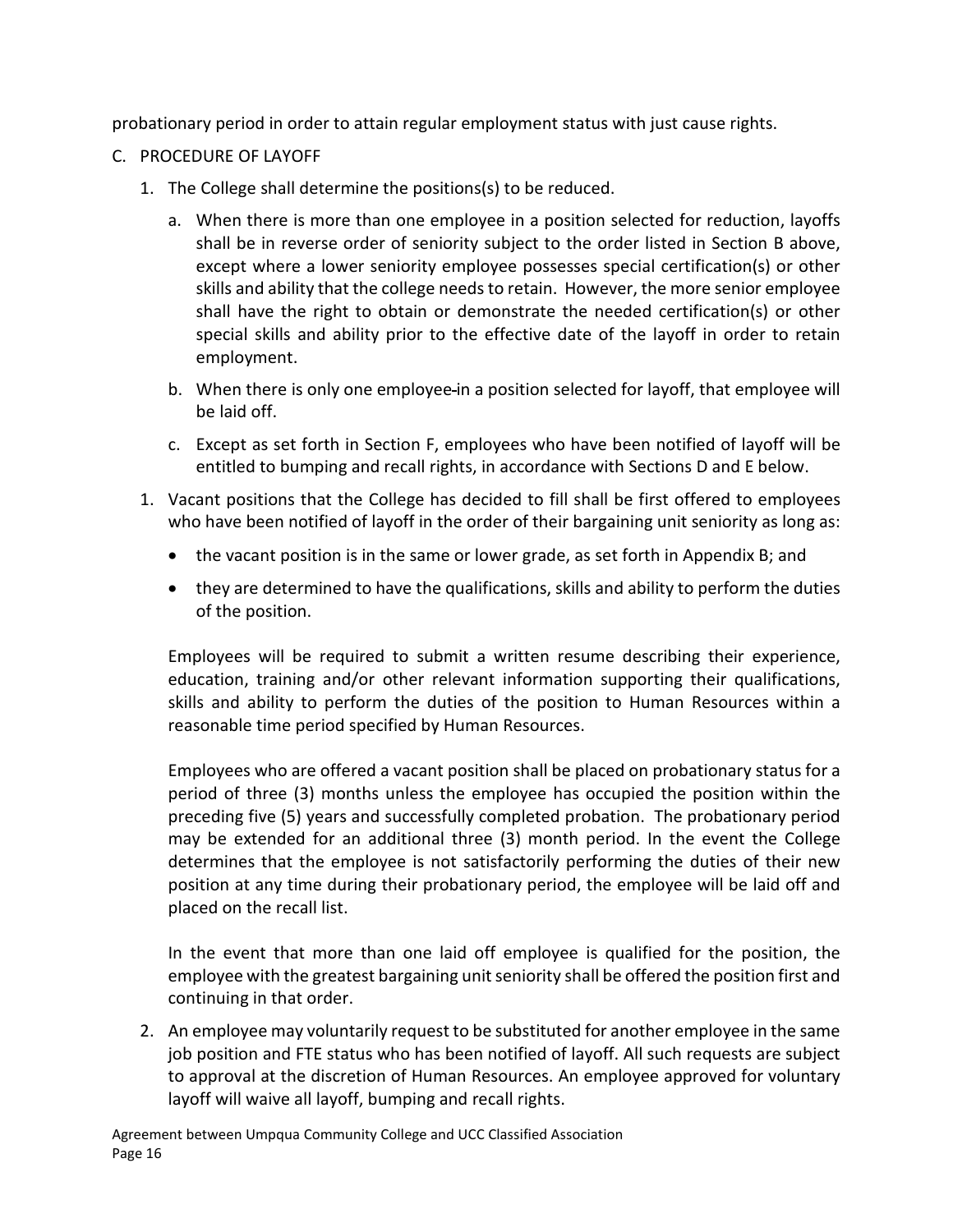## D. BUMPING

- 1. Rights
	- a. Bumping is available to all employees. Part-time Association employees may only bump into part- time Association positions. Full time employees may bump into parttime Association positions.
	- b. Bumping can only occur to the same or lower grade positions.
	- c. In order to bump, the bumping person must:
		- have greater bargaining unit seniority;
		- meet the position's current qualifications; and
		- have held the position within the last five (5) years from date of layoff.
	- d. Employees who exercise bumping rights must bump the employee with the least amount of bargaining seniority who is in the position they are bumping into.
	- e. An employee who has bumped into another job shall have no further bumping rights as a result of the current reduction in force.
	- f. Employees who are bumped may also exercise bumping rights, subject to the rights and procedures set forth in Section D.2, below.
	- g. An employee who is unable or chooses not to bump shall be laid off and placed on the recall list.
- 2. Procedures
	- a. The employee notified of impending layoff must inform the Director of Human Resources (or designee), in writing, within ten (10) business days following the notification of layoff, of their desire to bump into another position and into which position they intend to bump.
	- b. The employee bumping shall be paid at the wage applicable to their new position. For the purposes of placement on steps on the Wage Schedule, employees will be credited with their length of service in the job they held immediately prior to layoff and will be placed on the same step on the Wage Schedule in their new position.
- 3. Employees who bump into another position shall be placed on probationary status for a period of three (3) months. The probationary period may be extended for an additional three (3) month period unless the employee has occupied the position within the preceding three (3) years and successfully completed probation. In the event the College determines that the employee is not satisfactorily performing the duties of their new position at any time during that period, the employee may be laid off and placed on the recall list.
- 4. Employees who are laid off as a result of bumping are not entitled to receive forty-five (45) days' notice of layoff.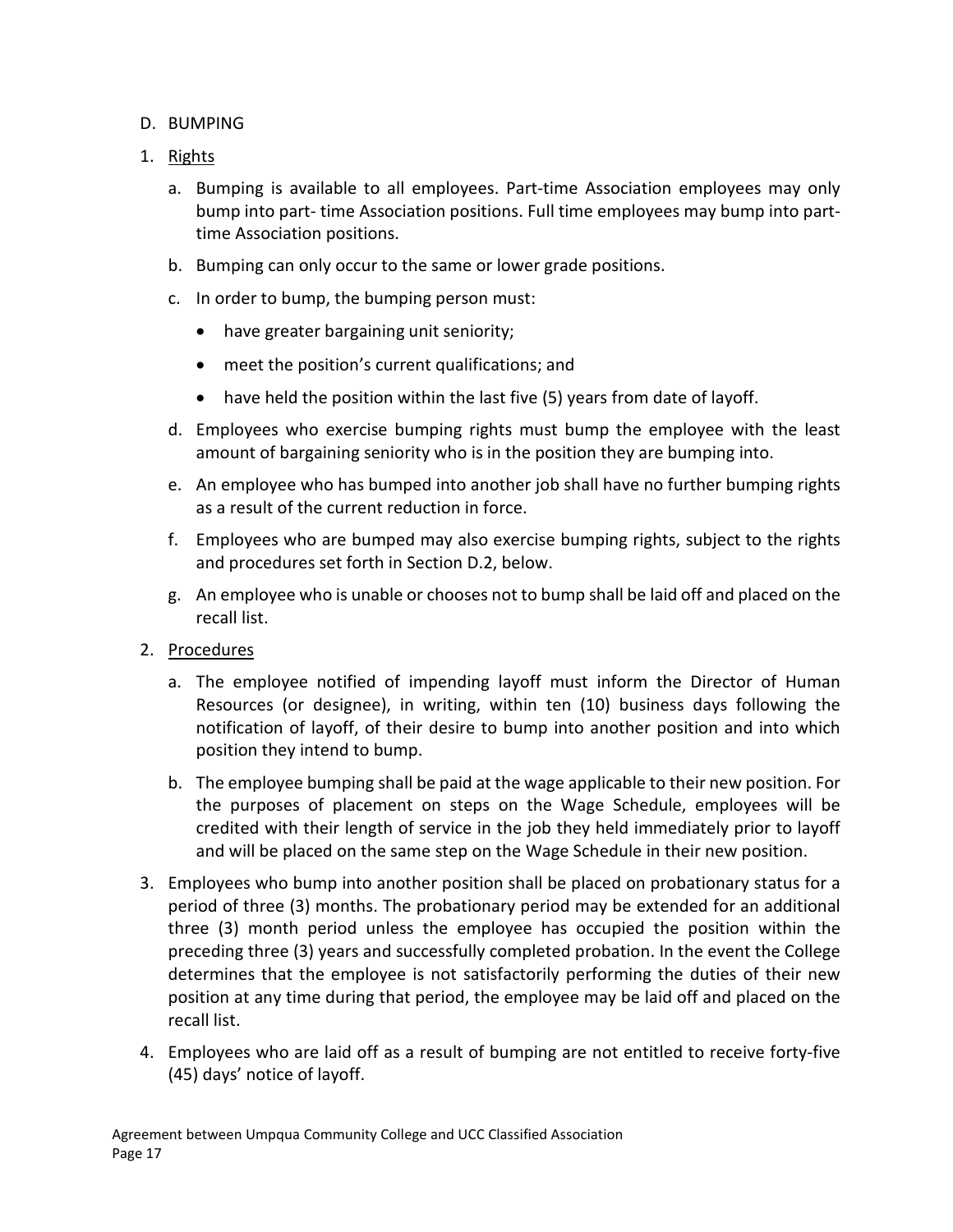## E. RECALL

## 1. Recall Period

For a period of eighteen (18) months following the date of layoff, an employee shall be classified as on recall status, and their name will be maintained on the recall eligibility list. If a position has not been accepted within this period, the employee shall be removed from the recall list.

## 2. Direct Recall

Employees who are laid off shall be recalled in order of bargaining unit seniority, as positions become available in their former position or in other positions in the same or lower wage grade that they are qualified to fill. Employees shall choose to receive recall notices by email to their personal email address or by next day delivery mail. Employees must confirm their choice of notification through written notification (email) to the Director of Human Resources prior to the effective date of their layoff. Employees who do not specify a preference will be presumed to have selected email notification.

Employees must notify the Director of Human Resources or designee of their decision to accept a recall opportunity within five (5) business days from the date the recall notice was sent. If no notification is received by that date, the recall shall be presumed to be declined. Employees who were less than 1.0 FTE before layoff shall not be recalled to vacant positions of 1.0 FTE but may compete for those positions through the application process. Employees who do not accept a recall to the position they held when they were laid off, forfeit all recall rights. Employees who do not accept recall notices to positions in the same or lower grade will remain on the recall eligibility list for the remainder of their eighteen (18) month recall period.

# 3. Potential Recall

If an available position is not filled through the direct recall procedures above, the position shall be considered vacant. All employees on recall status are eligible to compete for any vacant position as internal candidates. Vacant positions will be posted on the College website and will be accessible by both active and laid off employees. Laid off employees will be responsible for accessing the internal recruitment site and following College procedures for completing the application process.

## 4. Post Recall Probationary Status

Employees recalled shall be placed on probationary status for a period of three (3) months unless the employee has occupied the position within the preceding five (5) years and successfully completed probation. The probationary period may be extended for an additional three (3) month period. In the event the College determines that the employee is not satisfactorily performing the duties of their new position at any time during their probationary period, the employee will be laid off and placed on the recall list.

5. The College will provide tuition waiver to the employee for all classes during the eighteen (18) months of recall and to the employee dependents for the first twelve (12) months of recall if room is available in the class.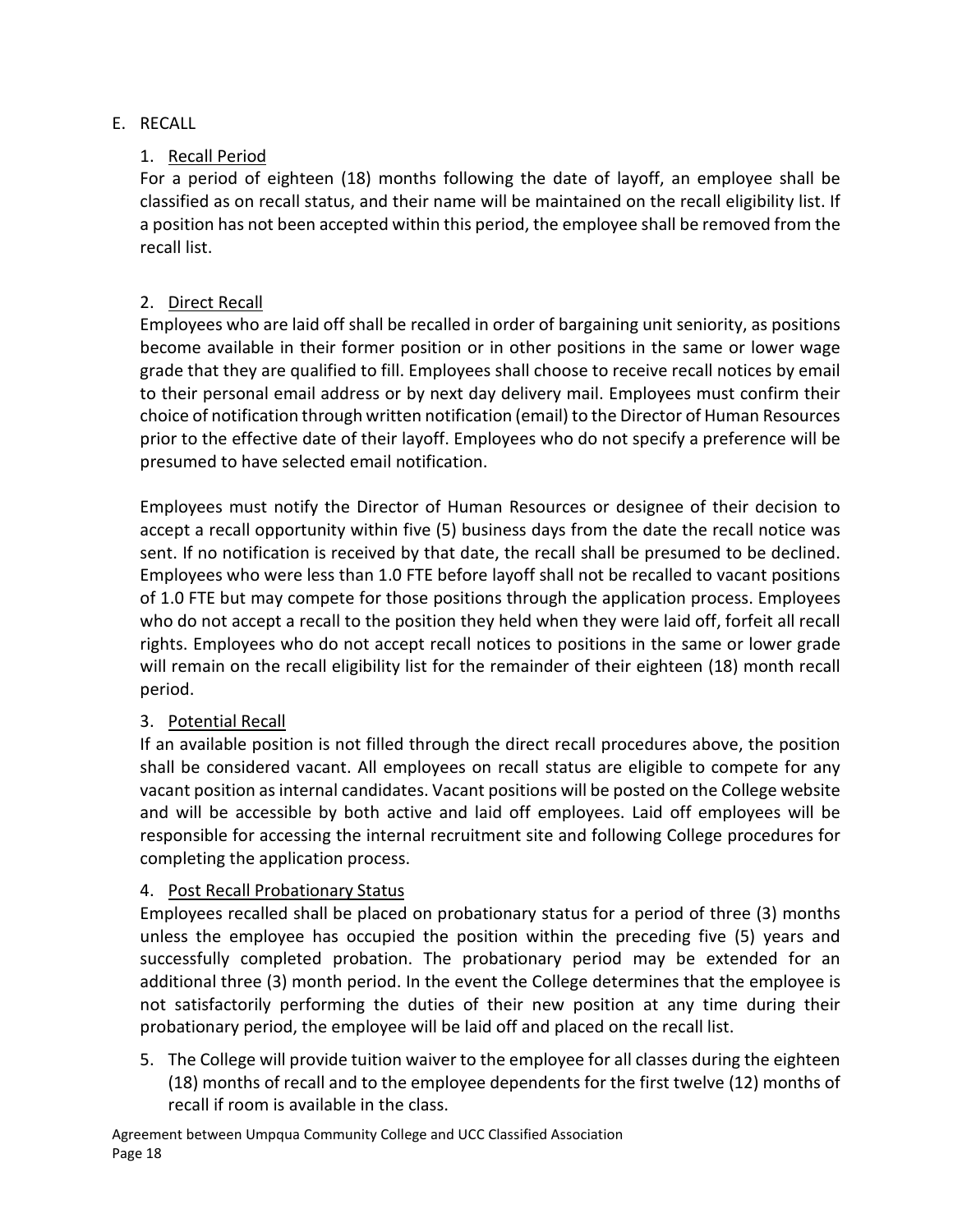- 6. Upon layoff, the impacted employee will continue the employee's College paid health insurance benefits for one month following the month of layoff.
- 7. An employee on layoff status shall promptly inform the Director of Human Resources, in writing (email) of any change of physical and/or electronic address, or changes in qualifications that may affect their recall rights.
- 8. While on layoff, an employee shall not accrue any seniority. However, upon recall, the College will recognize all previous seniority, sick leave accumulation, years of service for vacation accrual, and the employee's length of service in the salary step at the time of layoff with the addition of any step earned upon return.

## F. GRANT FUNDED / SELF-SUPPORT POSITONS

- 1. For the purpose of bumping, layoff and recall, an employee who is hired into a "selfsupport" position (e.g., cafeteria, bookstore, community education) shall have the same bumping and recall rights as regularly funded (general fund) employees.
- 2. Notwithstanding other provisions of this Article, employees in positions that are regularly funded or self-support funded shall not have bumping or recall rights into grant funded positions, nor shall grant funded employees have bumping or recall rights into regularly or self-support funded positions.
- 3. At the time of layoff notice to employees in grant funded positions, the employee affected may indicate to the Director of Human Resources and program director other grant funded positions within the same grant they feel they are qualified to fill and may provide supporting information to demonstrate their qualifications.

## **ARTICLE 13 – JOB POSITION AND GRADE SYSTEM**

## <span id="page-20-0"></span>A. CLASSIFICATION SYSTEM

The College will maintain a position and salary grade classification system. The College and the Association will review the need for a salary study of position(s) within the bargaining unit every four years upon written request of the Association. Any such review will involve evaluation and/or re-evaluation of position(s) identified according to the classification system, revision of the classification system, and related procedures as deemed necessary. Any changes in wages which may be deemed appropriate as a result of a salary study are subject to negotiations in accordance with PECBA.

## B. JOB DESCRIPTION

Job descriptions will be posted electronically. Job descriptions shall indicate the grade level placement for the job occupied by the employee. Employees will be provided with a copy of job description upon hire, as well as a copy of any subsequently revised job description. Copies will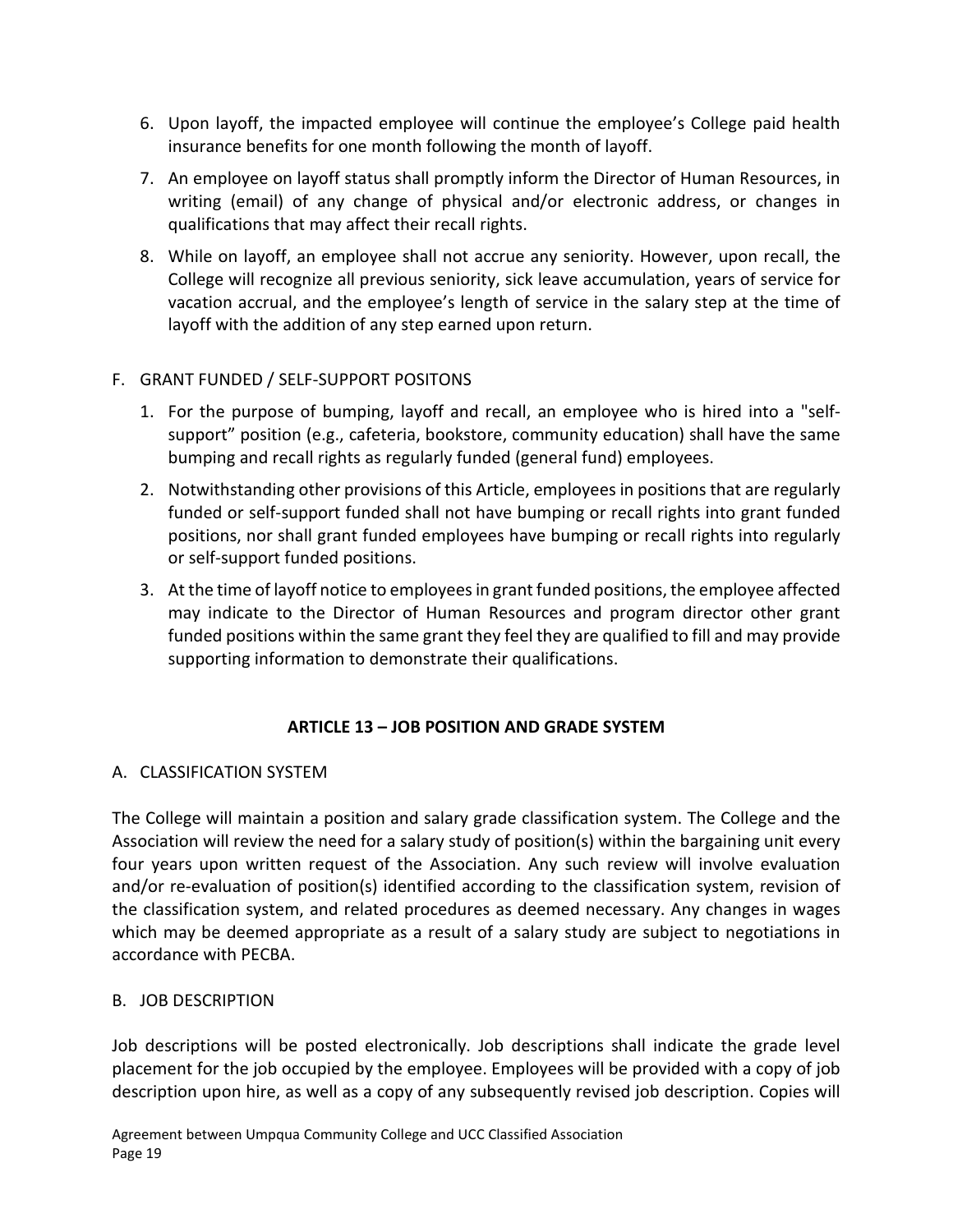be provided electronically.

## C. JOB DESCRIPTION CHANGE/NEW CLASSIFICATION

During the term of this Agreement, if the College is implementing a substantial change or a new position is to be created, the pay grade for that position shall be subject to negotiations as follows: A copy of the substantial change/new position description shall be submitted to the Association in writing along with the proposed wage grade. Written notice may be made in Labor Management Committee meetings. The Association shall have ten (10) business days from receipt of such notification to demand bargaining over the wages to be paid for the new or substantially changed position. If the Association fails to demand bargaining in writing within ten (10) business days, the College's proposed wage range shall not be subject to negotiations during the term of the contract.

Bargaining will take place under ORS 243.698.

## D. CLASSIFICATION REVIEW

## 1. Initial Reclassification Request

- a. If an employee believes that their job has changed such that it requires a substantially different level of skills, ability, or level of responsibility than existed when the pay for the job was last bargained, the employee may file a Reclassification Request Form with Human Resources. Such request should include those changes in duties, responsibilities, functions, requirements, and/or working conditions that cause the employee to believe his/her position should be reclassified. The current and proposed job description should be attached.
- b. Within twenty (20) business days, the Labor/Management Committee and the Human Resources Director shall jointly make a decision on the request. The Human Resources Director will then communicate the decision to the employee and supervisor. In the event there is no agreement, the College will refer the issue to an external third party for further input to be considered by the Labor/Management Committee.

## 2. Reclassification Appeal

In the event an employee disagrees with the results of a reclassification request, the decision may be appealed. The employee must file an appeal within ten (10) business days following receipt of the decision by Human Resources. To appeal the decision the employee will:

- a. Submit a written appeal to Human Resources.
- b. The Reclassification Appeal committee will convene to review the appeal.
- c. Membership in the Reclassification Appeals Committee will include one classified representative, one administrative representative and a third member selected by the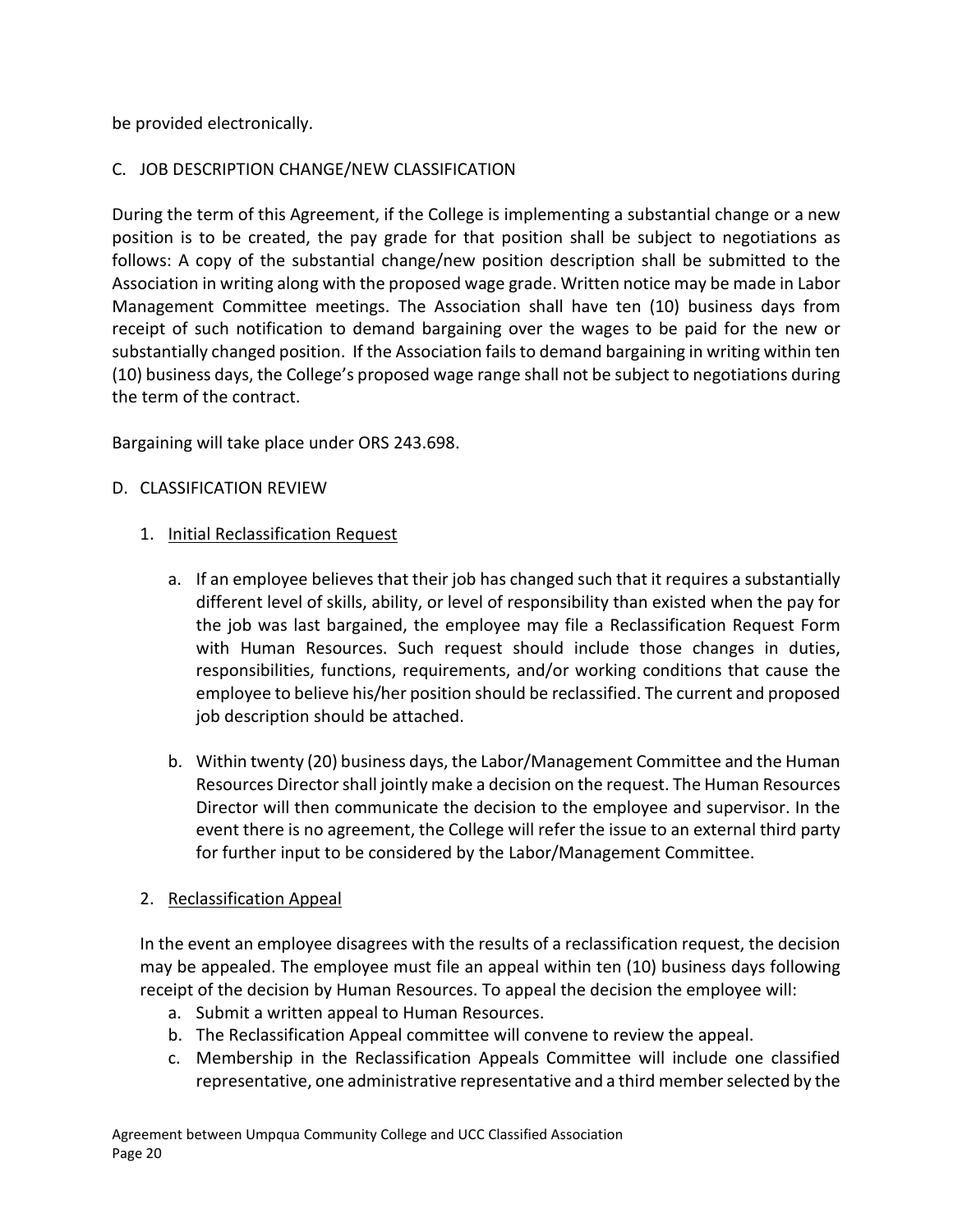College President and the Association President. Members serve a rotating three-year term (July through June).

- d. The reclassification file will be distributed to the Reclassification Appeals Committee and to the employee appealing. Included in the file should be the employee's written request, current and proposed job descriptions, rationale used by the College HR department for the decision, and any other pertinent supportive information. The Appeals committee shall meet within twenty (20) business days, or a mutually agreed upon schedule, from the date the appeal is filed to review the appeal. A majority vote of the Appeals Committee will determine the final outcome and the written findings will be placed in the employee's personnel file.
- e. Members of the Reclassification Appeals committee may be substituted because of potential conflicts of interest and/or to meet reclassification deadlines.
- 3. Reclassification Request/Appeal Results
	- a. If a reclassification request/appeal determines that a higher level of skill or ability or responsibility is required of the employee than when last bargained, the College may reduce the level of responsibility or required skill or ability or may bargain with the Association over the appropriate pay rate.
	- b. All reclassifications that result in a higher wage grade will be paid retroactive to the date that the reclassification request was filed. Placement on the new wage grade will be at their current step in the new wage grade.
	- c. If an employee's current position/duties are reduced as described in D.3.a, the employee shall be paid at the higher level for the days worked in the higher skill, ability, or level of responsibility for the period beginning sixty (60) business days prior to the reclassification request or the date when the change to higher duties occurred, whichever is less, and ending on the date when the duties were reduced.

## **ARTICLE 14 – COMPENSATION**

## <span id="page-22-0"></span>A. WAGE

1. The Classified Wage Schedule (Appendix A) will continue to be implemented with annual steps on July 1st until each employee reaches the top step of their grade. Full-time employees will continue to be paid on a salaried nonexempt basis with their salaries compensating them for forty (40) hours of work per workweek in accordance with applicable law. Part-time employees will continue to be paid an hourly wage.

Employees shall receive wage increases over the term of the Agreement as follows:

Effective retroactively to July 1, 2021, the first step of each grade on the Classified Wage Schedule will be increased in accordance with the adjusted wage schedule and additional position adjustments set forth in Appendices A and B. The index between each step in the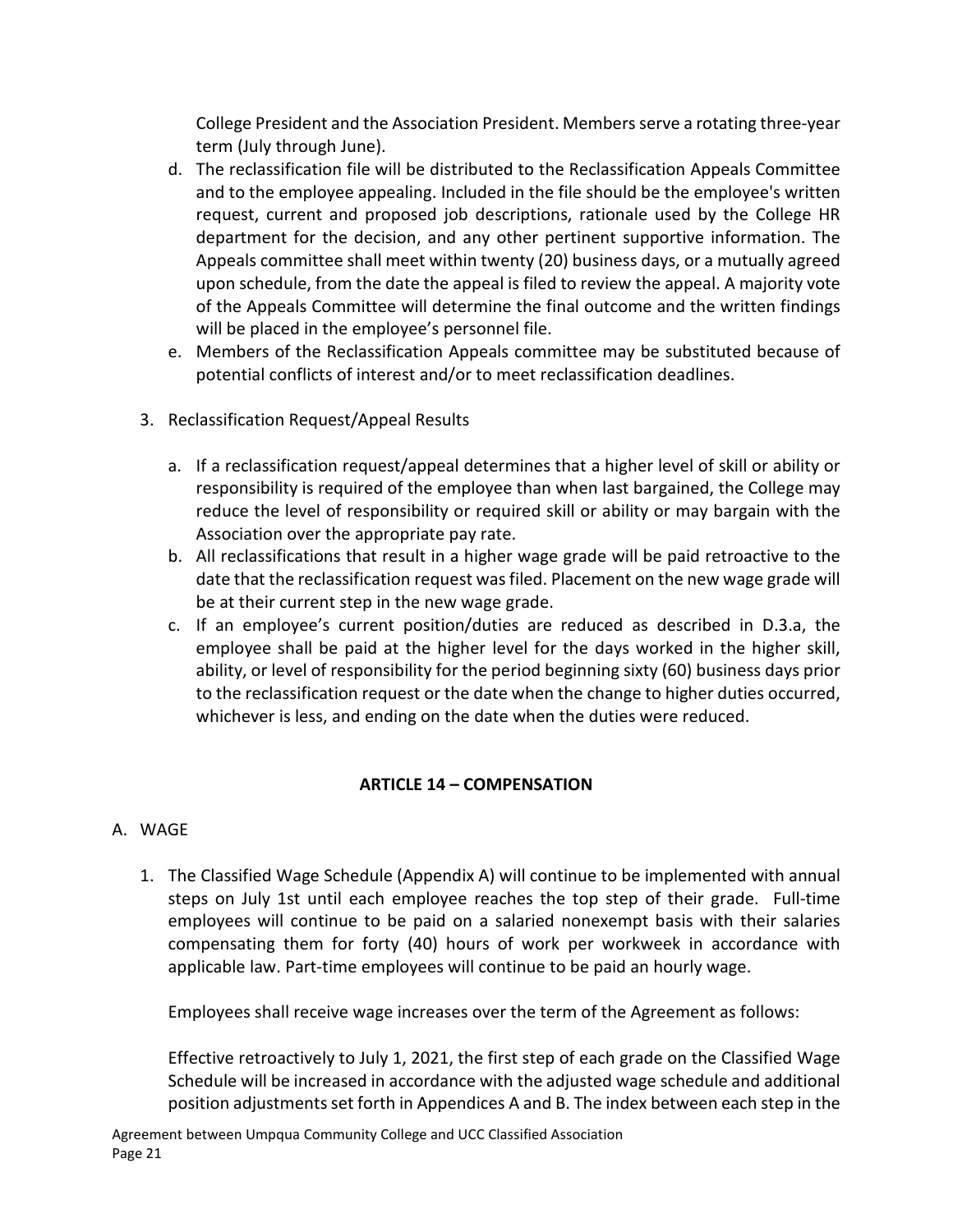wage schedule will remain 2%.

The parties agree to automatically reopen Article 14.A and Appendices A and B effective March 1, 2022 for the purpose of negotiating the wage rates to be effective July 1, 2022 through June 30, 2023.

The parties agree to automatically reopen Article 14.A and Appendices A and B effective March 1, 2023 for the purpose of negotiating the wage rates to be effective July 1, 2023 through June 30, 2024.

The parties agree to automatically reopen Article 14 in its entirety and Appendices A and B effective March 1, 2024 for the purpose of negotiating the wage rates and other changes to Article 14 to be effective July 1, 2024 through June 30, 2025.

- 2. The Classified Wage Schedule (Appendix A) will be reviewed at least every four years by the Association and the College to determine if a new wage study should be conducted.
- 3. Employees shall be paid for all hours (or portions thereof) worked.
- 4. Overtime shall be paid as set forth in Article 17 Work Hours and Overtime.

## 5. Longevity Bonus

On July 1st each employee who has completed at least 19 years of continuous full-time equivalent service during the previous fiscal year will receive a 1% longevity bonus added to their current step. The longevity bonus will increase 1% every subsequent July 1st until the employee separates from the College.

## B. INITIAL PLACEMENT CRITERIA

Initial placement of each new employee shall be at Step 1 of the level at which the job is classified. However, if the applicant has, as determined by the hiring supervisor, substantial experience in work related to that which the employee is being hired to perform, the employee may be placed at a step determined by the Director of Human Resources and approved by the President.

## C. PAYMENT SCHEDULE

Paychecks shall be issued two times per month on the 15th and the last working day of the month. If either of these days falls upon a weekend day, or a holiday, then paychecks shall be distributed the last workday before the scheduled payday.

## D. COMPENSATION FOR EXTRA RESPONSIBILITIES

Employees who are assigned to extra responsibilities for more than two (2) weeks beyond the normal contract responsibilities shall be compensated at the appropriate grade, not to exceed a five percent (5%) increase.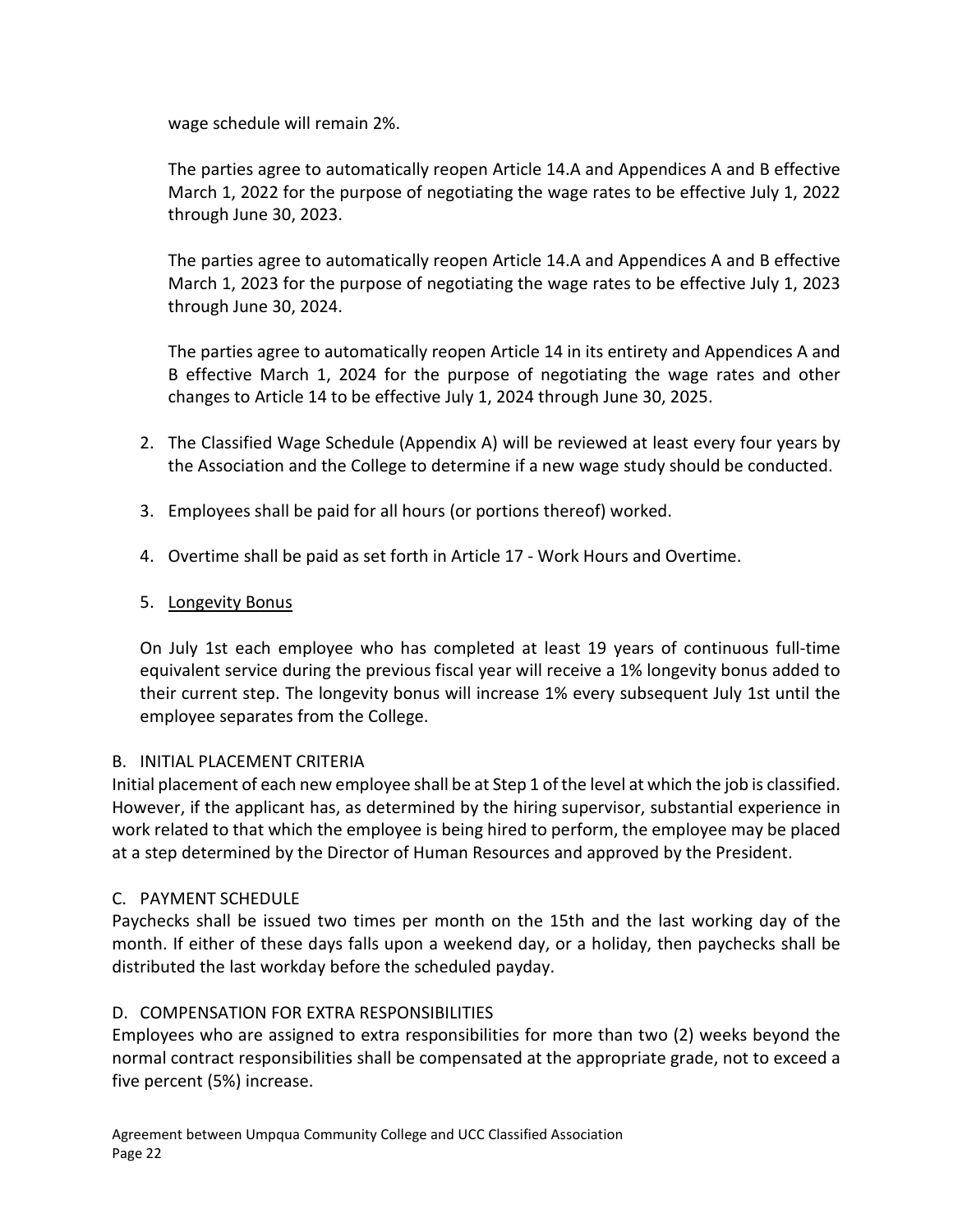- E. PERS/OPSRP
	- 1. The College shall withhold from members' monthly salaries the employee contributions/payments required by the Public Employee Retirement System (PERS) and/or Oregon Public Service Retirement Plan (OPSRP).
	- 2. For all employees continuously employed prior to November 1, 1994, the College shall "pick-up" the six percent (6%) employee contribution for members participating in PERS. Such "picked-up" or paid employee contributions shall be credited to employee accounts and shall be considered to be employee contributions for purpose of applicable law.

## **ARTICLE 15 – EMPLOYEE BENEFITS**

## <span id="page-24-0"></span>A. INSURANCE BENEFITS AVAILABLE

For each eligible full-time bargaining unit member who has elected to participate, the College shall contribute a maximum of \$1380 per month toward the purchase of the following insurance benefits:

- Full Family Medical
- Full Family Vision
- Full Family Dental
- Employee AD&D/Group Life \$30,000

Effective October 1, 2021, the College contribution to insurance benefits will be increased by \$25 to a maximum of \$1405 per month. This section shall be automatically reopened effective March 1, 2022 and again on March 1, 2023 for the purpose of negotiating whether the maximum College contribution should be increased. Additionally, the entire Article 15 shall be automatically reopened effective March 1, 2024, for the purpose of negotiating whether the maximum College contribution should be increased and any other changes the parties desire to make in this Article.

The College will contribute an additional \$50 per month for any full-time member whose annual salary is \$36,000 or less. Employee contributions shall be deducted from the employee paychecks. Insurance options will be discussed and reviewed with the College at the earliest opportunity.

## B. LONG-TERM DISABILITY INSURANCE

Long Term Disability insurance premiums shall be deducted from the employee's monthly pay. The policy shall provide two-thirds salary, maximum \$5,000/month, available after ninety (90) days of disability.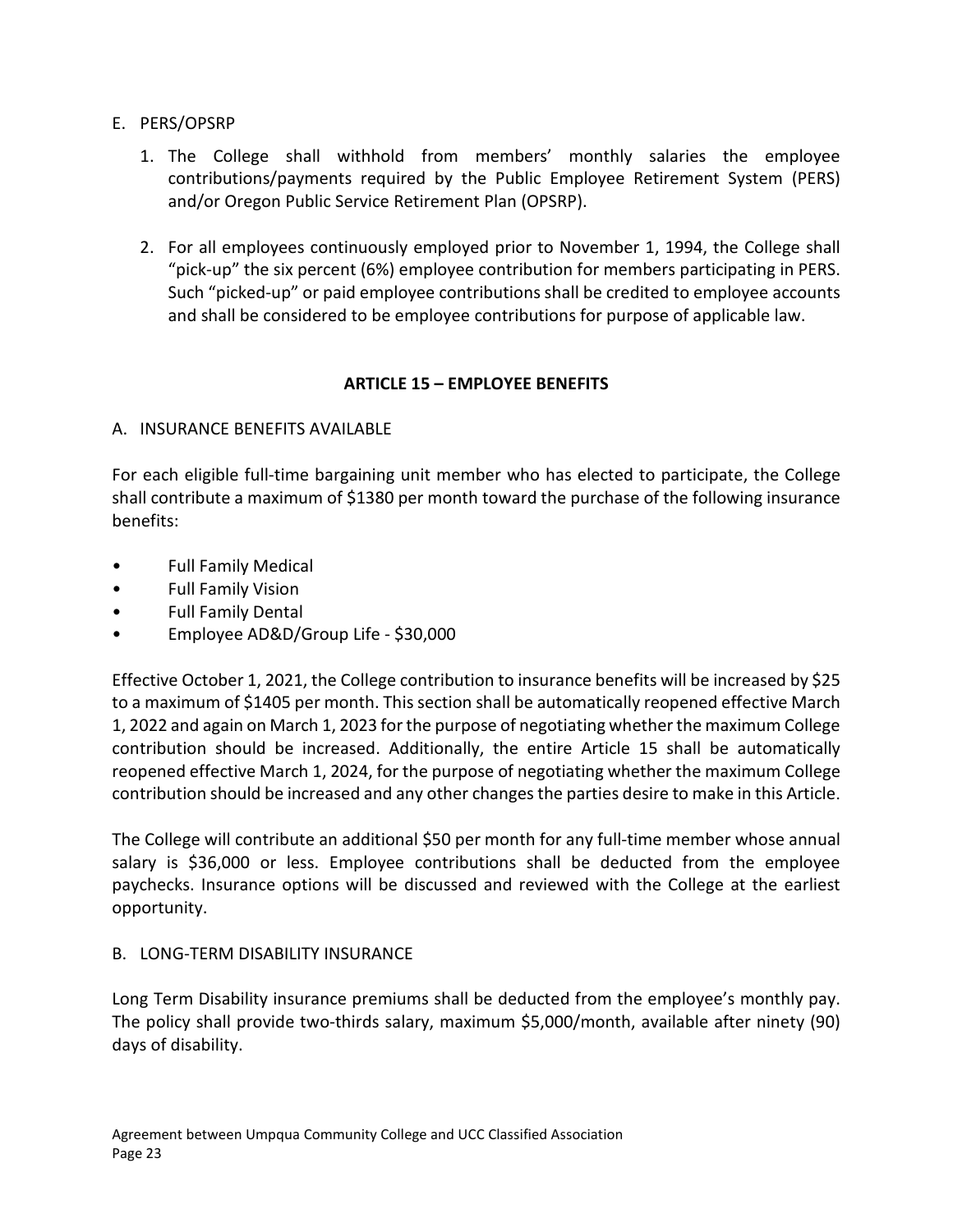## C. DOMESTIC PARTNER COVERAGE

Domestic Partner coverage will be available to those employees who submit the notarized signed affidavit acceptable to the insurance company(ies).

### D. SECTION 125 AND HEALTH SAVINGS ACCOUNT PLANS

The College shall provide Section 125 Plans (A and B) for use by members. Beginning with ratification, administrative fees will be paid by the College.

For each employee who selects a plan with a Health Savings Account (HSA) option the College shall contribute any remaining premium contribution, after the monthly premium has been paid, into the employee's HSA account until it is no longer allowed by state law, statute, or OEBB rule.

### E. CONTINUATION OF BENEFITS

Members completing their annual contractual duties shall receive the full twelve (12) months of insurance benefits. Members not completing their annual contractual duties shall receive College contribution for any month in which they worked. Thereafter, terminating employees may selfpay to participate in the College's insurance program if eligible under COBRA.

### F. EARLY RETIREMENT

- 1. Eligibility for early retirement benefits shall require the employee to have been hired prior to July 1, 2007 and meet the following standards:
	- a. The employee shall be 58 years of age and have completed a minimum of fifteen (15) years of continuous full-time equivalent (1.0 FTE) service for the College during the period immediately preceding early retirement; or
	- b. The employee shall have completed a minimum of thirty (30) continuous years of fulltime equivalent (1.0 FTE) service for the College.

Coverage will be provided in accordance with OEBB rules and regulations.

- 2. Early retirement benefits for employees who are eligible as set forth above shall include the following:
	- a. The College shall contribute the premium amount equal to that of active members under the current benefit plan. Such premium payments for the retiree will continue for the life of the retiree or until the retiree becomes Medicare eligible, whichever comes first.
	- b. The spouses and dependents of eligible early retirees may also be covered by the medical, vision and dental insurance provided by the College. Once the early retiree is no longer eligible for coverage, College contributions for the member, spouse and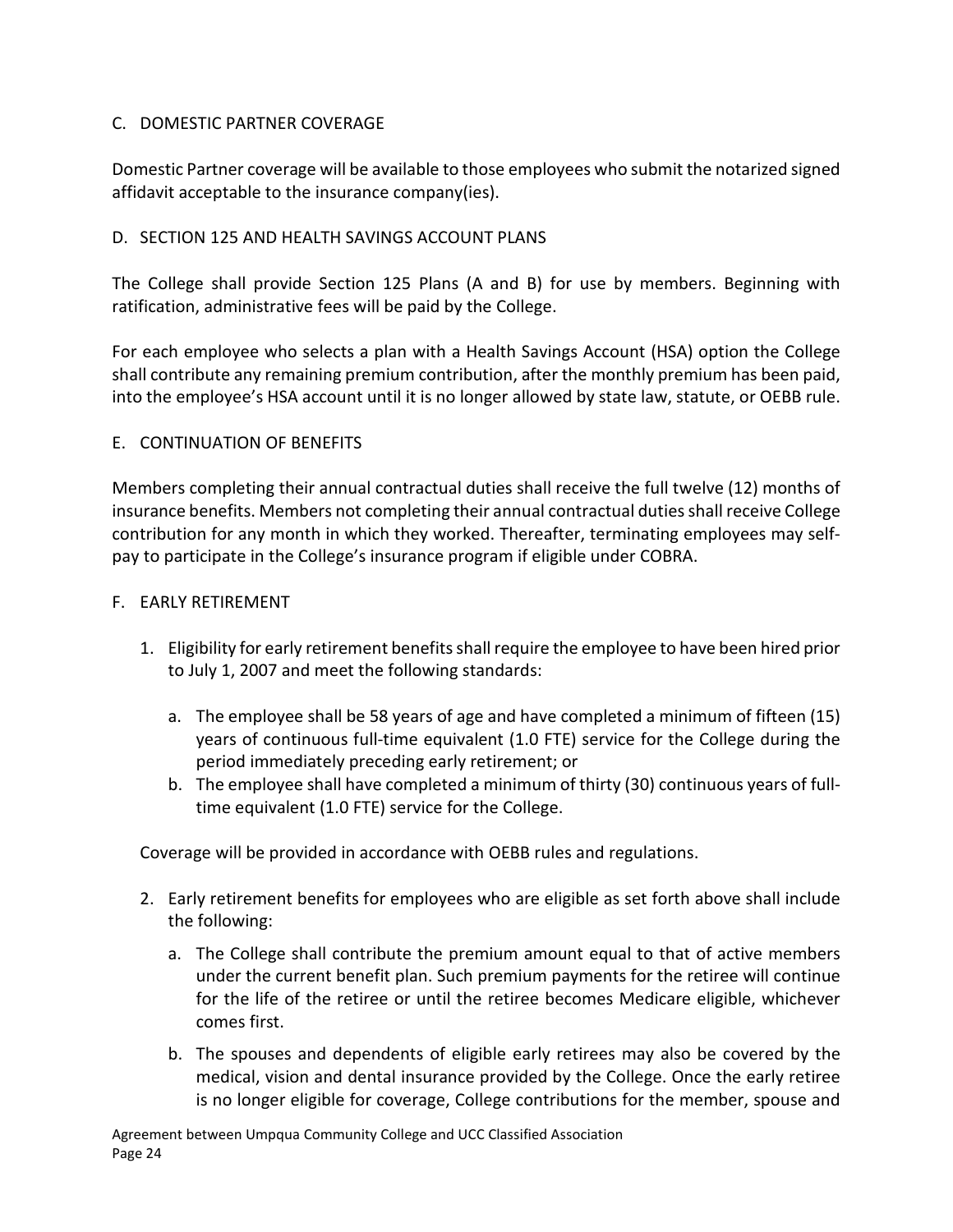eligible dependents will cease. However, the early retiree's spouse may continue coverage until they become Medicare eligible by paying 100% of the cost of coverage based on tiered rates.

- c. The member is responsible for making timely payments of their portion of insurance premiums through direct payment to the College. Direct payments must be made on a monthly basis (unless longer term payments are approved by Human Resources) and are due on or before the  $10<sup>th</sup>$  of each month coverage is provided.
- d. The same tuition waiver for classes as provided currently employed members will be available to the retiree, regardless of age.
- e. Early retirement does not preclude the employee from continuing employment on a part-time or contract basis at the option of the College.
- 3. Approved paid or unpaid leaves of absence do not constitute a break in continuous years of service but will not be counted as time served for this option, except as required by applicable law.
- 4. A minimum of six (6) months' notice must be given prior to the planned date of retirement. Normally, retirements should be effective at the end of an academic term. This requirement may be waived by the College President.
- 5. A "Lifetime Pass" will be granted to a retiring employee who has worked at the College for ten (10) or more years. The pass will entitle the member and one guest to free admission to College-sponsored events including athletic events. This pass will also allow the member and their spouse/domestic partner free tuition (but not fees) to classes.

## G. TUITION WAIVER

1. Eligibility

The College agrees to waive tuition (but not fees) for all members who enroll in classes at Umpqua Community College. Such classes may be taken either with or without credit. Immediate family members of full-time employees are also eligible for this waiver. Immediate family for this purpose shall include spouse, children, stepchildren, domestic partner, or legal dependents which meet the IRS dependent definition. Children, stepchildren, and legal dependents are eligible for this waiver until age twenty-five (25).

## 2. Annual Allotment

Tuition waivers shall be granted tuition-free enrollment in all classes offered by the College, subject to space available.

## 3. Employee Enrollment in Classes

An employee may enroll in a class provided that: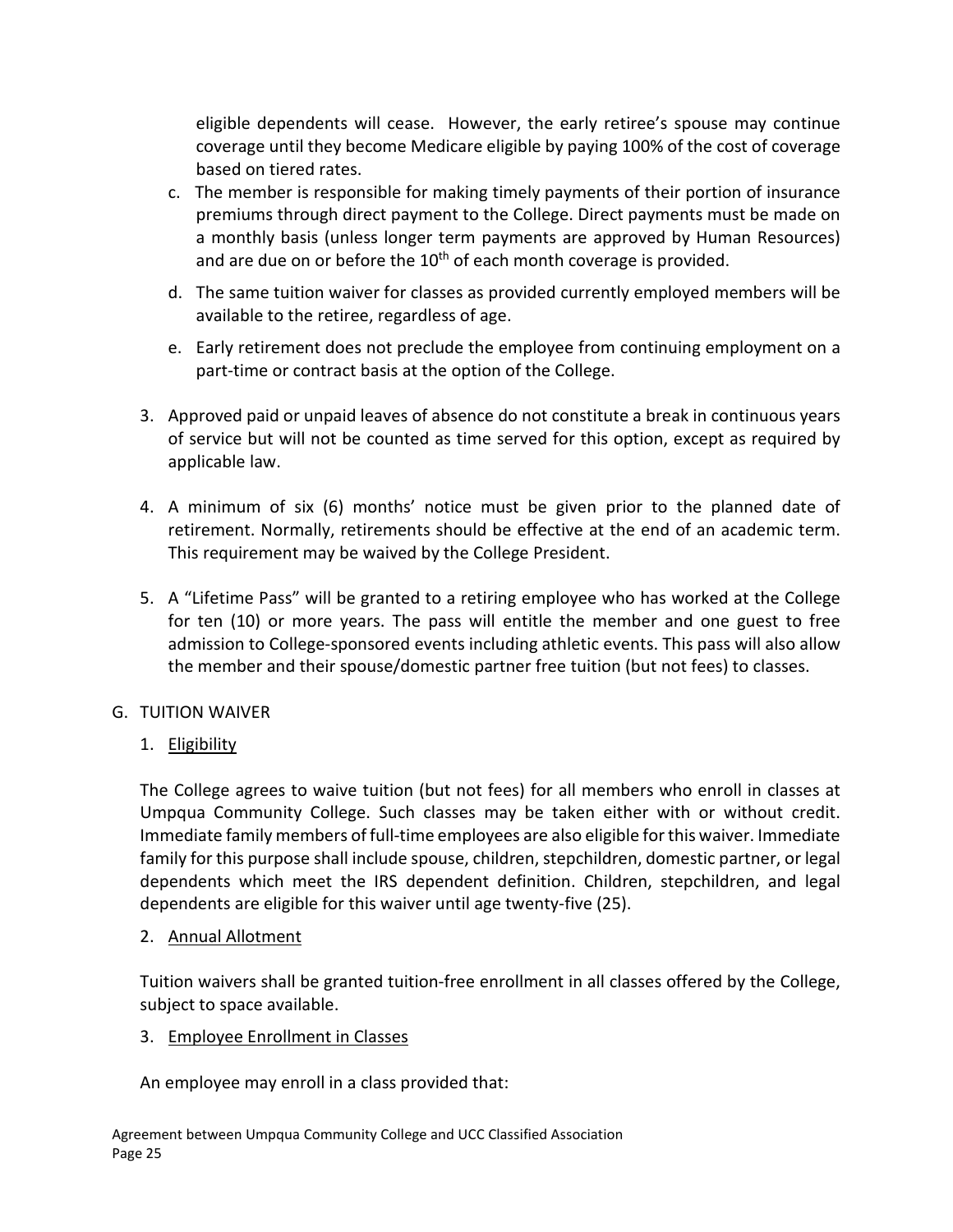- a. attendance does not interfere with the employee's regular responsibilities,
- b. they have first received permission from their supervisor if the class is taken during their normal workday,
- c. rescheduling of assigned duties is appropriate and manageable.
- 4. Waiver for Dependents of Deceased Employees

All dependents, as defined in Section G. 1. of this Article, of a deceased member who died while employed are entitled to six consecutive terms of tuition-free enrollment described in Section G. 1.

### **ARTICLE 16 – HOLIDAYS AND VACATIONS**

### <span id="page-27-0"></span>A. HOLIDAYS

- 1. Full-time employees whose contract period includes any of the holidays listed in Section A.2, will be paid eight (8) hours of pay for all listed holidays listed, except recognized holidays that fall within the College's summer schedule, which shall be paid at ten (10) hours of pay. This includes employees on a paid leave. All such holidays shall be paid at the employee's regular hourly rate of pay.
- 2. The following days (plus two (2) additional days between December 25 and January 1) are recognized as holidays:

New Year's Day (January 1st) Martin Luther King Jr. Day (Third Monday in January) President's Day (Third Monday in February) Memorial Day (Last Monday in May) Juneteenth (June 19<sup>th</sup>) Independence Day (July 4th) Labor Day (First Monday in September) Veteran's Day (November 11th) Thanksgiving Day and the day following (4th Thursday in November) Christmas Day

Additional days may be granted during the Christmas holiday season and contingent with Independence Day at the discretion of the President.

NOTE: When Christmas and New Year's fall on:

Sunday - Monday for each Monday - Monday for each

Agreement between Umpqua Community College and UCC Classified Association Page 26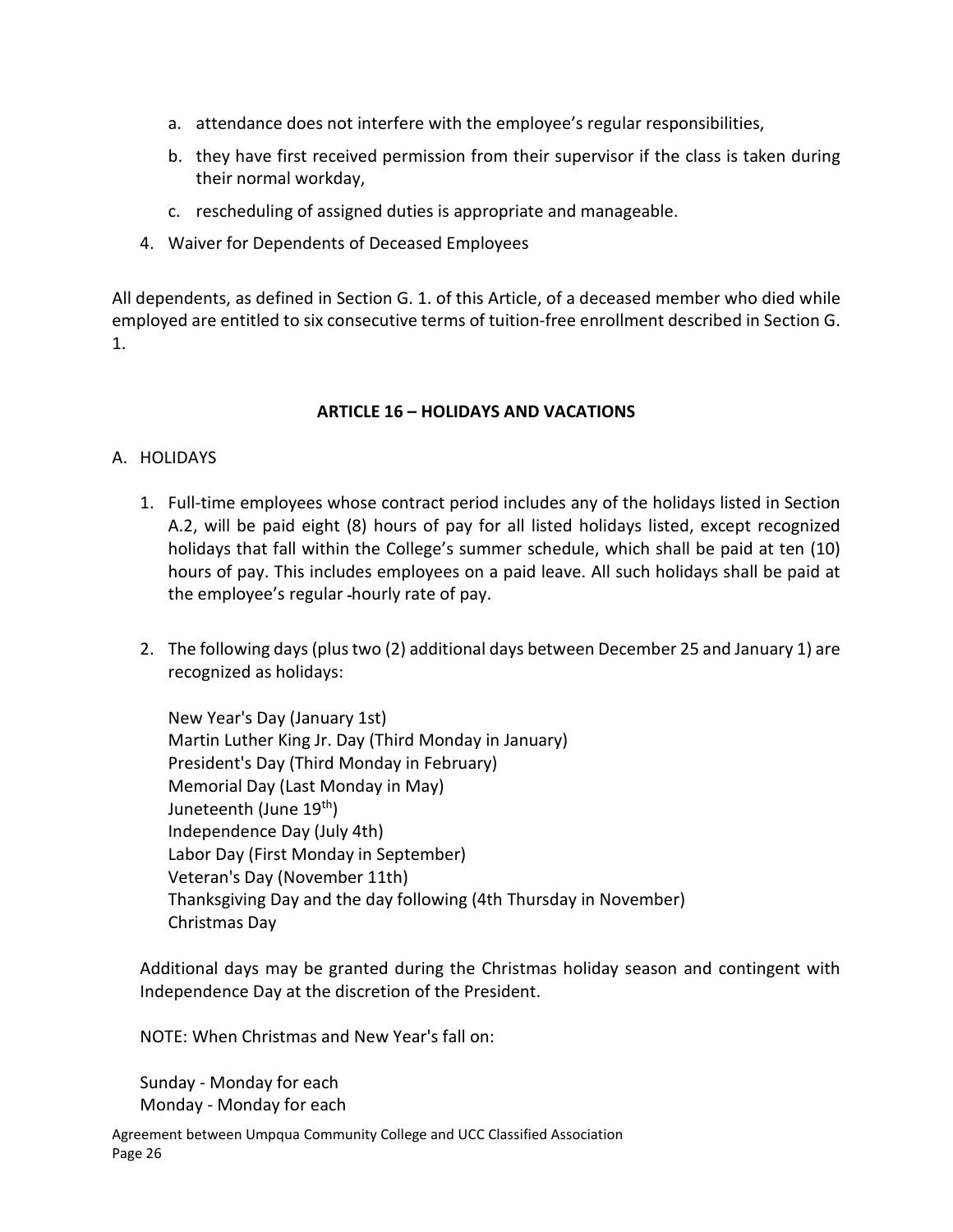Tuesday Christmas - Monday and Tuesday New Years - Tuesday only Wednesday Christmas - Tuesday and Wednesday New Years - Wednesday only Thursday Christmas - Thursday and Friday New Years - Thursday only Friday Christmas - Thursday and Friday New Years - Friday only Saturday - Friday for each

If the holiday falls on the weekend, the Friday before or the Monday after the holiday will be designated.

- 3. Employees whose regular day off falls on one or more of the above listed holidays will be entitled to receive holiday pay in accordance with Section A.1, above. Such employees will be required to adjust their work schedule, with supervisory approval, to ensure they will maintain holiday pay equity with other employees.
- 4. Employees who are required to work on any of the above listed holidays shall be compensated at two times their regular hourly rate in either pay or compensatory time.
- 5. Part-time employees shall be paid for the hours they are regularly scheduled to work on any recognized holiday.
- B. VACATION
	- 1. Full-time employees will accrue vacation hours according to the following schedule :

YEARS OF SERVICE VACATION HOURS

0 - 5 years, 80 hours each fiscal year at 3.33 hours per pay period 6 -10 years, 120 hours each fiscal year at 5.00 hours per pay period 11 or more years, 160 hours each fiscal year at 6.66 hours per pay period

- 2. Upon severance or termination of an employee, such employee shall be paid for accrued but unused vacation credit at the rate of pay that it was earned.
- 3. Vacation may be accrued to the maximums outlined below. However, employees who have accrued vacations in excess of these maximums will be given until June 30, 2023, to utilize their vacation hours to below the new maximum accruals. The College will notify employees via email of this change in vacation accrual maximums within thirty (30) days following execution of this Agreement.

MAXIMUM VACATION BALANCE BY YEARS OF SERVICE

| $0 - 5$ years    | 120 hours |
|------------------|-----------|
| $6 - 10$ years   | 180 hours |
| 11 or more years | 240 hours |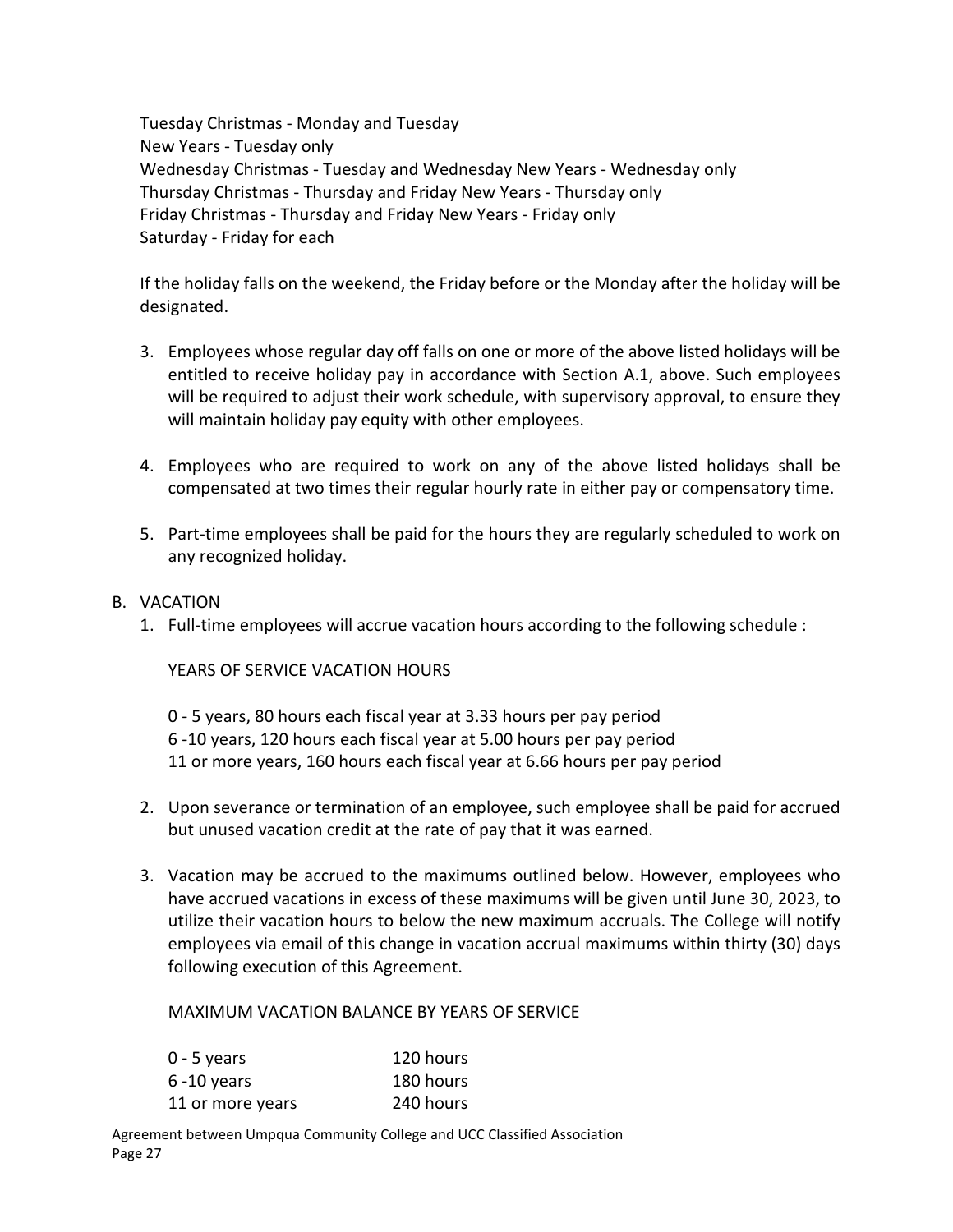- 4. Vacation begins accruing upon date of hire. Example: An employee hired January 1 will accrue forty (40) hours over the next six (6) months. Employees will have access to vacation accrual information.
- 5. Schedule for vacation must be approved by the employee's supervisor. Vacation plans extending beyond eighty (80) working hours requires approval by the appropriate member of the Senior Leadership Team. Vacation requests should be submitted at least three (3) days in advance.
- 6. Twenty (20) vacation hours will accrue each year to part-time employees. Any employee moving from a part-time to a full-time position will have the choice of being paid for unused vacation hours or carrying them over to the full-time position. All other conditions of vacation time for full-time employees listed above will apply.

## **ARTICLE 17 – WORK HOURS AND OVERTIME**

- <span id="page-29-0"></span>A. REGULAR WORKDAY AND WEEK
	- 1. A full-time employee's workweek shall be forty (40) hours for no less than three (3) academic terms a fiscal year including any holidays/vacation/leaves.
	- 2. A part-time bargaining unit member is scheduled to work an average of twenty (20) hours or more during three (3) academic terms in a fiscal year.
	- 3. The College will set the normal hours of operation. It is expected that each employee will work an eight-hour day (or a 10-hour day during the summer) as mutually agreed upon between the employee and supervisor based on the needs of the position to best serve the College. If it is necessary for an employee to work more than the regularly scheduled hours on any given day, they may flex those hours by working a shorter day during the same workweek. Generally, flex hours must be mutually agreed upon in advance by the supervisor and employee. If an employee is unavoidably required to work past regularly scheduled hours due to immediate needs of a student, staff member/College department, or public customer and no supervisor is available, it is the employee's responsibility to provide the services and to notify the supervisor as soon as reasonably possible. If flex hours are not able to be taken in the same workweek, hours will be reported as overtime or taken as compensatory time as set forth in Section D, below.
	- 3. An employee may need to adjust their regular work schedule to accommodate occasional personal issues. A mutually agreed upon schedule may be arranged between the employee and supervisor to accommodate these temporary needs.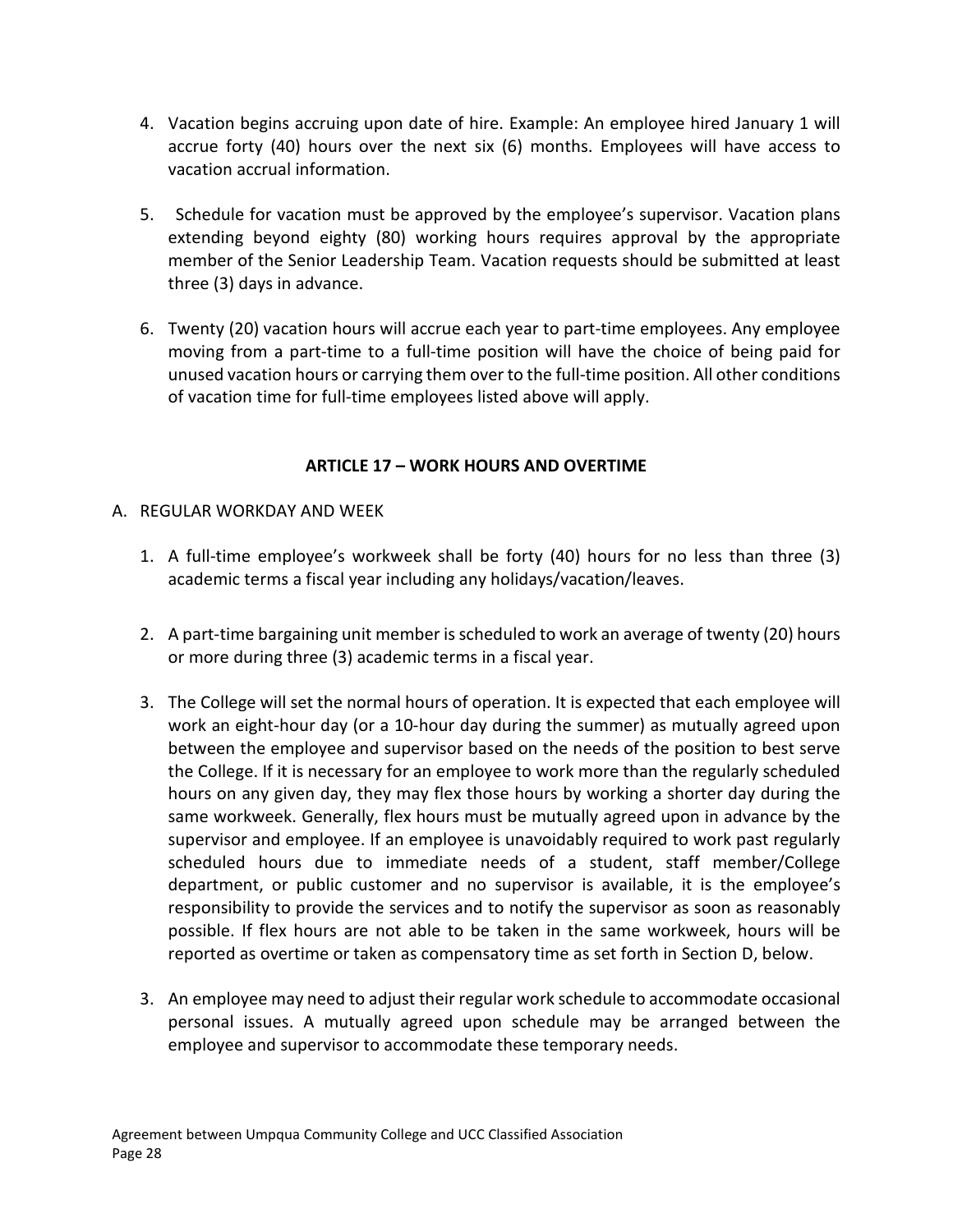4. All employees who work 50% or more of their shift between the hours of 7:00 pm and 7:00 am will receive a shift differential pay adjustment of 5.5% of their hourly rate for the entire shift.

## B. BREAK PERIOD

Full time employees shall be granted two fifteen (15) minute break periods per day. Employees working less than eight (8) hours per day shall be granted a fifteen (15) minute break during each four (4) hour work period.

## C. MEAL PERIOD

- 1. Employees shall be granted a meal period of not less than one-half hour (30 minutes) during each work shift of six (6) hours or more. Such meal period shall be without pay.
- 2. Exceptions to this rule are:
	- a. During the summer 10-hour work schedule the one-half hour (30 minute) meal period shall be with pay.
	- b. Custodians and campus security shall receive a one-half hour (30 minute) paid meal period during each work shift of six (6) hours or more.

## D. OVERTIME

- 1. All work performed by an employee over forty (40) hours per in a workweek shall be paid as overtime at time and one half the employee's regular rate in accordance with applicable law Sick leave, vacation, holiday and other paid time off, e.g., inclement weather pay, etc. are excluded from counting toward the forty (40) hour maximum. For the purpose of computing overtime, the workweek shall start at 12:00 a.m. on Sunday and end at 11:59 p.m. on Saturday.
- 2. If the College determines that budgeted funds are not available for the payment of overtime, such overtime shall be paid in compensatory time off at not less than time and a half. The employee will have up to one year from the time of earning compensatory time to utilize the compensatory time. Written records of accumulating and using compensatory time will be maintained by the supervisor and signed off by the employee and supervisor at the time compensatory time is earned and used. Compensatory time accumulated shall not exceed forty (40) hours at any given time.
- 3. All overtime must be pre-approved in writing by the supervisor.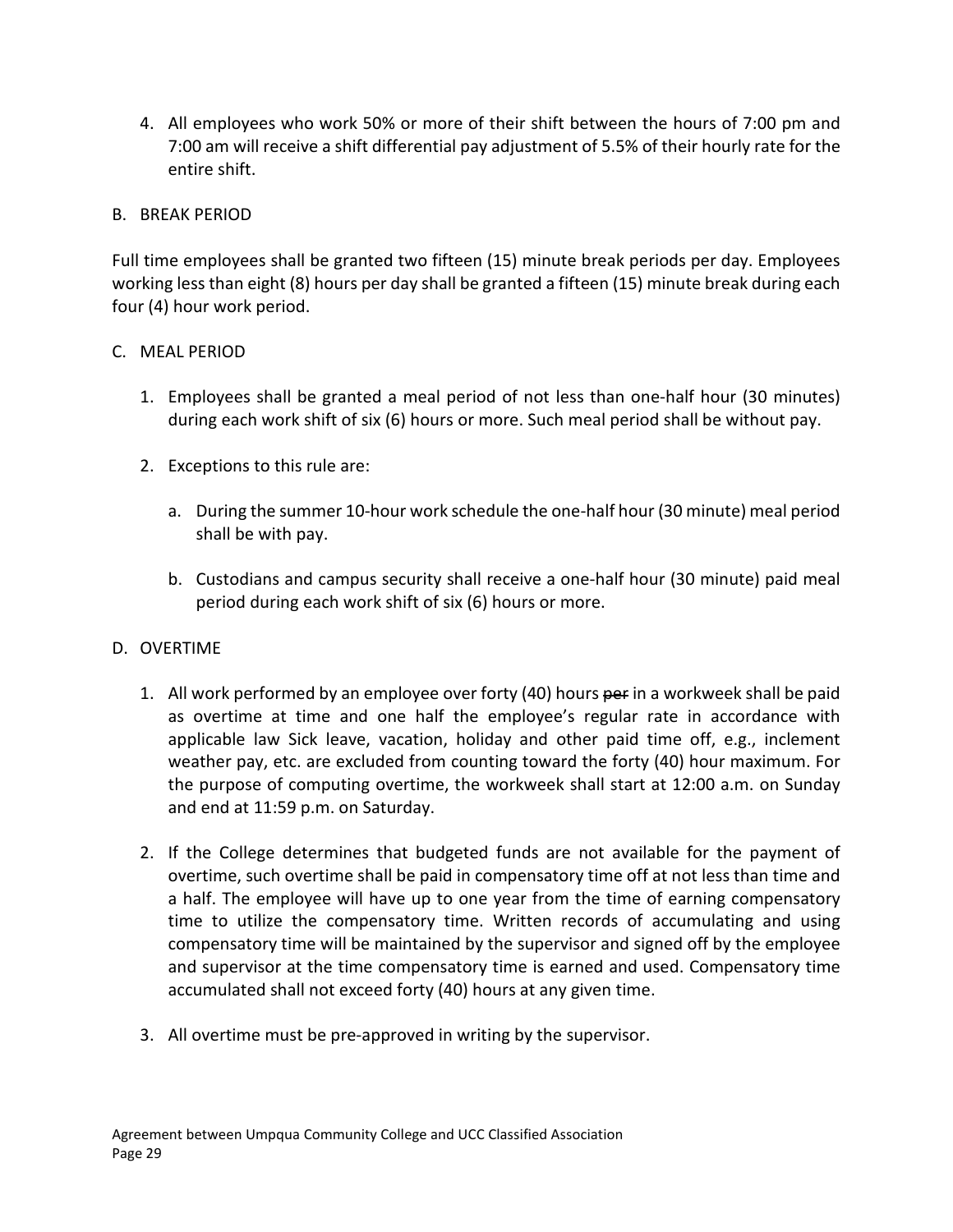## E. VOLUNTEER WORK RESTRICTIONS

As restricted by state and federal wage and hour laws, the College may not ask, and employees may not volunteer, without pay, to do the same work that they normally do in their paid positions. In order to assure compliance, volunteer work must be approved in writing (via email) by the Director of Human Resources.

### F. CALL-BACK PAY

In the event of an emergency call back to work outside of a member's regular workday, the member directed back to work shall be guaranteed no less than two (2) hours of pay.

### G. IN-SERVICE

Part-time classified employees required to attend in-service will be compensated at their hourly rate.

### H. STAFF MEETINGS

Employees are free to leave staff meetings at the end of their normal work shift without being subject to discipline or criticism unless required to remain, in which case they will be paid at their regular rate or overtime, whichever is applicable. Employees may not volunteer to attend or remain at such meetings beyond their normal work hours.

### I. SHORT-TERM COLLEGE FACILITY CLOSURE

- 1. In the event that the College closes a facility due to inclement weather or short-term hazardous or emergency conditions, employees who normally report to duty at that facility, but are not required to report or work remotely will not suffer a reduction in pay. The College reserves the right to reschedule these days and require those employees, who had not been required to report to work or work remotely, to work the rescheduled days without additional pay. Pre-arranged leave days will be charged as arranged, despite emergency closure on those days.
- 2. Employees who are required to report for duty to a closed facility will be paid overtime rate or be granted compensatory time for the period they work during the closure.
- 3. No employee shall be disciplined for not reporting to duty, if the employee is endangered by attempting to report to work. The employee may, at their option, report the day as a vacation day, personal leave day, or be docked their salary for that day.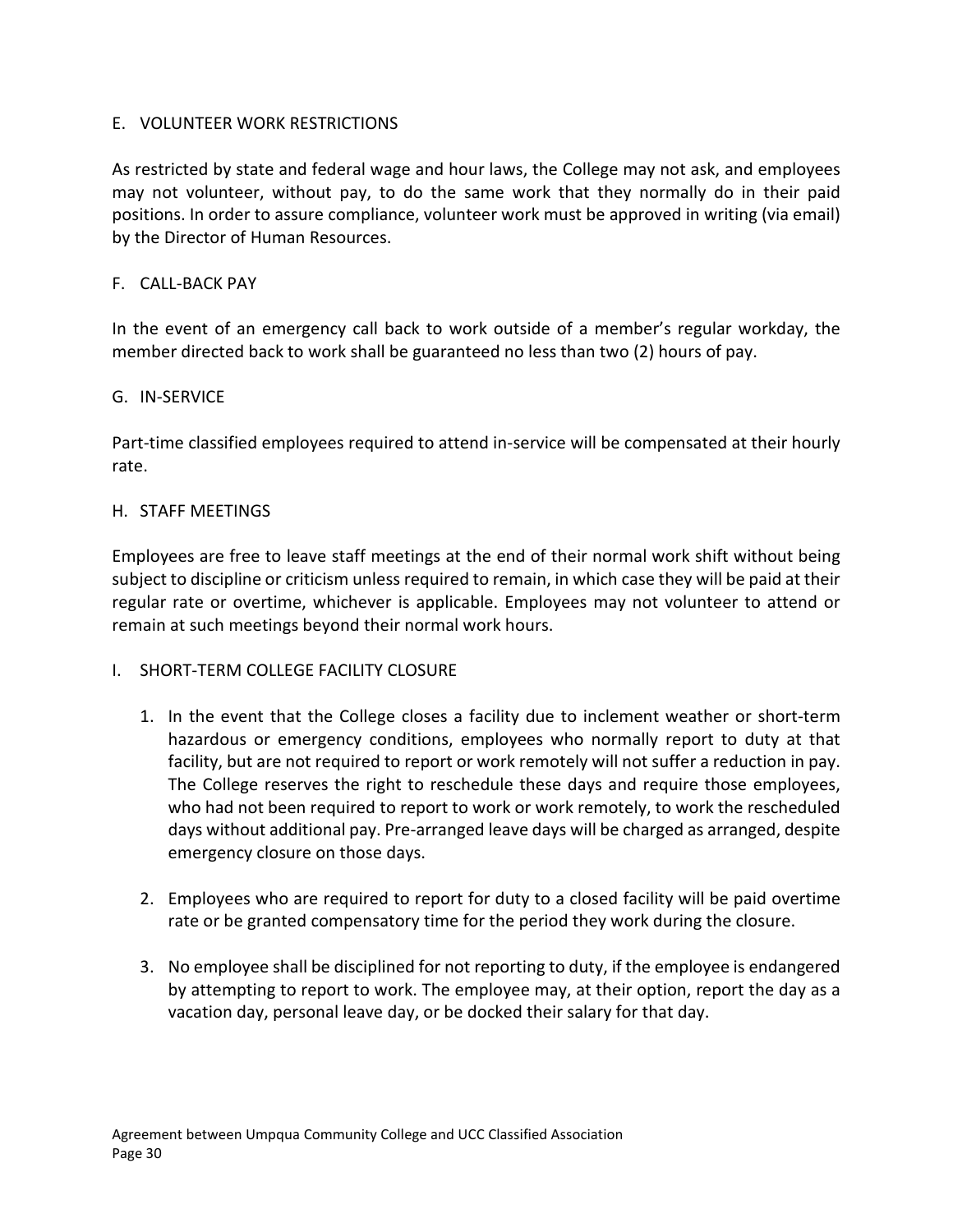## **ARTICLE 18 - CLASSIFIED TEACHING PROCEDURE**

<span id="page-32-0"></span>Classified employees may, if interested, accept assignments to teach classes (lower division transfer, career/technical, ABSD, CEU, CED or non-credit) under the following circumstances:

- A. All classified employee teaching assignments must receive prior approval by their direct supervisor and the Human Resources Director.
- B. The primary duty of those approved to teach classes must continue to be the fulfillment of their duties as a classified employee. The maximum teaching load for any full-time classified employee must be less than a 0.50 FTE load of classes per academic year.
- C. For classified employees:
	- 1. The teaching assignment must not conflict with their work schedule, and
	- 2. The number of hours worked per week as a full-time classified employee plus their number of hours performing instructional duties per week must not total more than forty (40); or the Human Resources Director must grant approval to pay the employee at time and one half times their regular credit or non-credit hourly instructional rate as set forth in Section D, below or overtime rate calculated pursuant to applicable state and federal wage and hour laws, whichever is greater.
	- 3. Part-time classified employees may not work more than twenty-nine (29) combined hours performing instructional duties in addition to their classified duties per week.
- D. All classified employees who perform instructional duties will be paid the regular credit or non-credit hourly instructional rate as outlined in the Part-Time Faculty Agreement.

## **ARTICLE 19 - PAID LEAVES OF ABSENCE**

## <span id="page-32-1"></span>A. SICK LEAVE

1. Sick leave is a benefit that the employee is contractually and legally entitled to use to cover absences due to accident, illness, doctor or dental appointments of employees or members of the immediate family when the presence of the employee is required or other absences in accordance with applicable law; for the birth, adoption or foster care placement of their children; for absences due to pregnancy-related limitations, as set forth in Section A.9. below and for other purposes as required by OFLA and the Oregon sick leave statute. Employees are not required to disclose the nature of the health concern to their supervisor. However, disclosure may be required by Human Resources as needed by federal and state laws to determine eligibility for benefits such as FMLA/OFLA.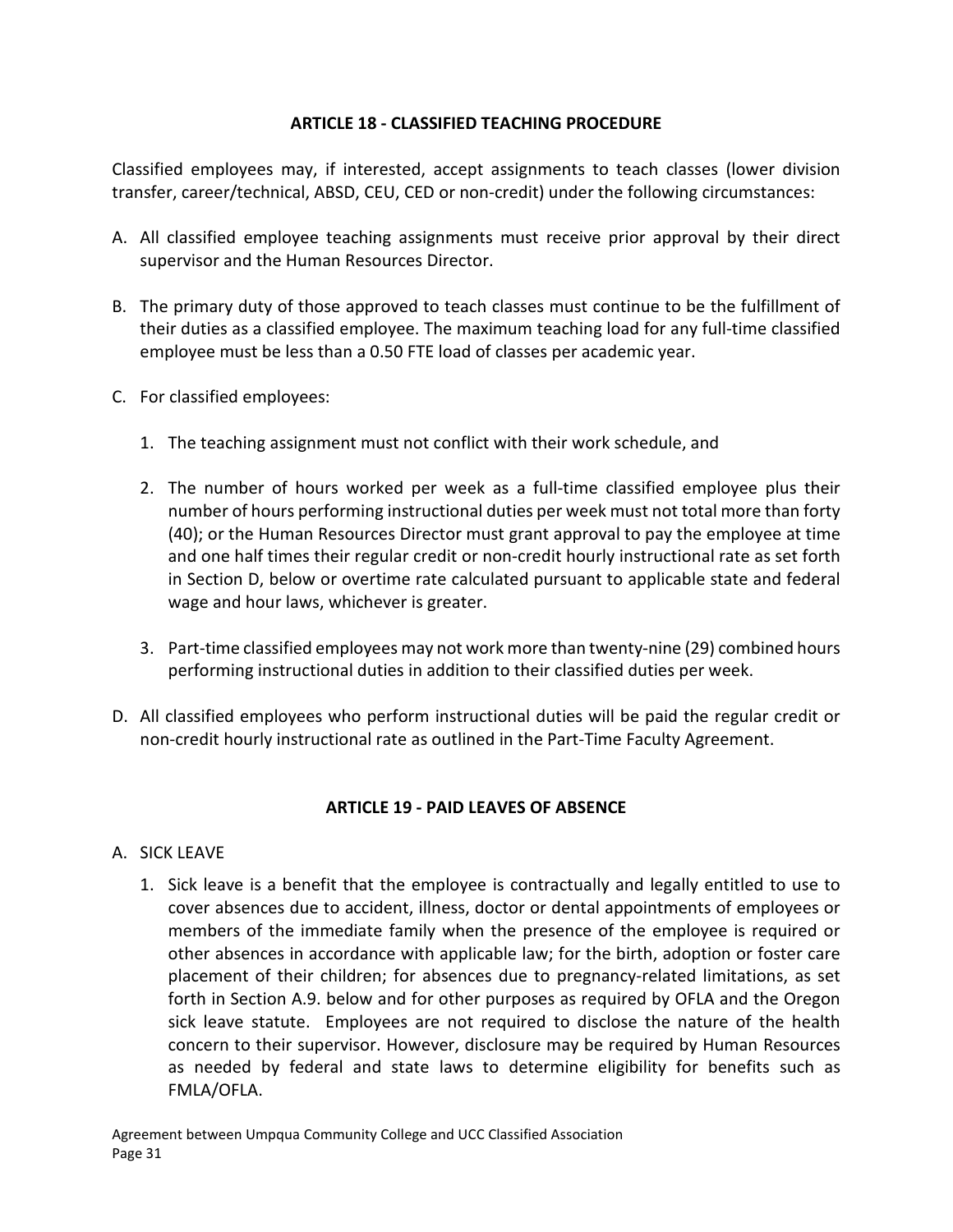Members of an employee's immediate family are defined as parent, step-parent, legal guardian or person with whom the employee was or is in a relationship of in loco parentis, spouse or registered same gender domestic partner, children, step-children, and fosterchildren, grandchildren; grandparents; mother-in-law, father-in-law, son-in-law, or daughter-in-law, parents and children of registered same sex domestic partners, siblings and other members of their immediate household who are residing with the employee. Depending on the situation, other persons may be included, or a greater period of accumulated sick leave may be allowed at the discretion of the President or designee.

- 2. Up to twelve (12) weeks (60 workdays) of accumulated sick leave may be used within a rolling one- year period to cover the member's absences as described in A.1 above, when the presence of the employee is required.
- 3. Full-time employees shall accumulate sick leave at the rate of eight (8) hours per month worked. Unused sick leave for employees shall accumulate for an unlimited number of days.
- 4. Sick leave allowance shall be credited to the employee's account from beginning of employment with the College. Employees may only use the sick leave that they have earned to the date of the leave. Each employee shall have access to a record showing the number of hours of unused sick leave remaining.
- 4. When an employee is absent in excess of five (5) consecutive working days or the College has reason to believe the employee is engaging in a pattern of abusing sick time, certification by a health care provider may be required. Certification should document that the employee is unable to work for a reason stated in Section A.1, above. Employees who are uncertain whether a particular absence is covered by sick leave must consult with the Human Resources Office.
- 5. Either the Human Resources Director or the employee may initiate discussion regarding the use of FMLA/OFLA leave of absence (see information on FMLA/OFLA following in Article 20) and how it may be appropriately applied.

Employees may be required to have their health care provider complete a medical certification form to support the use of FMLA/OFLA leave and to obtain a second or third opinion as provided by law. An employee may also be required to provide a fitness for duty certification before returning from such leave.

- 6. When employees are to be absent, they shall notify, if possible, their immediate supervisor at the earliest possible time to minimize the impact to students and other College employees.
- 7. Employees who are absent from work are required to enter the applicable type of leave electronically in the College timekeeping system.
- 8. Sick leave may be used to cover absence due to on-the-job injury or occupational illness. Sick leave may be used for the waiting period before workers compensation time loss payments begin as well as the differential between the amount of workers' compensations time loss payments and the employee's regular gross wages.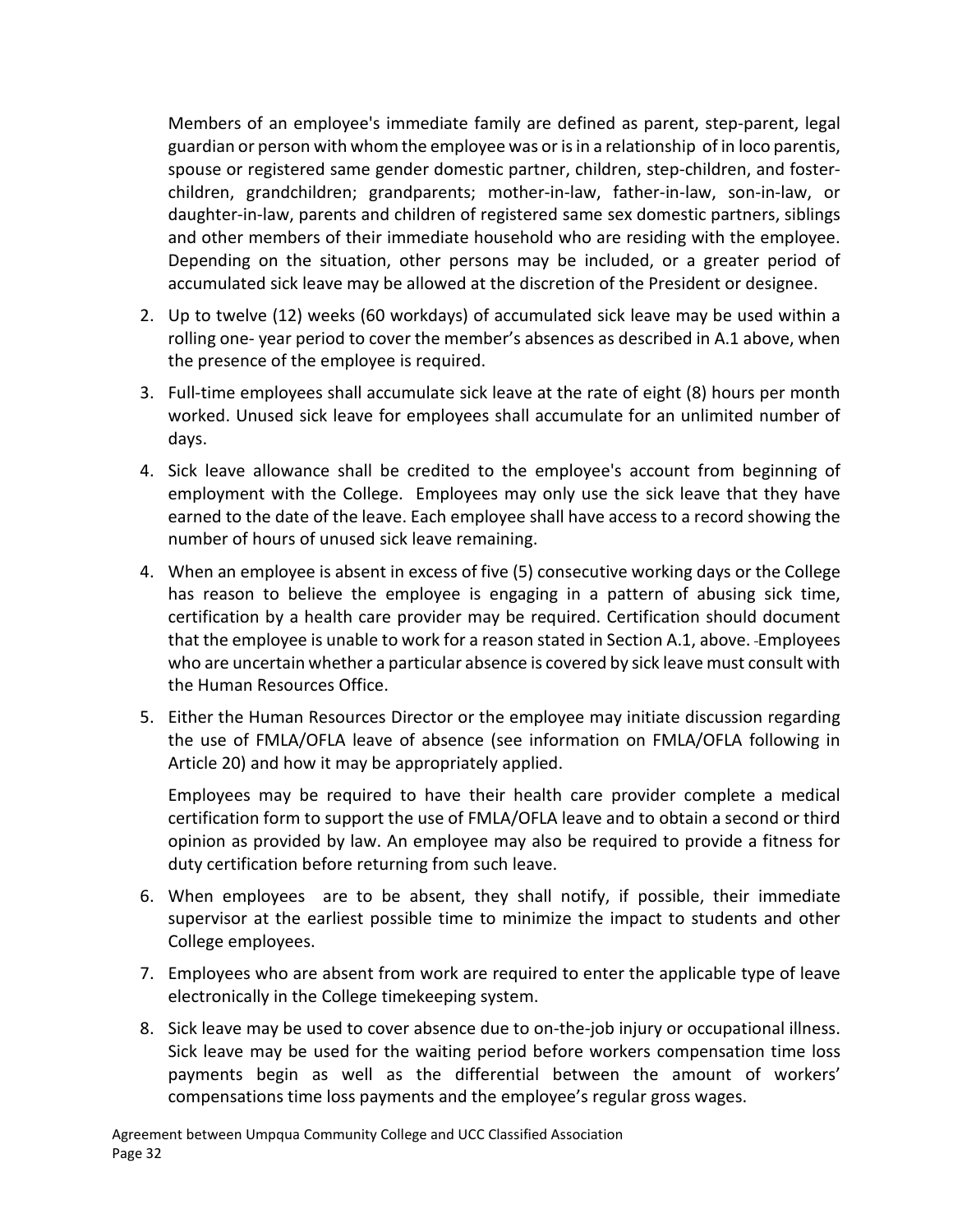- 9. Full-time employees hired from other schools and colleges within Oregon may transfer up to ten (10) days of sick leave accumulated with that school to Umpqua Community College.
- 10. Part-time employees shall earn sick leave per month worked based on their scheduled FTE (FTE x 8). This sick leave shall be allowed to accumulate to a maximum of one years' equivalent hours (e.g. 0.5 FTE x 8 hours x 10 months worked = 40 hours).

## B. BEREAVEMENT LEAVE

- 1. A full-time employee will be granted three (3) in-state, or five (5) out-of-state days of leave without loss of salary for the death of any member of the employee's family as defined in Section A. 1. above, or any other person who has lived with the family for a significant period and is considered a family member. If an eligibility question arises, the Director of Human Resources will review and approve requests.
- 2. Employees will also be entitled to use up to eighty (80) hours of sick leave for bereavement to grieve, attend funerals/bereavement events or make funeral arrangements for the loss of an immediate family member, provided the leave is taken within sixty (60) days of notice of death as required by OFLA. Bereavement leave granted pursuant to B.2, above will run concurrently to the extent permitted by law.
- 3. Additional days of bereavement leave that are granted shall be deducted from the employees accrued vacation days or personal leave.

## C. JURY DUTY AND OTHER COURT APPEARANCES

- 1. An employee shall be granted leave with pay for required appearances in court or hearings resulting from a subpoena to appear to testify where the employee is not personally involved in the action as the plaintiff, the defendant or the object of the investigation. Any remuneration excluding expenses received for such appearances shall be endorsed to the College.
- 2. During the period of time an employee is on jury duty, they will be responsible for reporting for duty at the College on those days when they are not required to report for or is are excused from jury duty.

## D. PERSONAL LEAVE

During the first six (6) months of employment, each full-time employee shall be entitled to use eight (8) hours of paid personal leave. After the first six (6) months of employment, each full-time employee shall be entitled to use sixteen (16) hours of additional personal leave during the remainder of the fiscal year. Beginning July  $1<sup>st</sup>$  of the next fiscal year, full-time employees shall receive twenty-four (24) hours of paid personal leave and part-time employees shall receive eight (8) hours of personal leave per fiscal year. The employee shall not be required to state the reasons for said leave. This leave does not accumulate from year to year. Any personal leave not used in a fiscal year will be forfeited. Arrangements must be made in advance as mutually agreed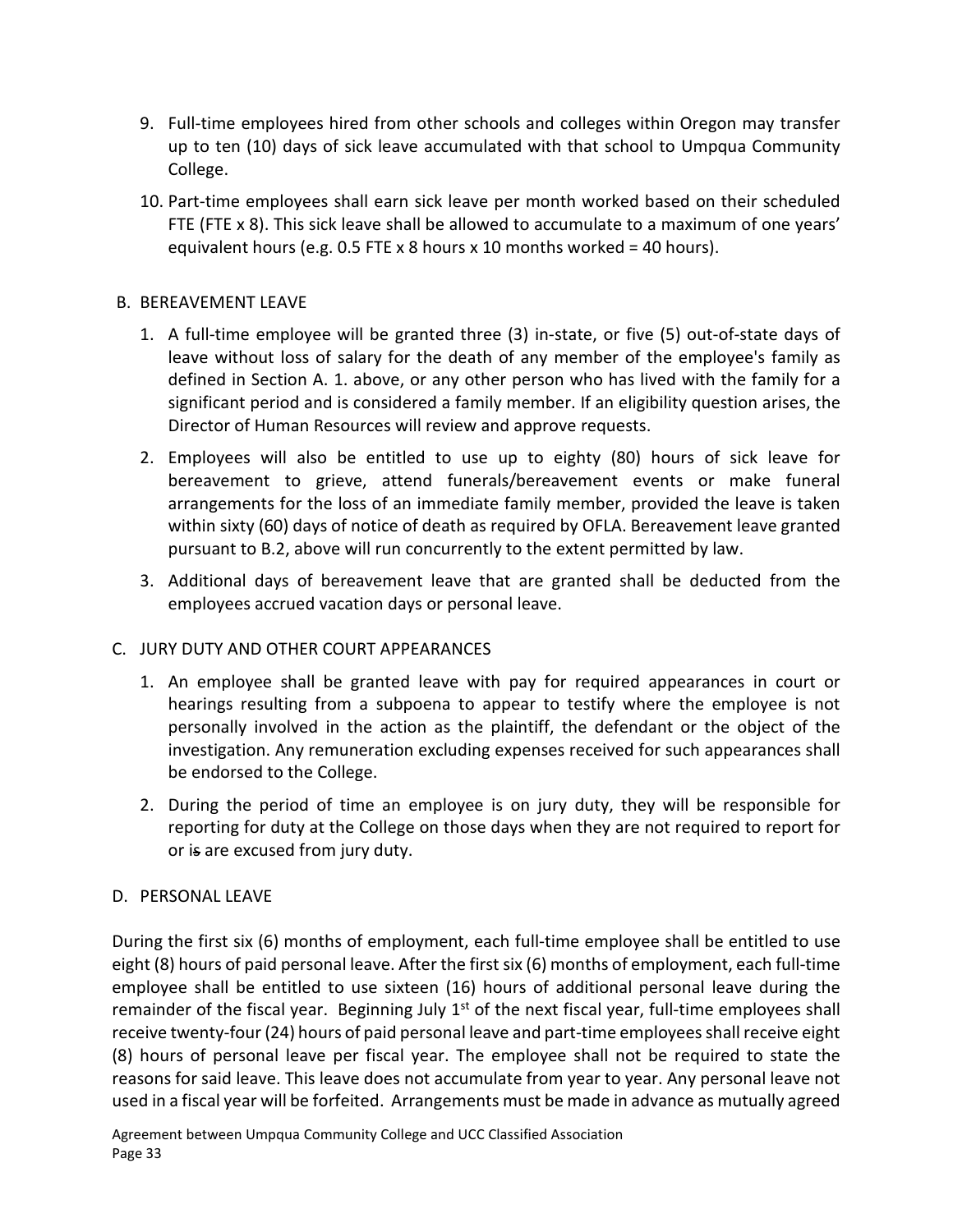with the immediate supervisor.

### E. MILITARY LEAVE

Military Leave shall be granted consistent with applicable state and federal laws.

## F. SICK LEAVE

- 1. Full-time employees may donate a yearly maximum of forty (40) hours of their accrued sick leave credits to the sick leave bank to be used for sick leave donations to other College employees. An employee member may receive a yearly maximum of 240 hours of donated sick credits. This will assist an employee member in getting through a difficult illness or family situation and enable them to return to work. The employee member donating must maintain a minimum balance of forty (40) hours of sick leave, which they cannot donate.
- 2. Employee members are eligible to receive sick leave donations if:
	- a. They are eligible to receive sick leave, including sick leave differential payments pursuant to Section A.10, above.
	- b. They are not eligible for long term disability.
	- c. They have exhausted all of their sick leave, personal leave days and vacation days.
- 3. Sick leave donations may be used for serious illness or injury for the employee member or employee's family as defined in section A. 1. above. Other individuals may be included with prior approval of the Human Resources Director and a representative to the Association.
- 4. Employee members must provide a certificate from a health care provider to be considered eligible for the sick leave bank. Approval of eligibility for the sick leave bank shall be made by the Human Resources Director and a representative of the Association.
- 5. Sick leave credit donations shall be made in no less than four (4)-hour increments. If the meeting of the Human Resources Director and Association representative is delayed, donated sick leave credits may be used by the recipient on a retroactive basis beginning the day after sick leave credits, personal days, and vacation days are exhausted.
- 6. Employee members wishing to request or donate sick leave credits should contact the Director of Human Resources. The sick leave account will be maintained by the Payroll Department.

## **ARTICLE 20 - UNPAID LEAVES OF ABSENCE**

### <span id="page-35-0"></span>A. EXTENDED LEAVE OF ABSENCE

1. Upon request, an employee may be granted an extended leave of absence without pay or benefits for up to one (1) year with written approval of the Director of Human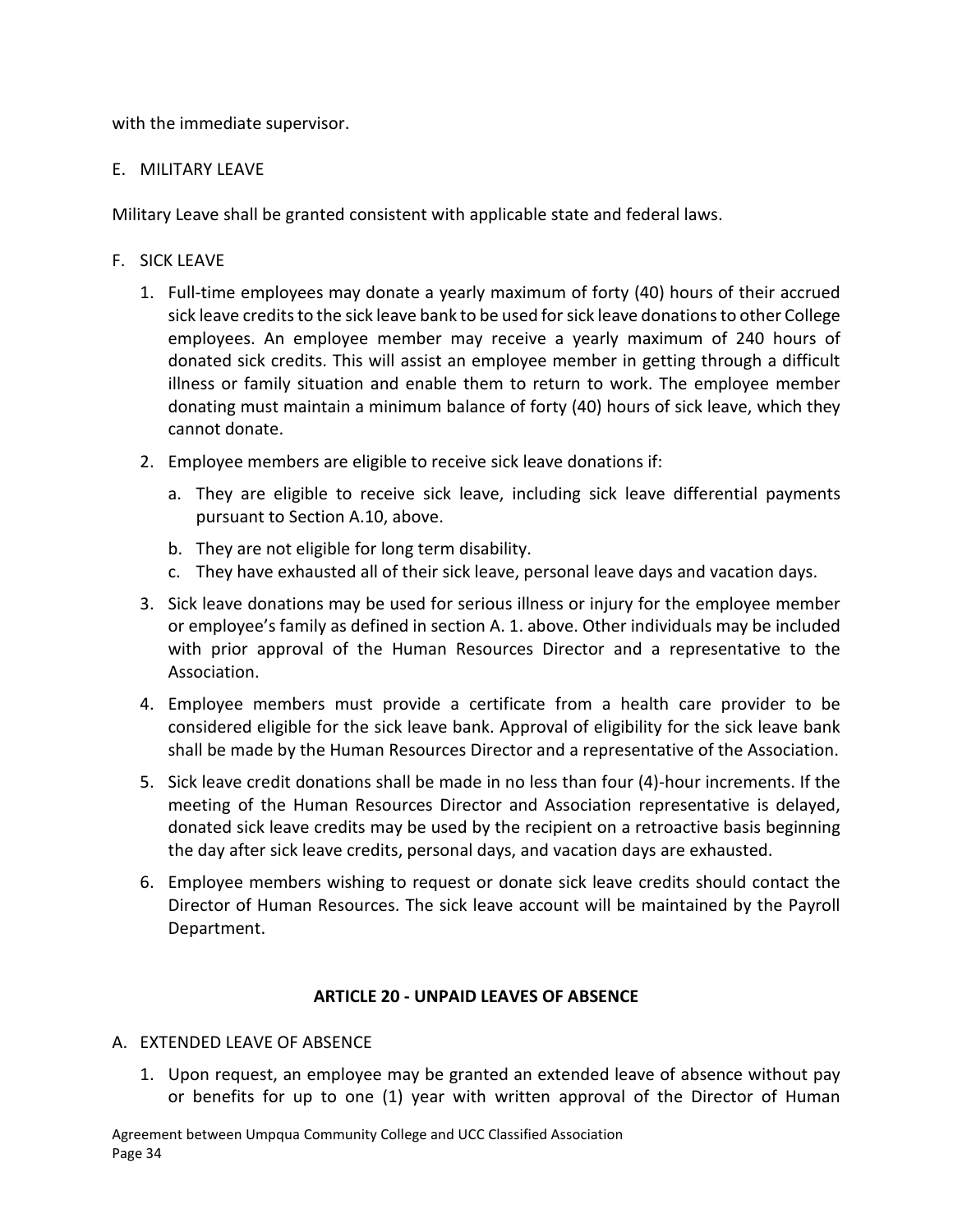Resources and may, upon written approval by the Director of Human Resources and College President, be granted a further extended leave for up to an additional year.

Such leaves are subject to approval at the discretion of the Director of Human Resources and College President. Employees who are eligible for OFLA, FMLA or other types of leaves of absence required by law will be granted appropriate leaves under such laws and will not be placed on unpaid extended leaves of absence, except in accordance with reasonable accommodation obligations or other legal obligations.

- 2. Except in emergency situations, requests for such leave shall be submitted to the Director of Human Resources in writing at least two (2) months in advance of the date on which the leave is to commence. The response to such request will be given to the employee in time to allow the employee adequate time to make necessary arrangements prior to the period for which the leave is being requested.
- 3. While on such unpaid leave (greater than 12 weeks), the employee shall be issued a COBRA insurance continuation notice and allowed to continue to be covered by the College's insurance programs at the employee's expense.
- 4. Upon return to the College, the employee will be placed in the same job position as was vacated for the leave. However, an employee returning from leave shall not have the right to reinstatement if the employee's position is has been eliminated or filled by a more senior employee due to a reduction in force while the employee is on leave. In such situations, the employee will be placed on the recall list and will have recall rights in Article 12. Reduction in Force.
- 5. Upon return to the College, the employee will be reinstated at the same salary schedule placement and seniority, which the employee occupied at the time the leave was granted.
- 6. Seniority will not accumulate while an employee is on an extended leave of absence.
- 7. Upon return to the College, all benefits to which the employee was entitled at the time their unpaid leave of absence commenced, and which are currently in effect for bargaining unit members, shall be restored to the employee.
- 8. If a leave of absence has been granted to participate in a professional work program, an exchange program, or a professional study program, in which unpaid leave was granted, the employee, upon return to College employment, will be required to submit a report to their immediate supervisor to be shared, where deemed beneficial, with other College employees.
- 9. In all instances of leave of ninety (90) days or more, the employee on leave shall, no less than thirty (30) days prior to the end of the scheduled leave, notify the College in writing that the employee intends to return to College employment at the end of the said leave. All extensions or renewals of leaves shall be applied for in writing. Approval or denial shall also be in writing. Failure of the employee upon leave of ninety (90) days or more to give the advance notice of intention to return by the end of the leave may be treated by the College as that employee's resignation. Failure of any employee to report for duty at the end of such leave shall be deemed as the resignation of the employee.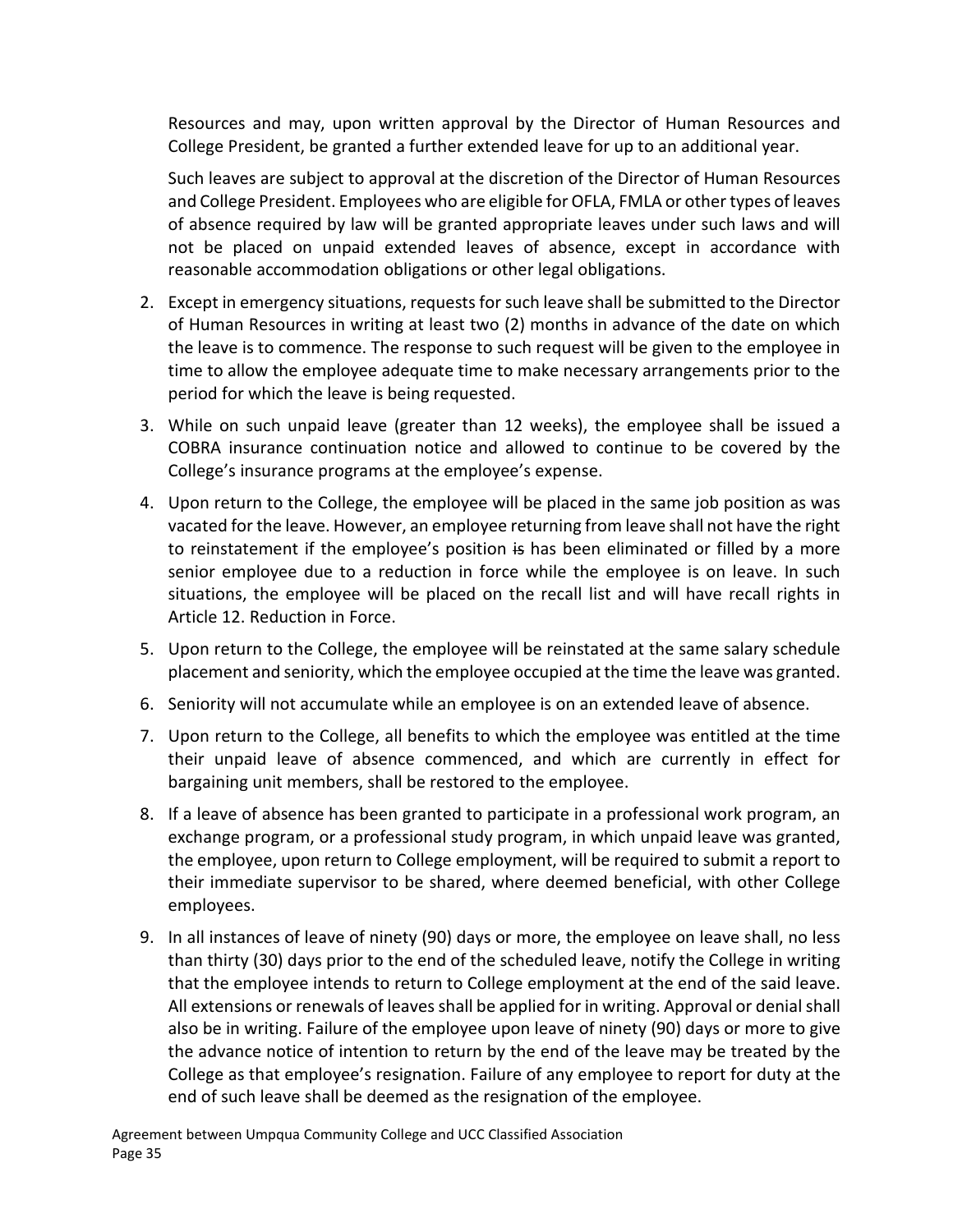### B. SHORT TERM LEAVES OF ABSENCE

Leaves of absence without pay for less than six (6) weeks will require the approval of the employee's immediate supervisor and the Human Resources Director. While on such unpaid leave of up to twelve weeks, benefits to which the employee is entitled under the terms of the Agreement, including College paid insurance coverage, will continue. For any leave greater than twelve (12) weeks, the employee will continue to be covered by the College's insurance program at the employee's expense for the entire unpaid leave period. Leaves of absence without pay for more than six (6) weeks, up to twelve (12) weeks, shall be submitted to the Director of Human Resources in writing.

### C. FAMILY MEDICAL LEAVE

1. Employee members may take family leave without compensation for up to twelve (12) weeks within a one (1) rolling year period in accordance with applicable law. Family medical leave may be used for their own injury or illness, for the care of a family member who suffers from serious health conditions or for other purposes as required by OFLA and FMLA. Family member means the employee's spouse or registered same gender domestic partner, biological, adoptive or foster parent or child, parent-in-law, grandparent, grandchild, or a person with whom the employee was or is in a relationship of in loco parentis and the parents and children of their registered same gender domestic partner.

The employee must provide certification of need for leave, before the leave begins and periodically thereafter, from the health care provider as well as a fitness to return to work certification as required by the College. Accumulated sick leave, vacation leave and personal leave must be used for such leave. Employee members will start to utilize family medical leave from the first day of being qualified for its use. Insurance benefits for eligible employees will continue through an employee's FMLA/OFLA leave of absence. If the member does not return after the leave, the College may recover premium costs for any unpaid leave days. If an employee is entitled to leave under more than one statute the leave will run concurrently consistent with applicable law.

- 2. At the end of the twelve (12) weeks of FMLA/OFLA, the employee member unable to work due to their own personal illness or injury may continue to use any additional vacation days and/or sick leave days still available and sick leave bank days.
- 3. Employees returning from family medical leave will be placed on the salary schedule in the same position as that which would have been earned had the leave not occurred.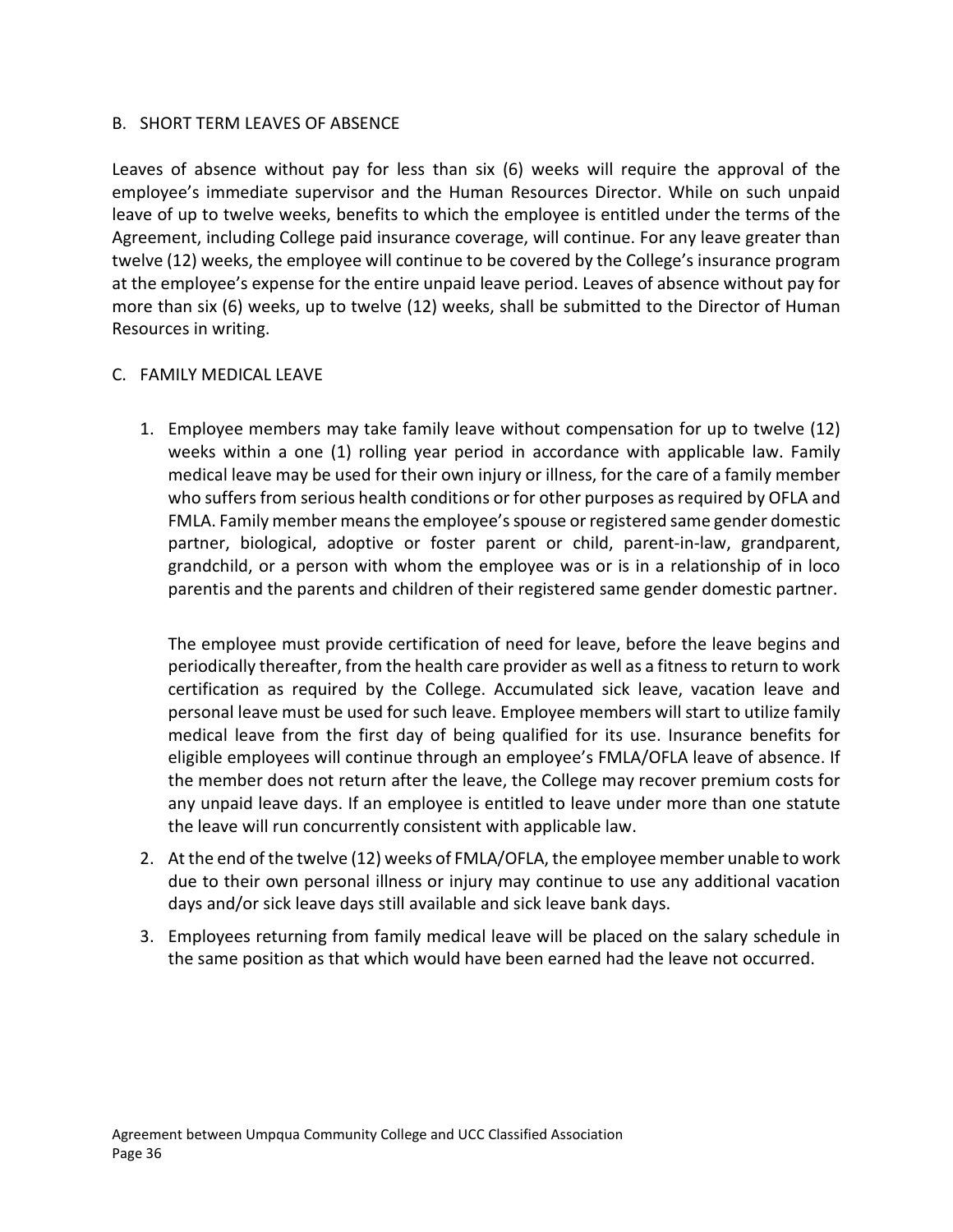## **ARTICLE 21 – PROFESSIONAL GROWTH AND DEVELOPMENT**

## <span id="page-38-0"></span>A. TUITION AND EXPENSES FOR REQUIRED ACTIVITIES

The College agrees to pay the full cost of tuition, fees, and other reasonable expenses incurred in connection with any courses, workshops, seminars, conferences, in-service training sessions or other such sessions which an employee is required to take by the College.

## B. STAFF DEVELOPMENT FUNDS

Recognizing the importance of professional development for the growth of its employees, the College shall provide a \$15,000 Professional Development Fund (starting July 1, 2006) for classified staff to support both full and part-time staff development activities related to their job responsibilities or objectives, and/or beneficial with respect to the functions and goals of the College. Effective July 1, 2021, the following changes shall become effective:

- 1. The College shall increase this fund by 1% for each year of the contract.
- 2. Applications for the following distributions can be made until the funds are exhausted:
	- a. Employees in their initial probation period may apply for up to \$500 in professional development funds.
	- b. Full and part-time classified may apply for up to \$1,000 each per year.
	- c. The College may apply for up to ten percent (10%) of the Professional Development Fund contributions to be used for training for all-staff or groups of staff members each fiscal year.
- 3. A Staff Development Committee shall be established with three (3) classified staff members, selected by the Association to evaluate applications, develop rules of use and criteria which will be mutually agreeable to the ACEUCC and the College. The Committee will manage the professional development funds for the benefit of classified employees, will authorize the expenditure of funds, and will make reports back to the Association regarding the usage of funds.
- 4. The time needed for staff development activity must be approved by the supervisor. Once approved, there will be no loss in hours normally scheduled to work for the employee. Any time spent outside normally scheduled work hours will only be compensated when required by applicable law. In the event compensation is required, the College reserves the right to flex the employee's schedule for that workweek to avoid the need to pay overtime.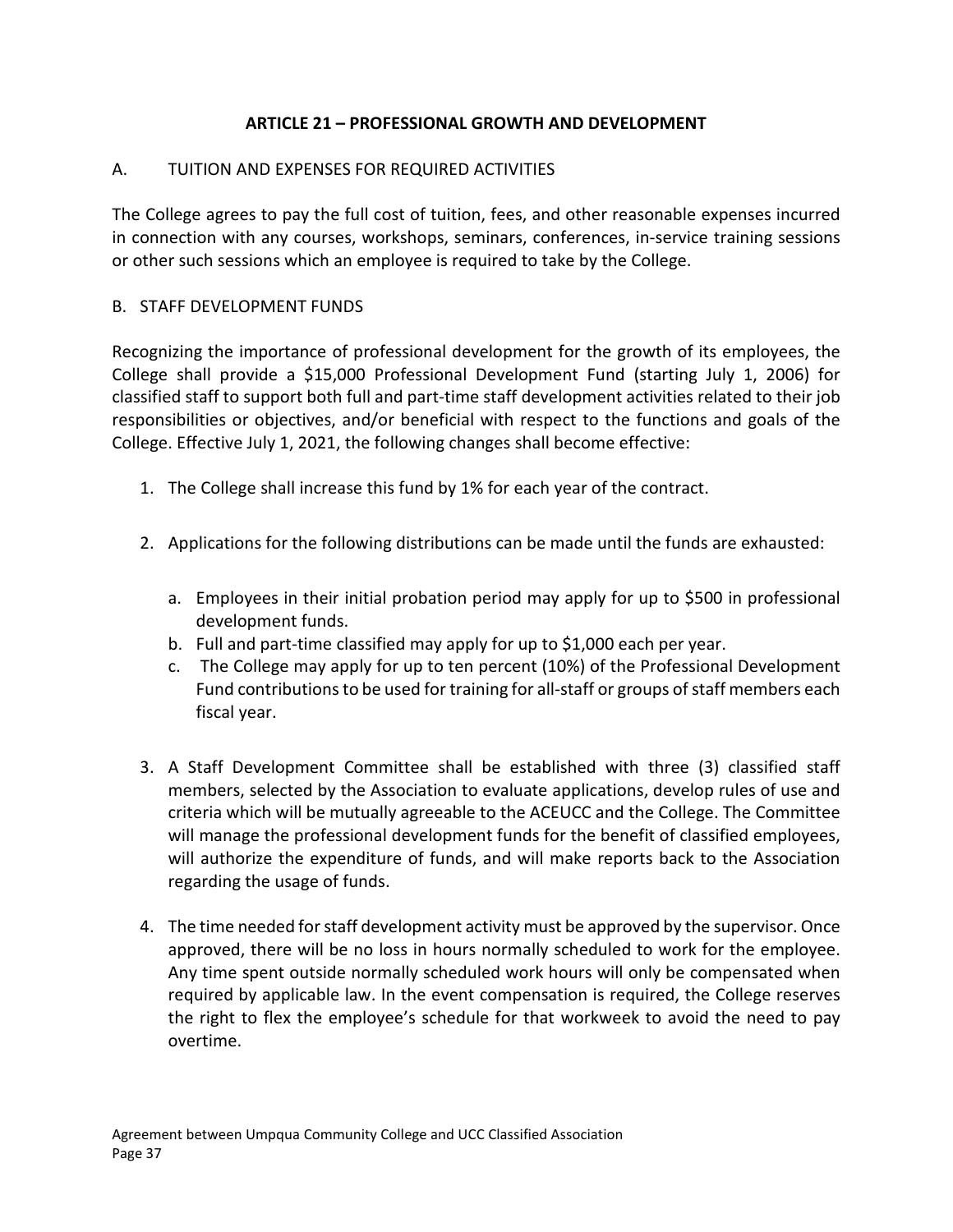### **ARTICLE 22 - GRIEVANCE PROCEDURE**

#### <span id="page-39-0"></span>A. PURPOSE

The purpose of this procedure is to provide an orderly method for resolving grievances. A determined effort shall be made to settle any such differences at the lowest possible level and there shall be no suspension of work or interference with the operations of the College. No reduction in salary shall occur if meetings or discussions involving grievances or grievance procedures occur during the employee's regular work hours. The grievant may be accompanied by an Association representative when presenting the grievance at any step. The Association representative shall suffer no reduction in pay if the meeting occurs during their regularly scheduled work hours.

### B. STEPS

Grievances will be processed in the following manner and unless mutually agreed upon in writing (email) by the parties, within the stated time limits.

#### **Step 1**

An employee shall be responsible for instituting the first step of the grievance procedure by contacting the immediate supervisor within fifteen (15) days after the facts upon which the grievance is based, or first become known to the employee, to arrange an informal meeting to make an earnest attempt to resolve the grievance.

If the issue is not resolved informally within ten (10) days of the informal meeting, the employee may submit a completed Grievance Form (Appendix C) to the Human Resources Director. The Grievance Form must be submitted to the Human Resources Director within ten (10) additional days, i.e., within twenty (20) days of the informal meeting. The written grievance shall give a clear and concise statement of the alleged grievance including the facts upon which the grievance is based, the issues involved, the Agreement provisions violated, and the relief sought.

The Human Resources Director will review the grievance, arrange for necessary discussions, and respond to the grievant with a copy to the Association within ten (10) days after receipt of the written grievance. If no response is received within the 10-day period, the grievance will immediately advance to Step 2.

#### **Step 2**

If the grievance is not resolved in Step 1, the grievant may appeal the grievance in writing to the College President. Such appeal shall occur within ten (10) days after receipt of the written answer in Step 1.

The President or a designee of the President shall review the grievance, arrange for necessary discussions, and respond to the employee in writing with a copy to the Association no later than ten (10) days after receipt of the written appeal.

Agreement between Umpqua Community College and UCC Classified Association Page 38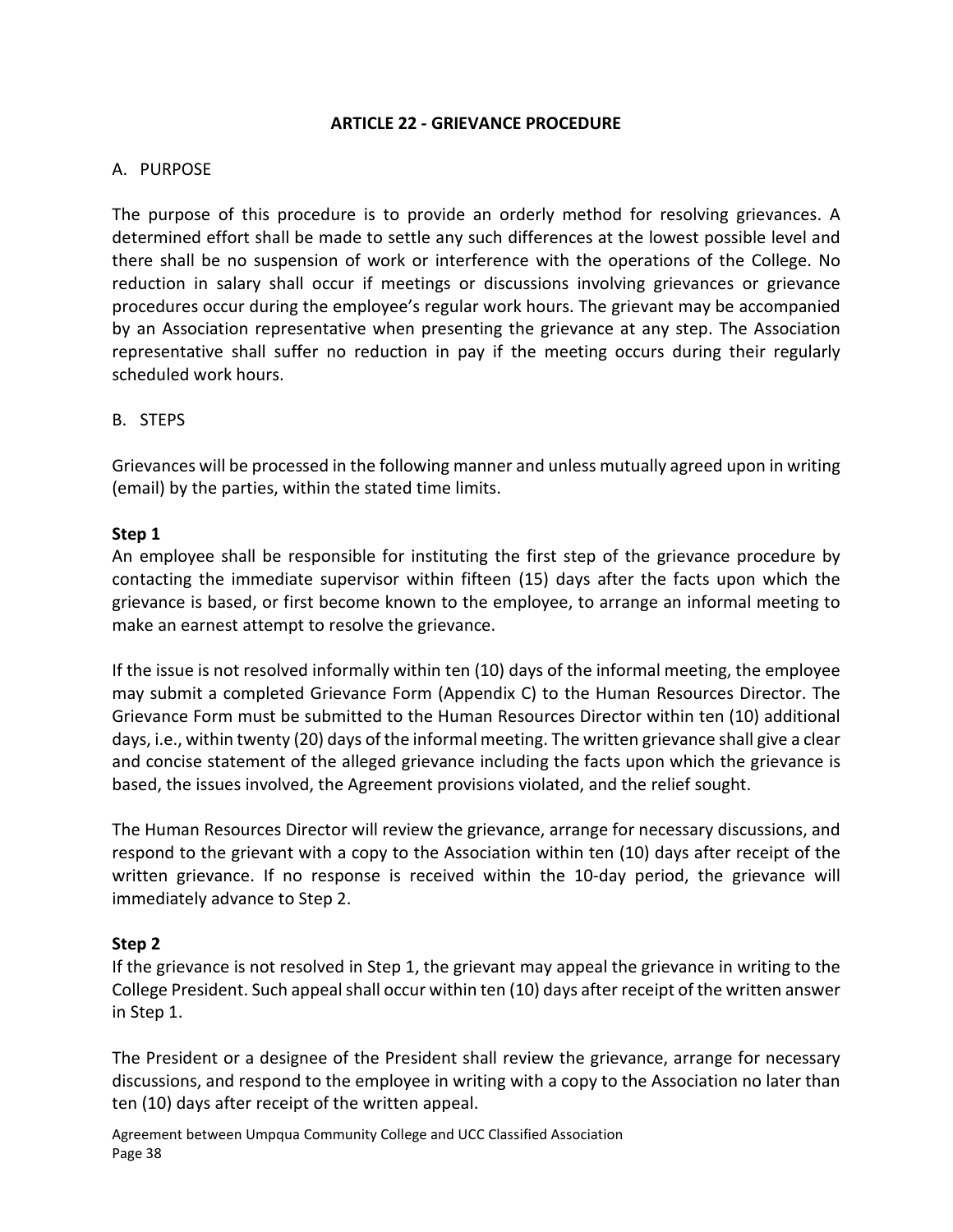## **Step 3**

Grievances not settled in Step 2 of the grievance procedure shall be reviewed by the Association, which shall have sole discretion as to whether a grievance, whether individual or group, should be appealed to arbitration. If the Association determines that a grievance shall be appealed to arbitration, it shall file a written notice of a request for arbitration to the President within fifteen (15) days following the President's written answer in Step 2.

Within ten (10) days after a written notice of arbitration, the parties will attempt to mutually agree on the selection of an arbitrator, or failing that, request a list of seven (7) arbitrators, who reside in Oregon or Washington, from the State Employment Relations Board, Conciliation Service Division. Upon receipt of the list, the College and Association shall alternately strike names until one (1) remains and submit the matter to arbitration.

The hearing and all other proceedings shall be conducted according to the rules of the American Arbitration Association.

The arbitrator shall have no power to add to, subtract from, modify or amend any terms of this Agreement, nor reach a decision contrary to public policy of the State of Oregon or the United States as clearly defined in statutes and/or judicial decision, or make any decision in any matter not specifically addressed by the Agreement or agreed upon in a joint stipulation of the issue. The arbitrator's decision shall be based on whether or not the Agreement has been violated.

A decision of the arbitrator shall, within the scope of their authority, be binding upon the parties.

## C. COSTS OF ARBITRATION

The College and the Association will share equally any joint costs of the arbitration procedure such as the fee and expense of the arbitrator and the cost of the hearing room.

### D. INITIATION OF GROUP GRIEVANCES

1. Where more than one employee has a common grievance, the Association may initiate a group grievance on their behalf. In such a case, a written grievance may be filed directly with the Human Resources Director at step 1 with no requirement for any employee to contact their supervisor. Group grievances will start with the Association being required to submit the Grievance Form to the Human Resources Director within fifteen (15) days after the facts upon which the grievance is based, or first become known to the Association.

The same steps and time intervals shall apply for all subsequent group grievance processing steps as with individual grievances.

2. The Association shall have the right to initiate a grievance growing out of an alleged violation of Association rights under this contract. Any such grievance shall be initiated by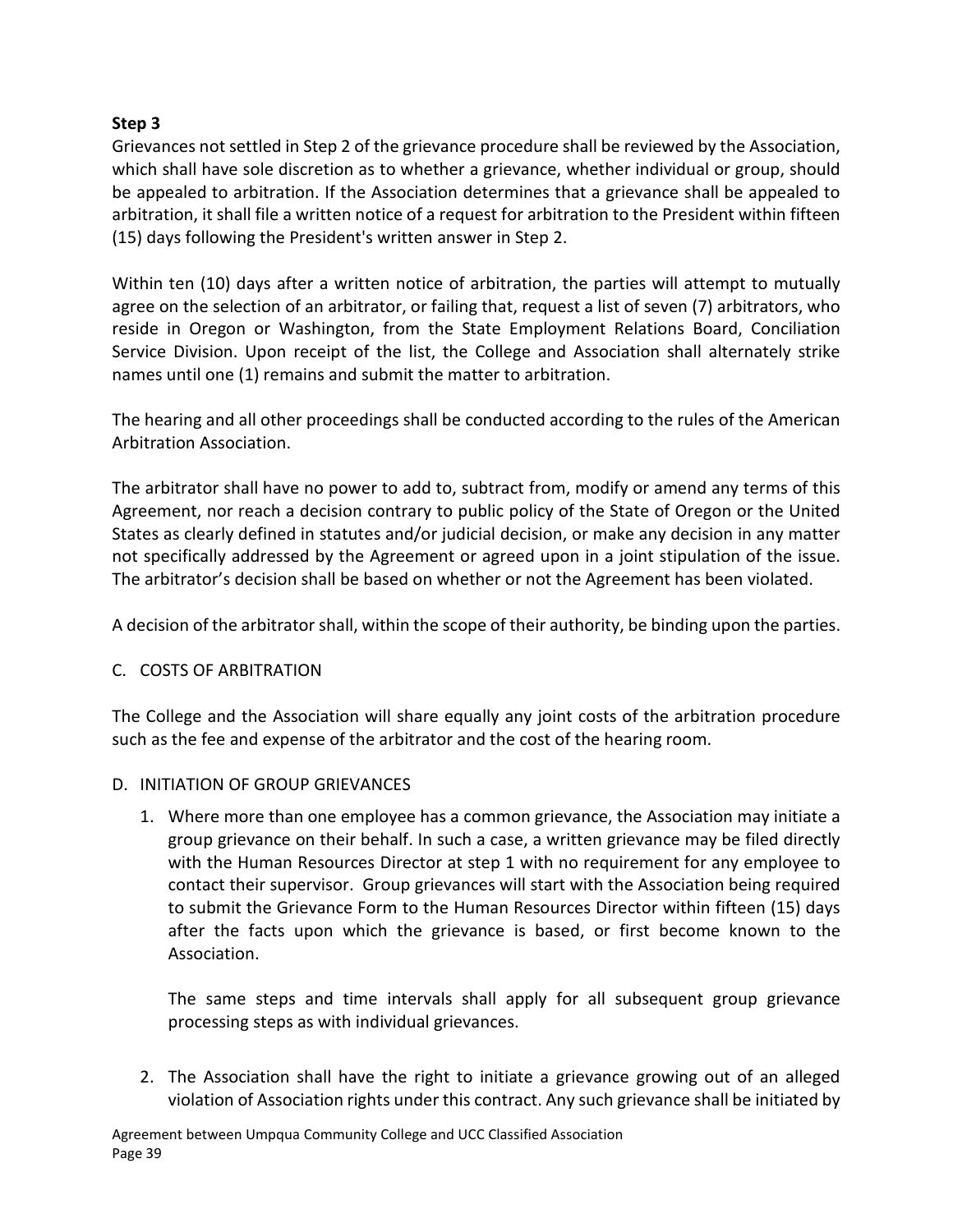filing the written grievance in the first instance with the President. All such grievances must be filed within fifteen (15) days after the facts upon which the grievance is based The remainder of the procedure shall be as provided for the individual grievances.

## E. GENERAL PROVISIONS

- 1. No reprisals of any kind will be taken by the employer or by any members of the administration against any party in interest or any other participant in the grievance procedure by reason of such participation.
- 2. Unless there is a mutual agreement of extension of timelines, failure at any step of the procedure to communicate the decision in writing within the specified time limits shall permit the grievant to proceed to the next step.
- 3. Unless there is a mutual agreement of extension of timelines, failure at any step of this procedure to appeal a grievance to the next step within the specified time limit shall be deemed to be an acceptance of the decision rendered at that step.
- 4. All documents, communications, and records dealing with the processing of a grievance will be filed separately from the personnel files of the participants.

## **ARTICLE 23 - GENERAL PROVISIONS**

## <span id="page-41-0"></span>A. PRECEDENCE OF AGREEMENT

This Agreement shall supersede any rules, regulations, policies, resolutions, or practices of the College which shall be contrary to or inconsistent with its terms.

## B. SEPARABILITY

In the event that any provisions of the Agreement shall at any time be declared invalid by any court of competent jurisdiction or made invalid by any legislative enactment, only the unlawful provision shall become null and void. Such decisions or enactments shall not invalidate the entire Agreement, it being the expressed intention of the parties that all other provisions not declared invalid shall remain in full force. Upon such declaration or enactment, either party may call for immediate negotiations, which shall be conducted in accordance with ORS 243.698, for the purpose of arriving at a mutually satisfactory replacement of such provisions.

### C. INDIVIDUAL EMPLOYMENT CONTRACTS

No individual contract offered to employees by the College shall be inconsistent with the terms and conditions of the Agreement.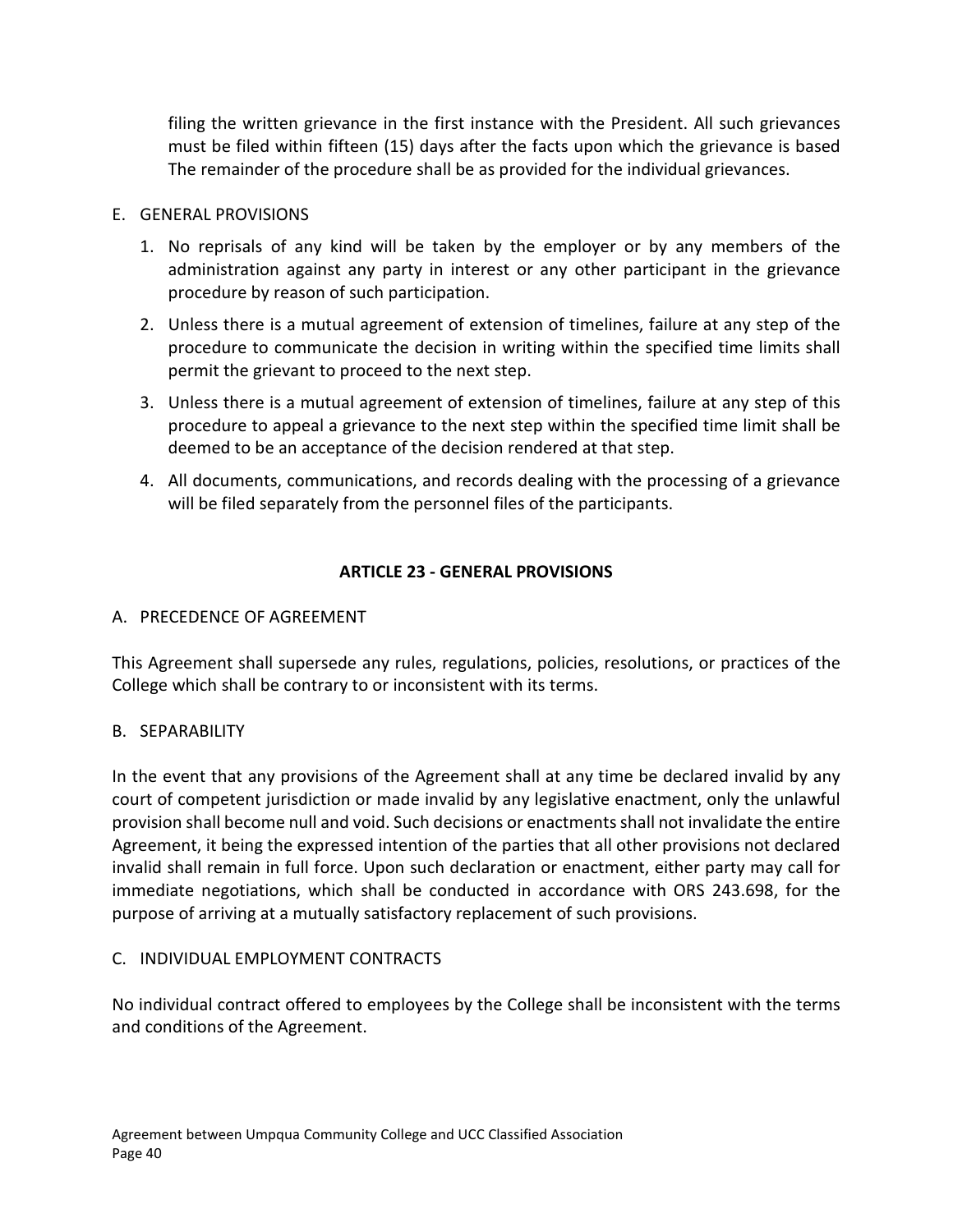## D. DISTRIBUTION OF AGREEMENT

Following ratification of this Agreement by both parties, the College shall post the Agreement on its web site for access by bargaining unit members, including newly hired classified staff, as well as applicants for bargaining unit positions.

## E. CHANGES IN PERSONNEL POLICIES

The College shall provide the Association president with a copy of the Board packet, exclusive of executive session materials. Copies of policies recommended at first and second reading shall be included in the packet.

### F. MODIFICATION OF AGREEMENT

This Agreement may not be modified in whole or in part except by mutual written agreement of the parties.

### **ARTICLE 24 – SENIORITY**

### <span id="page-42-0"></span>A. DEFINITION OF SENIORITY

Bargaining unit seniority shall be defined as the full time equivalent of an employee's total length of continuous service in a bargaining unit position from their most recent date of hire. Classification seniority is defined as the full time equivalent of an employee's total length of continuous service in a bargaining unit job classification. Continuous service in the bargaining unit shall be service unbroken by separation from the College as set forth in Section D below. Time spent on military leave, FMLA/OFLA leave, federal and state protected status leave or other authorized paid or unpaid leave shall be included as continuous service.

### B. BREAKING TIES

In the event two (2) or more employees are hired on the same date, ties in seniority will be broken by drawing lots.

### C. PROMOTIONS OUT OF THE BARGAINING UNIT.

Employees who are promoted to positions that are outside the bargaining unit but are returned to bargaining unit positions by the College within twenty-four (24) months of the date of promotion or transfer to a non-bargaining unit position will return with the seniority they had accrued at the time of their promotion restored. The time employees spend in the non-bargaining unit positions will not however, be applied toward their seniority.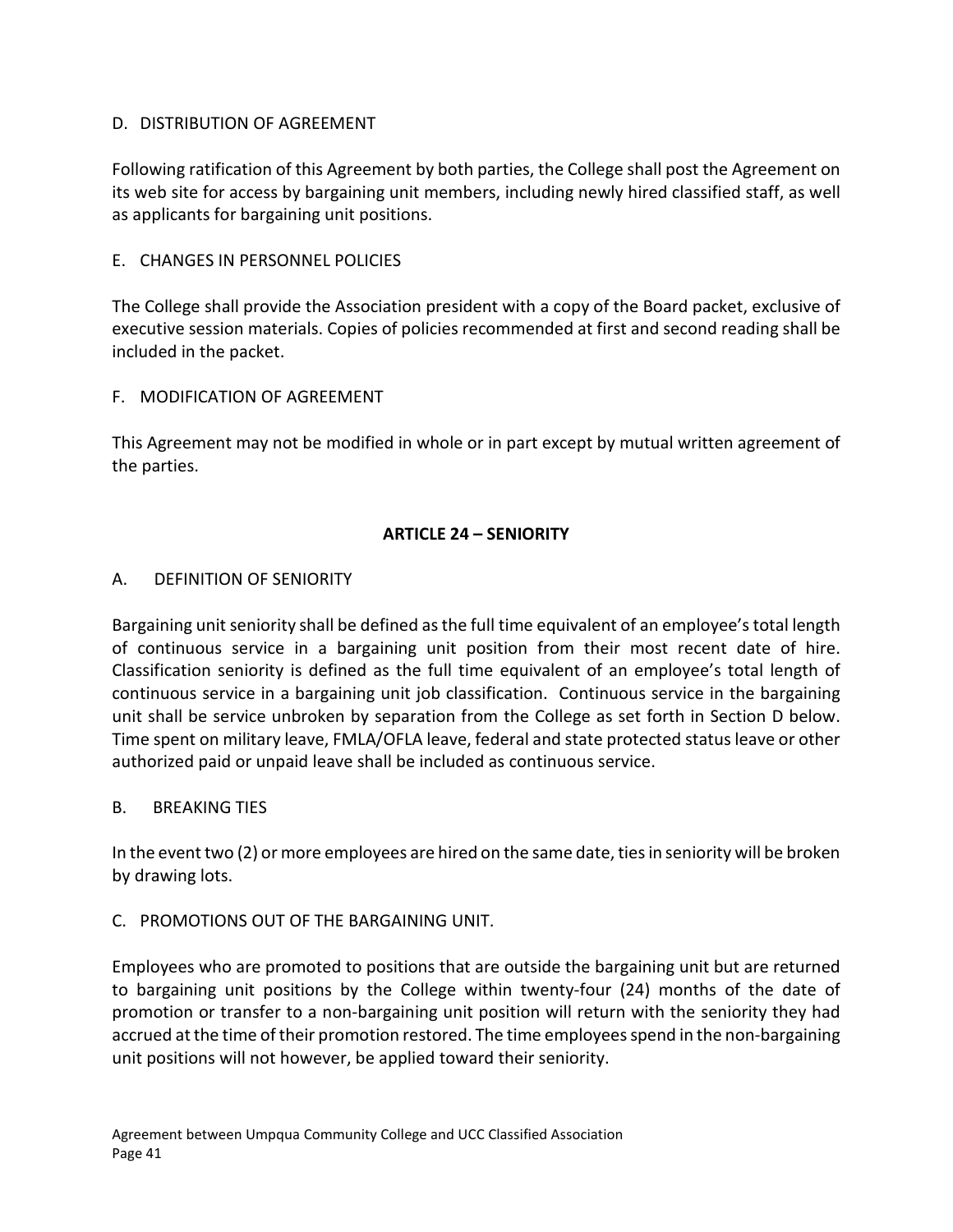## D. LOSS OF SENIORITY

An employee shall lose all seniority and the employment relationship will be separated if any of the following events occur:

- 1. Voluntary resignation or retirement;
- 2. Discharge of a regular employee for just cause or discharge of a probationary employee at will;
- 3. Layoff for more than twelve (12) consecutive months (However, employees will not continue to accrue seniority during the period they are on layoff.);
- 4. Failure to notify the College of intent to return to work pursuant to a recall notice sent by certified mail to the last address provided to the College within ten (10) days' of receipt or fifteen (15) days of mailing, whichever is greater;
- 5. Failure to report for work promptly upon expiration of an authorized leave of absence, unless otherwise agreed in writing (via email);
- 6. Absence from work due to an on-the-job injury or occupational illness for a period of three (3) years from date of injury or illness or otherwise in accordance with ORS 659A.043 or ORS 659A.046; or
- 7. Failure to return from military leave in accordance with applicable law.

### **ARTICLE 25 - TERM AND EXECUTION OF AGREEMENT**

### <span id="page-43-0"></span>A. DURATION

This Agreement shall be effective as of July 1, 2021. It shall be binding on the College and the Association and shall remain in full force and effect through June 30, 2025, except as set forth in the reopener provisions in Article  $14$  – Compensation and Article  $15$  – Employee Benefits. Additionally, for the reopener in the final year of the Agreement both the College and the Association may elect to reopen one additional article by notifying the other in writing (via email) of intent to reopen and identifying the article selected for reopening. Such notification shall be made no later than the first bargaining session.

### B. SUCCESSOR AGREEMENT

This Agreement will be automatically reopened for negotiations for a successor agreement on March 1, 2025. If the Agreement expires prior to completion of negotiations, it shall remain in effect until the successor Agreement is ratified by the bargaining unit and approved by the Board of Education.

Agreement between Umpqua Community College and UCC Classified Association Page 42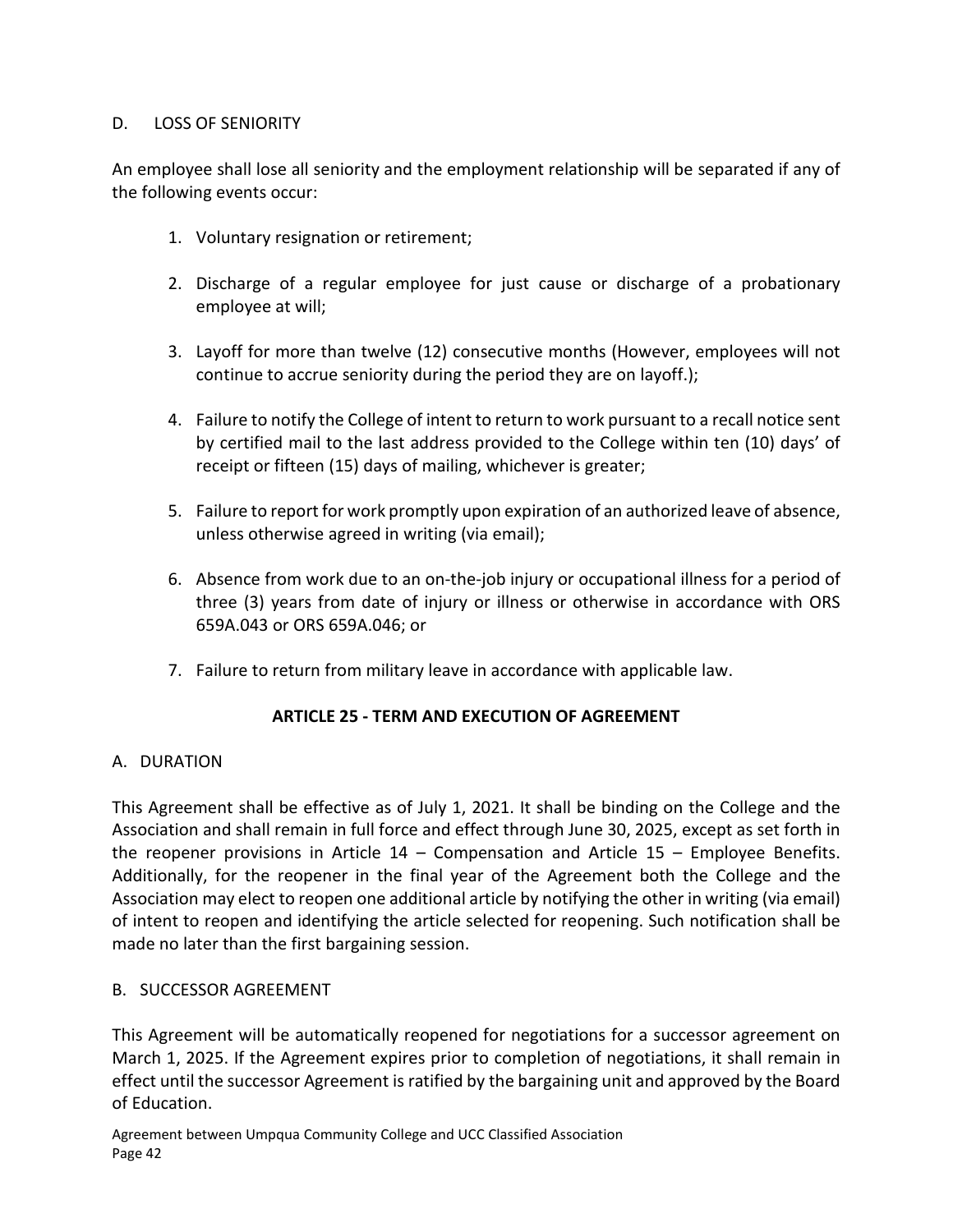## **APPENDIX A – CLASSIFIED WAGE SCHEDULE**

<span id="page-44-0"></span>

|       | Effective July 1, 2021<br>Step                                                                                                                 |  |  |  |    |    |  |   |    |    |    |    |    |    |  |                                                                                                                |
|-------|------------------------------------------------------------------------------------------------------------------------------------------------|--|--|--|----|----|--|---|----|----|----|----|----|----|--|----------------------------------------------------------------------------------------------------------------|
| Grade |                                                                                                                                                |  |  |  | 5. | -6 |  | 8 | 10 | 11 | 12 | 13 | 14 | 15 |  | 18                                                                                                             |
|       | 100 26.00 26.52 27.05 27.59 28.14 28.71 29.28 29.87 30.46 31.07 31.69 32.33 32.97 33.63 34.31 34.99 35.69 36.41                                |  |  |  |    |    |  |   |    |    |    |    |    |    |  |                                                                                                                |
|       | 90 23.50 23.97 24.45 24.94 25.44 25.95 26.46 26.99 27.53 28.08 28.65 29.22 29.80 30.40 31.01 31.63 32.26 32.91                                 |  |  |  |    |    |  |   |    |    |    |    |    |    |  |                                                                                                                |
|       | 80 21.00 21.42 21.85 22.29 22.73 23.19 23.65 24.12 24.60 25.10 25.60 26.11 26.63 27.17 27.71 28.26 28.83 29.41                                 |  |  |  |    |    |  |   |    |    |    |    |    |    |  |                                                                                                                |
|       | 70 18.50 18.87   19.25   19.63   20.02   20.43   20.83   21.25   21.68   22.11   22.55   23.00   23.46   23.93   24.41   24.90   25.40   25.90 |  |  |  |    |    |  |   |    |    |    |    |    |    |  |                                                                                                                |
|       | 60 17.50 2.55 24.02 24.50 24.50 22.176 22.19 20.10 20.50 20.91 21.33 21.76 22.19 22.64 23.09 23.55 24.02 24.50                                 |  |  |  |    |    |  |   |    |    |    |    |    |    |  |                                                                                                                |
|       | 50 16.50 16.83 17.17 17.51 17.86 18.22 18.58 18.95 19.33 19.72 20.11 20.52 20.93 21.34 21.77 22.21 22.65 23.10                                 |  |  |  |    |    |  |   |    |    |    |    |    |    |  |                                                                                                                |
|       |                                                                                                                                                |  |  |  |    |    |  |   |    |    |    |    |    |    |  | 40 15.50 15.81 16.13 16.45 16.78 17.11 17.46 17.80 18.16 18.52 18.89 19.27 19.66 20.05 20.45 20.86 21.28 21.70 |
|       |                                                                                                                                                |  |  |  |    |    |  |   |    |    |    |    |    |    |  | 30 15.00 15.30 15.61 15.92 16.24 16.56 16.89 17.23 17.57 17.93 18.28 18.65 19.02 19.40 19.79 20.19 20.59 21.00 |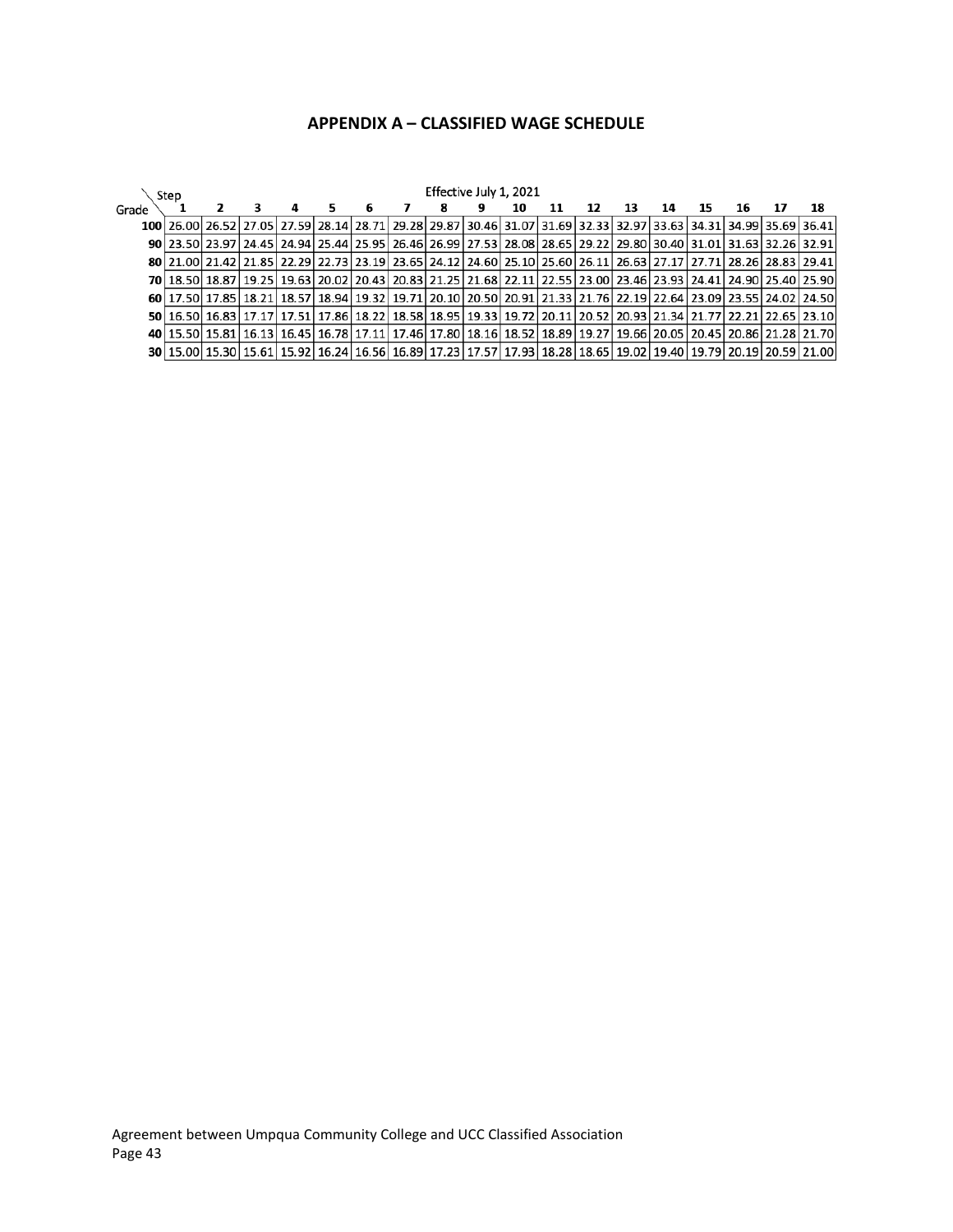#### **APPENDIX B – JOB TITLE BY GRADE**

## <span id="page-45-0"></span>**GRADE JOB TITLE FULL TIME**

- Custodian
- Bookstore Specialist
- Groundskeeper

#### **Department Assistant**

- Education Support Specialist WCJC
- Special Events Assistant
- Financial Aid Assistant
- Library Assistant
- Program Assistant ETS
- Program Assistant SSS/TOP
- Registration Specialist Academic Data
- Registration Specialist Degree Audits
- Registration Specialist
- Administrative Assistant
- Financial Aid Specialist
- Maintenance Generalist
- Receptionist/Accounting Clerk
- Registration/Attendance Specialist
- SBDC Admin/Program Specialist
- Security Guard
- Support & Attendance Coordinator
- Testing Center Coordinator
- Academic Preparation Specialist
- Accounting Specialist Accounts Payable
- Accounting Specialist Student Accounts
- Advising Specialist TOP
- Academic Advisor
- Assessment/Tracking Coordinator ABSD
- Bookstore Specialist Textbooks
- Career Coach
- College Transitions Specialist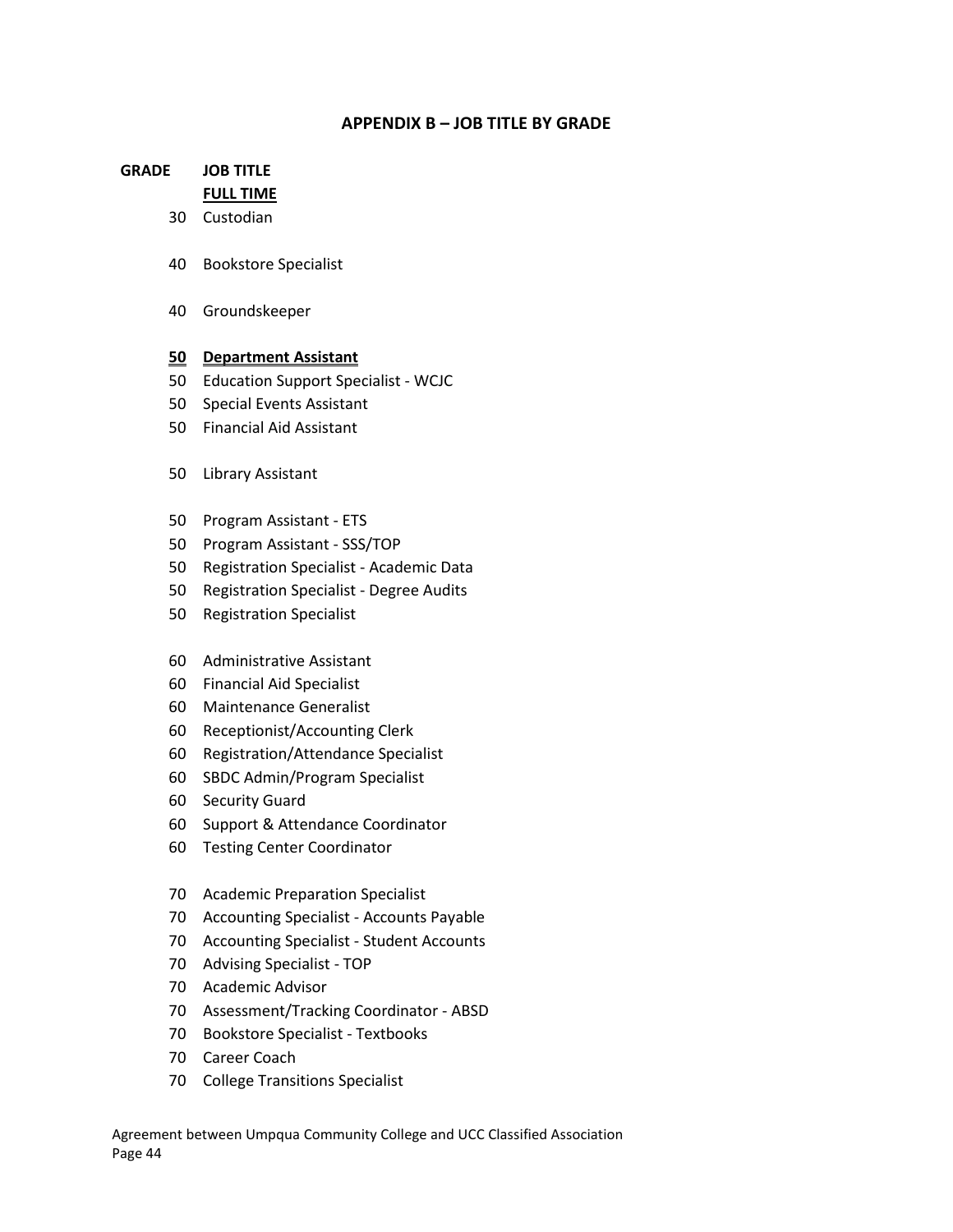#### **GRADE JOB TITLE**

- Digital Marketing Specialist
- Enrollment Advisor
- ETS Advisor
- HR/Payroll Assistant
- JOBS Career Advisor
- Maintenance Specialist
- Media Technician
- NSRC Simulation Tech
- Orientation thru Transition Coordinator
- Records & Registration Associate
- Scholarship/Donor Relations Coordinator
- Student Services Coordinator
- Accounting Specialist Accounts Receivable
- Apprenticeship Coordinator
- Computer Support Tech II
- eLearning Specialist
- Financial Aid Coordinator
- Graphic Designer
- Human Resource Generalist
- Instructional Coordinating Specialist CE
- Lab Technician
- Marketing Technologist
- Nursing Program Coordinator
- UB Program Development Specialist
- Accountant Student Accounts
- Computer Programmer/Analyst
- Network Administrator Assistant
- DBA/Systems Administrator
- Maintenance/Grounds Lead
- Network Manager
- Payroll Manager
- Staff Accountant

#### **PART TIME**

- Enrollment Services Clerk
- Mail Services Specialist
- CPR/CED/CE Admin Secretary
- eLearning Specialist

Agreement between Umpqua Community College and UCC Classified Association Page 45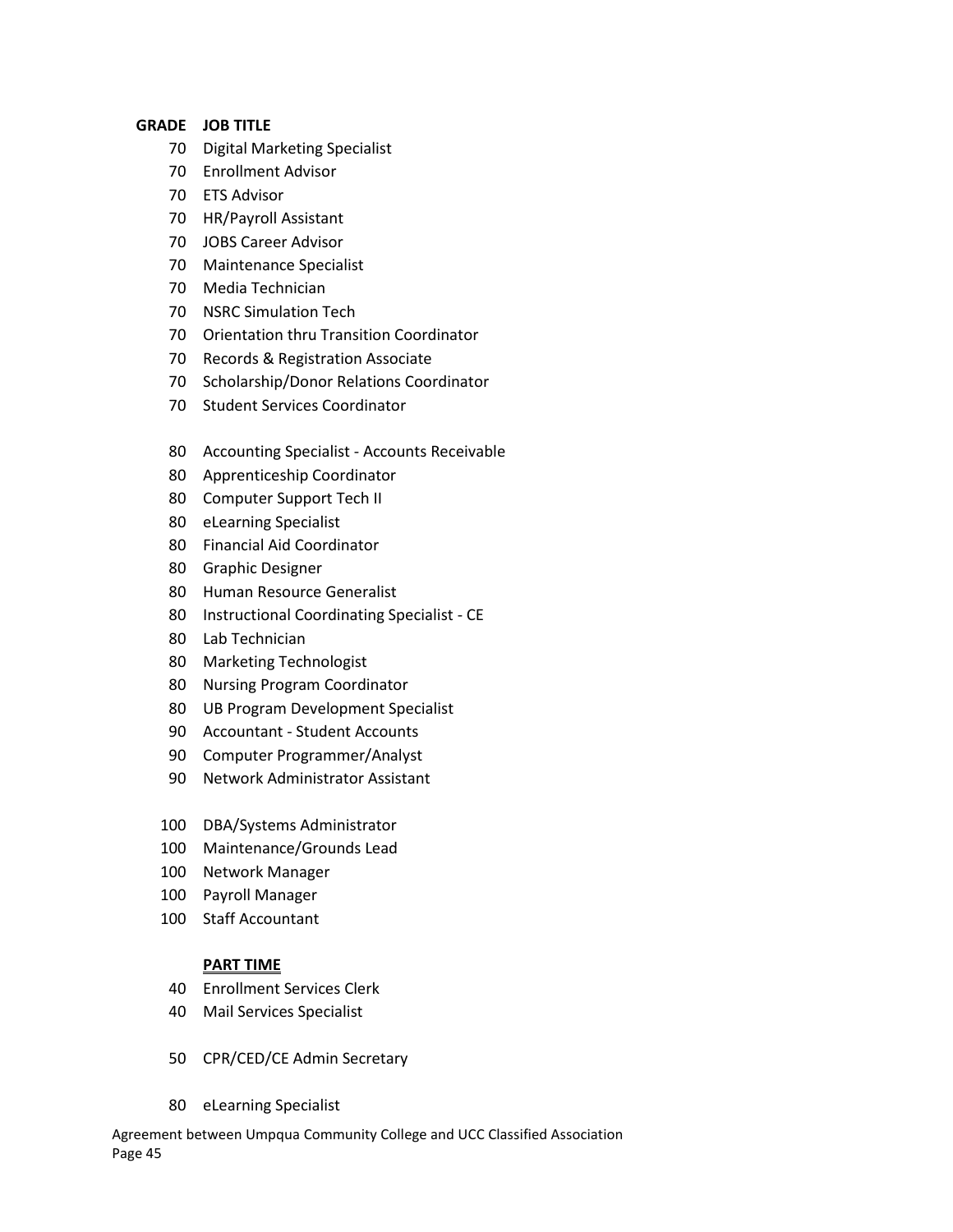### **APPENDIX C – GRIEVANCE FORM**

Association of Classified Employees of Umpqua Community College

<span id="page-47-0"></span>**Section 1 – Employee:** Fill in Section 1 completely. Make a copy of the form for yourself before turning in the original to the Director of Human Resources.

| Employee:   |                                                                                                                                                                              | $ID#$ :           |        |
|-------------|------------------------------------------------------------------------------------------------------------------------------------------------------------------------------|-------------------|--------|
|             | (Employee's printed name)                                                                                                                                                    | (800XXXXXX)       |        |
| Supervisor: | (Supervisor's printed name)                                                                                                                                                  | Date of Incident: |        |
|             | I met with my supervisor, completing step B.1.a. of the Grievance Procedure, on                                                                                              |                   | (Date) |
|             | Agreement provisions(s) involved (e.g. Article 22.C.1.a.):                                                                                                                   |                   |        |
|             | What happened? Provide a clear and concise statement of the alleged grievance, including the<br>facts upon which the grievance is based. (Attach other documents as needed): |                   |        |
|             |                                                                                                                                                                              |                   |        |

*How did this violate the contract?* Provide the contractual issues involved. (Attach other documents as needed):

*How can this be resolved?* Describe the relief sought. (Attach other documents as needed):

Agreement between Umpqua Community College and UCC Classified Association Page 46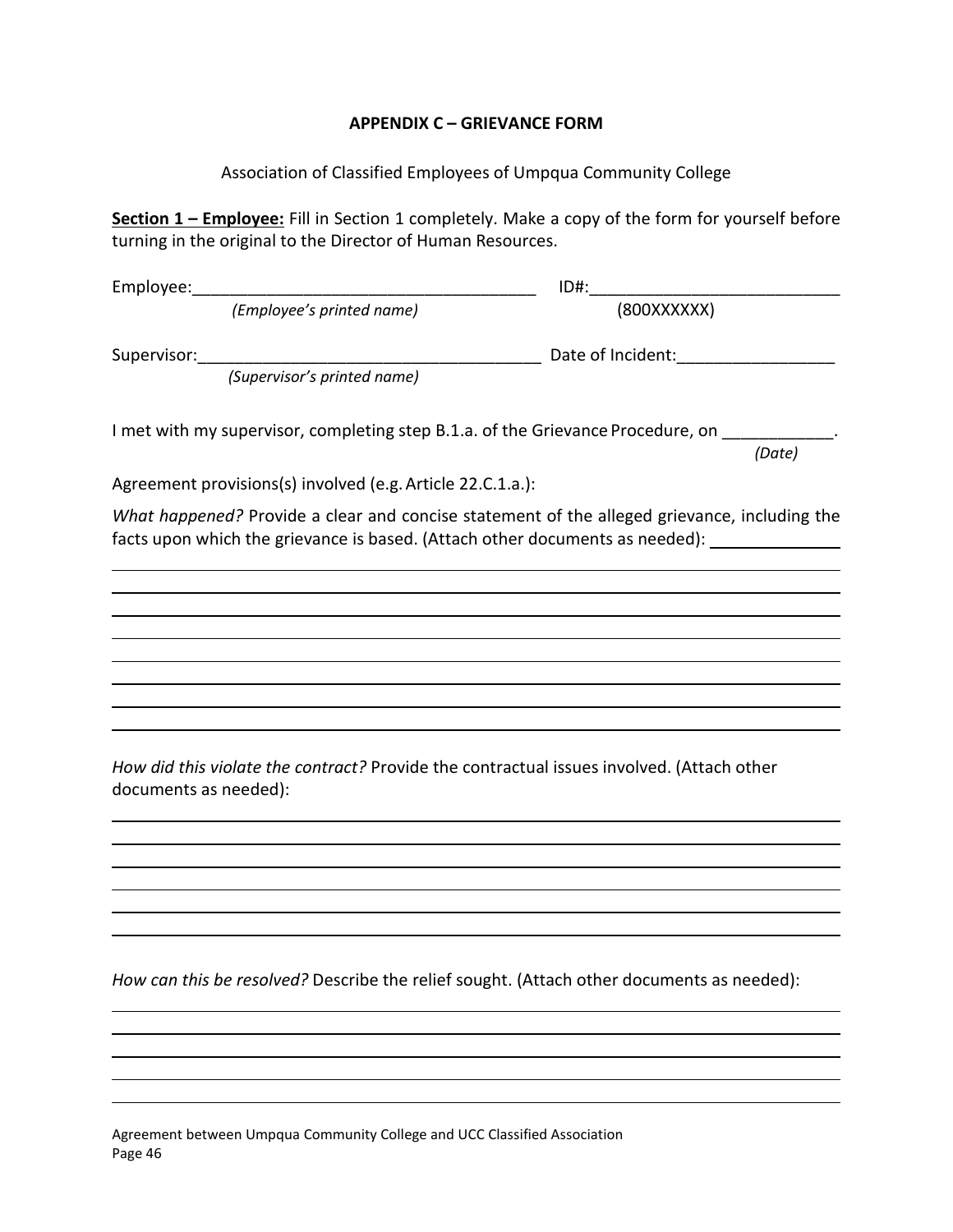| Number of attachments: |  |
|------------------------|--|
|------------------------|--|

Employee signature:

Date:

**Section 2 – Director of Human Resources:** *Sign below acknowledging receipt (not agreement) of the form.*

Signature of receipt:

Date: when the contract of the contract of the contract of the contract of the contract of the contract of the contract of the contract of the contract of the contract of the contract of the contract of the contract of the

Printed name: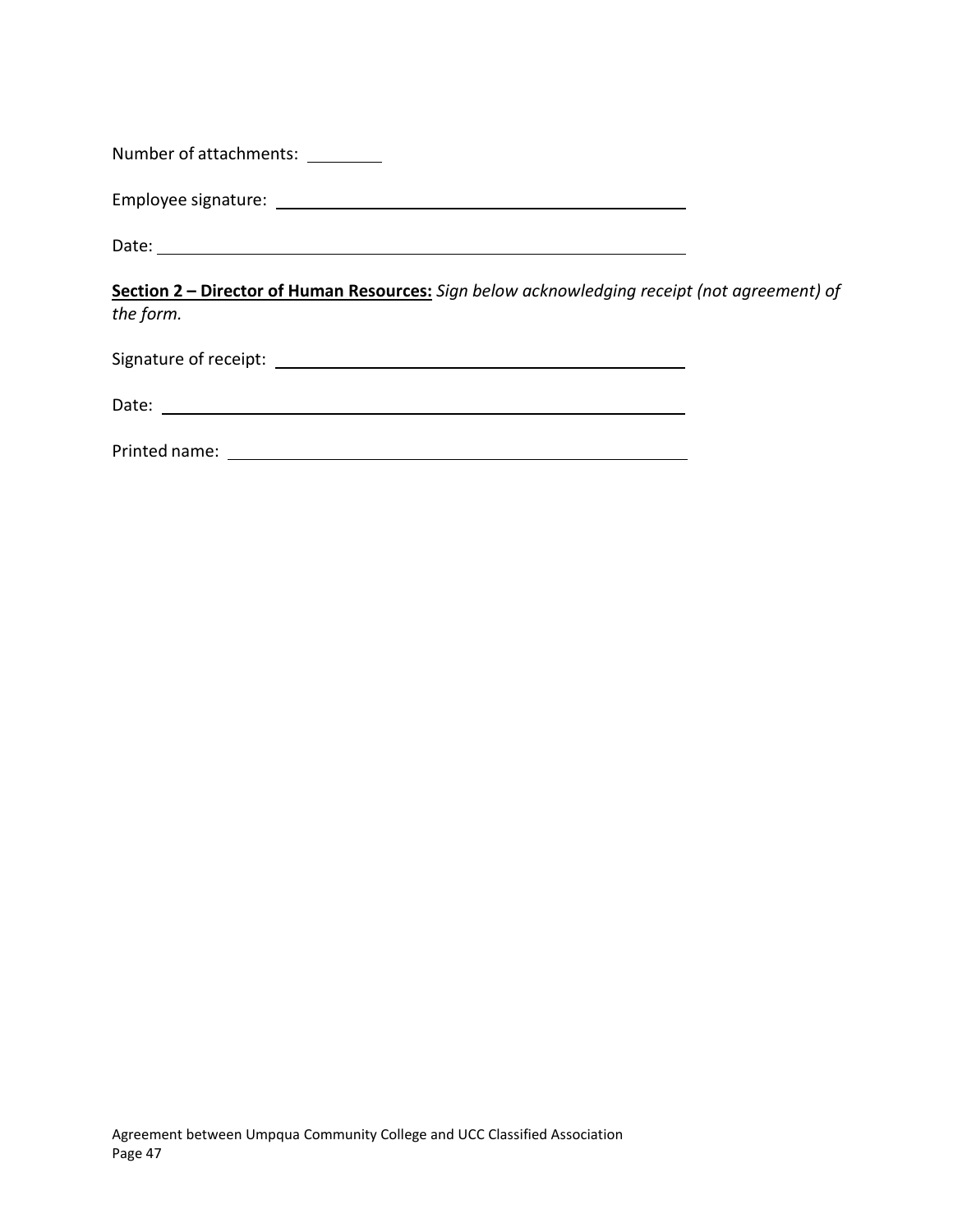## **APPENDIX D RECLASSIFICATION REQUEST FORM**

### Association of Classified Employees of Umpqua Community College

| Identification information:                                                                                     |                                                                                                                                                                                                                                |
|-----------------------------------------------------------------------------------------------------------------|--------------------------------------------------------------------------------------------------------------------------------------------------------------------------------------------------------------------------------|
| Employee name: Notified that the same of the same state of the same state of the same state of the same state o | Date: the contract of the contract of the contract of the contract of the contract of the contract of the contract of the contract of the contract of the contract of the contract of the contract of the contract of the cont |
| <b>Position title:</b> Position title:                                                                          | Department: the contract of the contract of the contract of the contract of the contract of the contract of the contract of the contract of the contract of the contract of the contract of the contract of the contract of th |
| Proposed new title (if any):                                                                                    |                                                                                                                                                                                                                                |
| Supervisor's name/title:                                                                                        |                                                                                                                                                                                                                                |

This is a request to complete a reclassification evaluation of my position and/or salary schedule grade placement. This initial review is the first information-gathering step in a multi-step assessment. This form, along with a revised job description, should be submitted to the Human Resources Director.

### General Instructions:

Please read each question carefully before answering it. Make all of your answers as complete and clear as possible. In responding to the questions, please think of the duties that you have been assigned to perform on a regular basis, and consider the required knowledge, skills and abilities which are necessary to perform these duties. Please type or print clearly.

Unreadable documents will not be accepted.

1. I have read my job description and I agree that it adequately represents the duties of my position.

 $\mathbb{R}$  Yes  $\mathbb{R}$  No If the answer is yes, what is the basis for your request?

- 2. If the answer to question #1 is "No," please answer the following: (attach additional pages as necessary)
	- a. What, if any, essential functions do you perform on a regular or recurring basis that are not included in your job description?
	- b. What, if any, essential functions are included in your job description that you rarely or no longer perform?
- 3. Attach a revised job description which clearly shows the additional, revised, and deleted responsibilities and/or requirements and accurately reflects your position as it currently

Agreement between Umpqua Community College and UCC Classified Association Page 48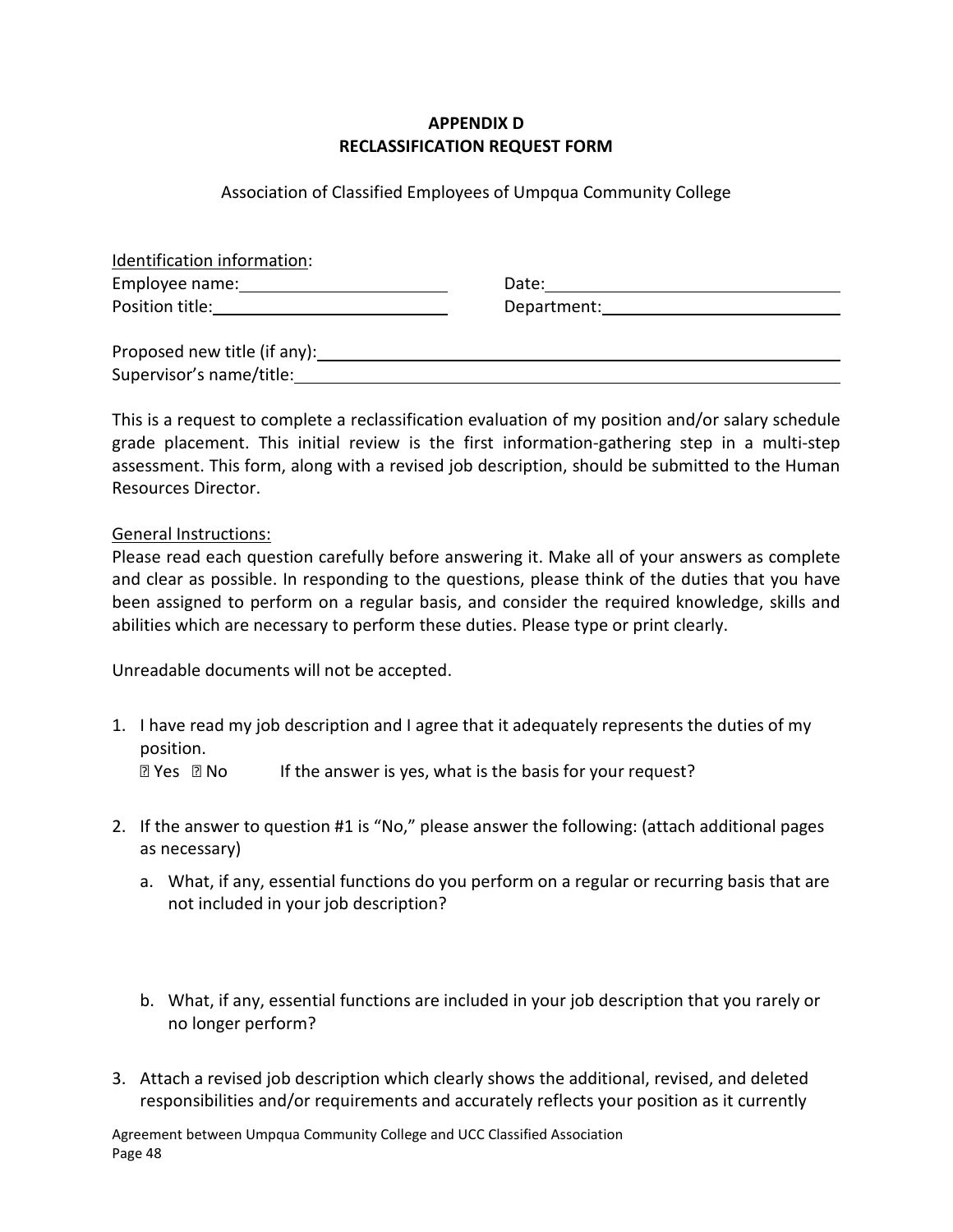exists and is approved by your supervisor.

Signatures:

Employee **Date** Date Supervisor Date Date